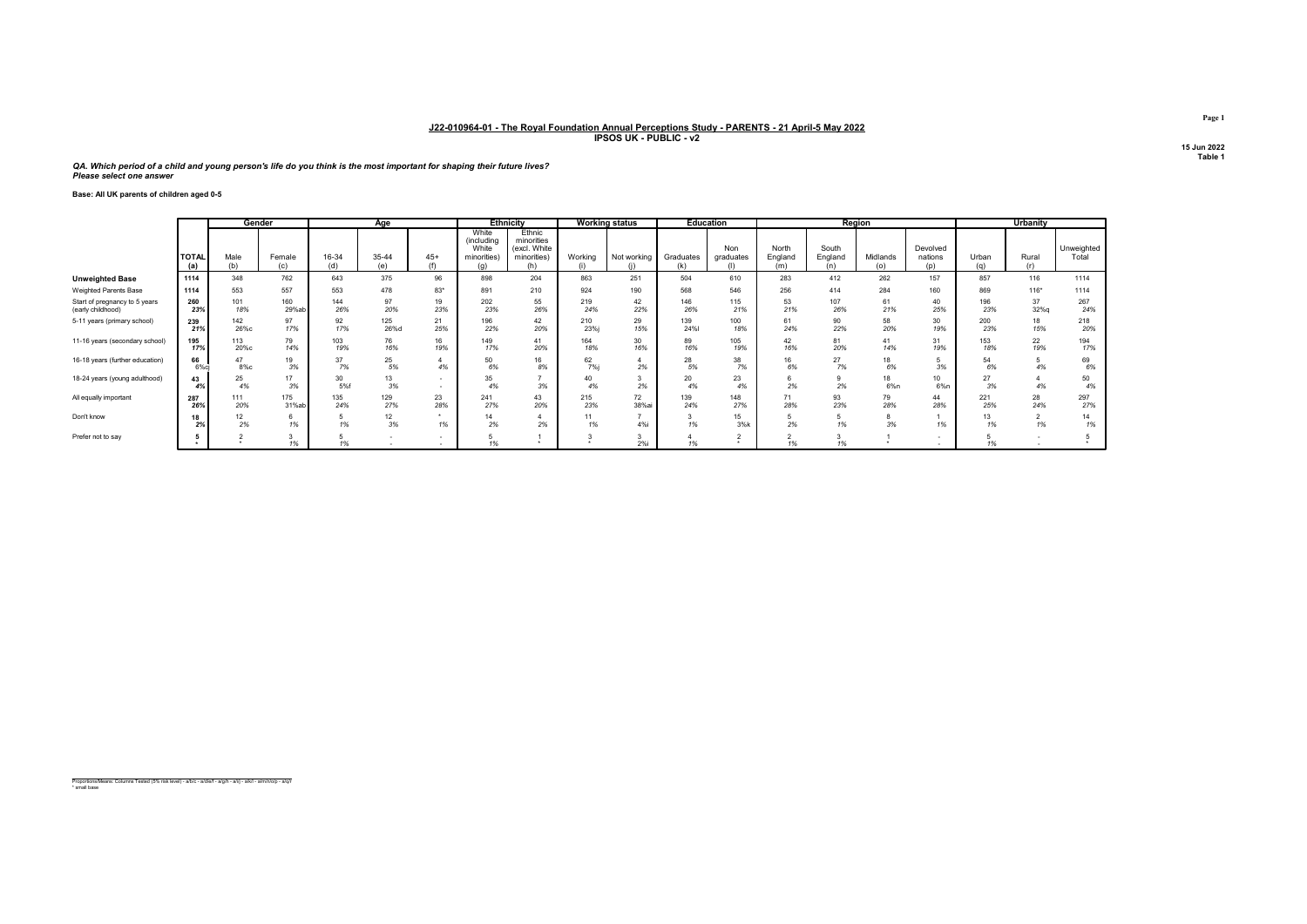QA. Which period of a child and young person's life do you think is the most important for shaping their future lives? Please select one answer

Base: All UK parents of children aged 0-5

|                                                    |                     | Children at school or childcare<br>$(0-5)$ |             |                           | Age of children                   | <b>Disability</b> |            |             | Child disability   |             |                           |              | <b>IMD QUINTILE</b> |           |                              |                     |
|----------------------------------------------------|---------------------|--------------------------------------------|-------------|---------------------------|-----------------------------------|-------------------|------------|-------------|--------------------|-------------|---------------------------|--------------|---------------------|-----------|------------------------------|---------------------|
|                                                    | <b>TOTAL</b><br>(a) | Yes<br>(b)                                 | No<br>(c)   | Only children<br>aged 0-5 | Older children<br>5-18 too<br>(h) | Yes<br>(m)        | No<br>(n)  | Yes<br>(0)  | <b>SEND</b><br>(D) | No<br>(a)   | - Most<br>deprived<br>(x) | (v)          | (z)                 | (A)       | 5 - Least<br>deprived<br>(B) | Unweighted<br>Total |
| <b>Unweighted Base</b>                             | 1114                | 874                                        | 240         | 703                       | 411                               | 260               | 797        | 248         | 131                | 817         | 262                       | 189          | 195                 | 160       | 167                          | 1114                |
| Weighted Parents Base                              | 1114                | 913                                        | 201         | 635                       | 479                               | 249               | 812        | 247         | $139*$             | 816         | 238                       | 186          | 210                 | 181       | 174                          | 1114                |
| Start of pregnancy to 5 years<br>(early childhood) | 260<br>23%          | 201<br>22%                                 | 59<br>30%b  | 173<br>27%h               | 87<br>18%                         | 63<br>25%         | 191<br>23% | 58<br>24%   | 38<br>27%          | 192<br>23%  | 51<br>21%                 | 39<br>21%    | 54<br>26%           | 46<br>25% | 45<br>26%                    | 267<br>24%          |
| 5-11 years (primary school)                        | 239<br>21%          | 205<br>22%                                 | 34<br>17%   | 108<br>17%                | 131<br>27%ag                      | 42<br>17%         | 186<br>23% | 39<br>16%   | 27<br>19%          | 191<br>23%o | 57<br>24%                 | 40<br>21%    | 40<br>19%           | 43<br>24% | 41<br>23%                    | 218<br>20%          |
| 11-16 years (secondary school)                     | 195<br>17%c         | 173<br>19%с                                | 22<br>11%   | 112<br>18%                | 83<br>17%                         | 47<br>19%         | 138<br>17% | 64<br>26%ag | 32<br>23%          | 126<br>15%  | 44<br>18%                 | 30<br>16%    | 35<br>17%           | 31<br>17% | 32<br>18%                    | 194<br>17%          |
| 16-18 years (further education)                    | 66<br>6%            | 59<br>6%                                   | 4%          | 32<br>5%                  | 34<br>7%                          | 23<br>9%n         | 41<br>5%   | 18<br>7%    | 5%                 | 45<br>5%    | 16<br>7%                  | 13<br>7%     | 15<br>7%            | 4%        | 4%                           | 69<br>6%            |
| 18-24 years (young adulthood)                      | 43<br>4%            | 38<br>4%                                   | 2%          | 30<br>5%                  | 13<br>3%                          | 11<br>4%          | 24<br>3%   | 12<br>5%    | 6%                 | 26<br>3%    | 2%                        | 11<br>$6\%z$ | 1%                  | 5%        | 2%                           | 50<br>4%            |
| All equally important                              | 287<br>26%p         | 220<br>24%                                 | 68<br>34%ab | 166<br>26%                | 121<br>25%                        | 60<br>24%         | 215<br>26% | 50<br>20%   | 21<br>15%          | 224<br>27%p | 59<br>25%                 | 51<br>28%    | 56<br>27%           | 40<br>22% | 45<br>26%                    | 297<br>27%          |
| Don't know                                         | 18<br>2%            | 14<br>2%                                   | 2%          | 1%                        | 10<br>2%                          |                   | 16<br>2%   | 1%          | 3%                 | 11<br>1%    | 2%                        |              | 3%                  |           | 1%                           | 1%                  |
| Prefer not to say                                  |                     |                                            | 1%          |                           |                                   | 1%n               |            |             | $2%$ a             |             |                           | 1%           |                     | 2%        |                              |                     |

Proportions/Means: Columns Tested (5% risk level) - a/b/c - a/g/h - a/m/n - a/o/p/q - a/x/y/z/A/B \* small base

Page 2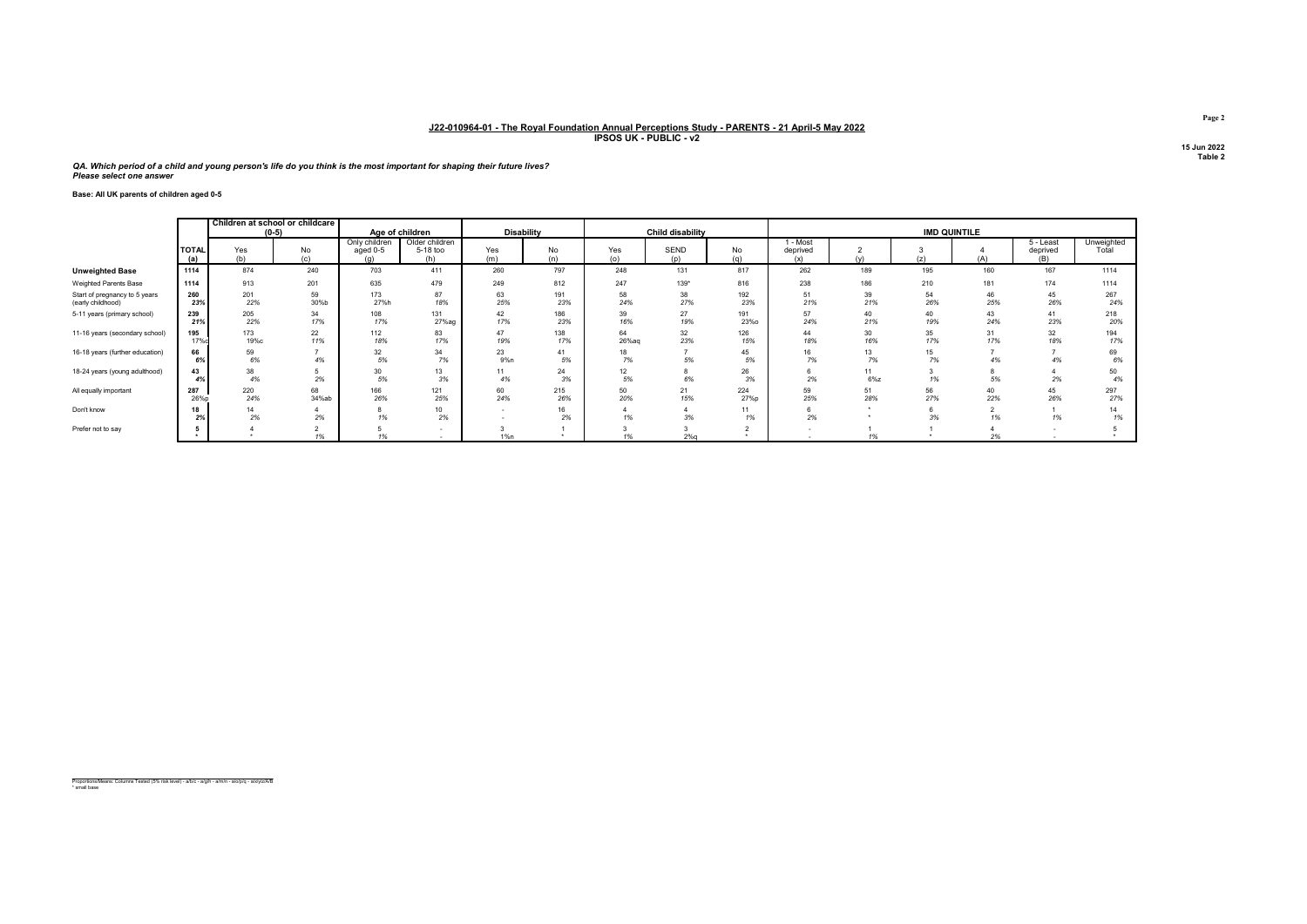QB. How important, if at all, do you feel the period of early childhood is in shaping a person's future life? Please select one answer

#### Base: All UK parents of children aged 0-5

|                         |                     | Gender     |               |              | Age          |           |                                                    | Ethnicity                                           |            | <b>Working status</b> | <b>Education</b>  |                  |                         |                         | Region          |                            |              | Urbanity   |                     |
|-------------------------|---------------------|------------|---------------|--------------|--------------|-----------|----------------------------------------------------|-----------------------------------------------------|------------|-----------------------|-------------------|------------------|-------------------------|-------------------------|-----------------|----------------------------|--------------|------------|---------------------|
|                         | <b>TOTAL</b><br>(a) | Male       | Female<br>(c) | 16-34<br>(d) | 35-44<br>(e) | $45+$     | White<br>(including<br>White<br>minorities)<br>(a) | Ethnic<br>minorities<br>(excl. White<br>minorities) | Working    | Not working           | Graduates         | Non<br>graduates | North<br>England<br>(m) | South<br>England<br>(n) | Midlands<br>(0) | Devolved<br>nations<br>(p) | Urban<br>(q) | Rural      | Unweighted<br>Total |
| <b>Unweighted Base</b>  | 1114                | 348        | 762           | 643          | 375          | 96        | 898                                                | 204                                                 | 863        | 251                   | 504               | 610              | 283                     | 412                     | 262             | 157                        | 857          | 116        | 1114                |
| Weighted Parents Base   | 1114                | 553        | 557           | 553          | 478          | $83*$     | 891                                                | 210                                                 | 924        | 190                   | 568               | 546              | 256                     | 414                     | 284             | 160                        | 869          | $116*$     | 1114                |
| Very important          | 823<br>74%          | 399<br>72% | 422<br>76%    | 406<br>73%   | 355<br>74%   | 62<br>74% | 671<br>75%                                         | 146<br>69%                                          | 673<br>73% | 150<br>79%            | 442<br><b>78%</b> | 381<br>70%       | 184<br>72%              | 316<br>76%              | 204<br>72%      | 120<br>75%                 | 638<br>73%   | 85<br>73%  | 812<br>73%          |
| Fairly important        | 238<br>21%          | 129<br>23% | 107<br>19%    | 117<br>21%   | 101<br>21%   | 20<br>24% | 176<br>20%                                         | 57<br>27%                                           | 206<br>22% | 32<br>17%             | 105<br>19%        | 133<br>24%k      | 61<br>24%               | 85<br>20%               | 60<br>21%       | $\frac{33}{20\%}$          | 192<br>22%   | 24<br>21%  | 244<br>22%          |
| Not very important      | 26<br>2%            | 12<br>2%   | 15<br>3%      | 2%           | 14<br>3%     |           | 22<br>2%                                           | 2%                                                  | 23<br>2%   | 2%                    | 12<br>2%          | 14<br>3%         | 2%                      | 2%                      | 3%              | 4%                         | 21<br>2%     | 3%         | 32<br>3%            |
| Not at all important    | 1%                  | 1%         |               | 1%           |              |           | 1%                                                 |                                                     | 1%         |                       | 1%                | 1%               | 2%n                     |                         | 1%              |                            | 1%           | 1%         |                     |
| Don't know              | 17<br>2%            | 1%         | 11<br>2%      | 10<br>2%     | 1%           | 2%        | 14<br>2%                                           | 1%                                                  | 12<br>1%   | 3%                    | 1%                | 12<br>2%         | 1%                      | 1%                      | 3%              | 1%                         | 10<br>1%     | 2%         | 2%                  |
| Top 2: Important        | 1061<br>95%         | 528<br>95% | 529<br>95%    | 523<br>95%   | 456<br>95%   | 82<br>98% | 847<br>95%                                         | 203<br>97%                                          | 880<br>95% | 182<br>95%            | 547<br>96%        | 514<br>94%       | 245<br>96%              | 400<br>97%o             | 263<br>93%      | 152<br>95%                 | 830<br>95%   | 109<br>93% | 1056<br>95%         |
| Bottom 2: Not important | 35<br>3%            | 19<br>3%   | 16<br>3%      | 20<br>4%     | 16<br>3%     |           | 30<br>3%                                           | 2%                                                  | 32<br>3%   | 2%                    | 16<br>3%          | 20<br>4%         | 4%                      | 2%                      | 12<br>4%        | 6<br>4%                    | 29<br>3%     | 4%         | 4%                  |
| NET Difference          | 1026<br>92%         | 509<br>92% | 513<br>92%    | 503<br>91%   | 441<br>92%   | 82<br>98% | 816<br>92%                                         | 197<br>94%                                          | 848<br>92% | 178<br>94%            | 531<br>94%        | 495<br>91%       | 236<br>92%              | 393<br>95%              | 251<br>88%      | 146<br>91%                 | 801<br>92%   | 104<br>89% | 1015<br>91%         |

Proportions/Means: Columns Tested (5% risk level) - a/b/c - a/d/e/f - a/g/h - a/i/j - a/k/l - a/m/n/o/p - a/q/r \* small base

Page 3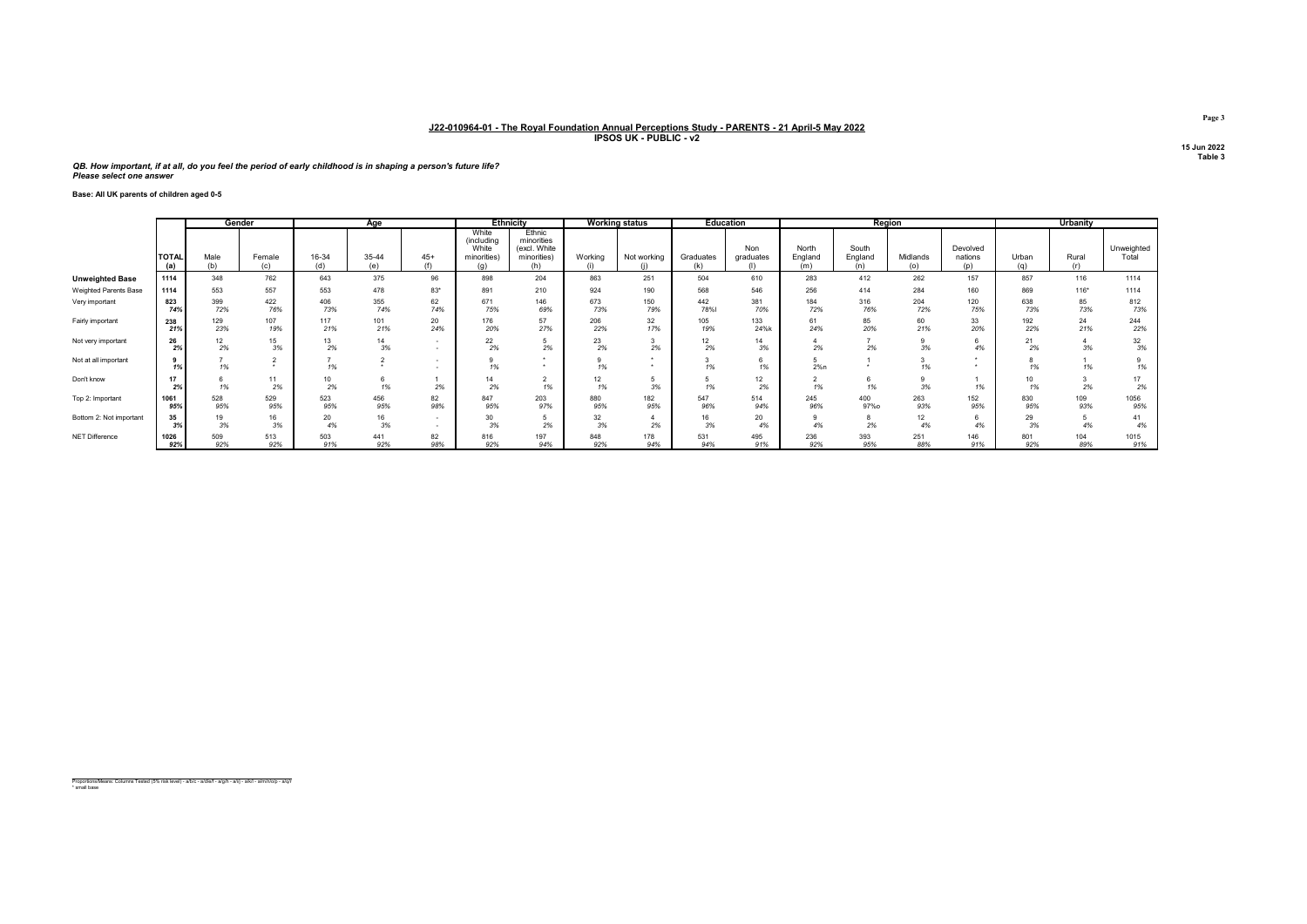#### QB. How important, if at all, do you feel the period of early childhood is in shaping a person's future life? Please select one answer

#### Base: All UK parents of children aged 0-5

|                         |                     | Children at school or childcare<br>$(0-5)$ |            | Age of children                  |                                   |            | Disability |                        | Child disability   |                    |                             |            |            | <b>IMD QUINTILE</b> |                              |                     |
|-------------------------|---------------------|--------------------------------------------|------------|----------------------------------|-----------------------------------|------------|------------|------------------------|--------------------|--------------------|-----------------------------|------------|------------|---------------------|------------------------------|---------------------|
|                         | <b>TOTAI</b><br>(a) | Yes<br>(b)                                 | No<br>(c)  | Only children<br>aged 0-5<br>(n) | Older children<br>5-18 too<br>(h) | Yes<br>(m) | No<br>(n)  | Yes<br>(0)             | <b>SEND</b><br>(n) | No<br>(a)          | I - Most<br>deprived<br>(x) |            | (z)        |                     | 5 - Least<br>deprived<br>(B) | Unweighted<br>Total |
| <b>Unweighted Base</b>  | 1114                | 874                                        | 240        | 703                              | 411                               | 260        | 797        | 248                    | 131                | 817                | 262                         | 189        | 195        | 160                 | 167                          | 1114                |
| Weighted Parents Base   | 1114                | 913                                        | 201        | 635                              | 479                               | 249        | 812        | 247                    | 139*               | 816                | 238                         | 186        | 210        | 181                 | 174                          | 1114                |
| Very important          | 823<br>74%          | 675<br>74%                                 | 148<br>74% | 455<br>72%                       | 368<br>77%                        | 186<br>75% | 611<br>75% | 168<br>68%             | 95<br>68%          | 626<br><b>77%o</b> | 174<br>73%                  | 130<br>70% | 150<br>72% | 133<br>74%          | 138<br>79%                   | 812<br>73%          |
| Fairly important        | 238<br>21%          | 192<br>21%                                 | 47<br>23%  | 142<br>22%                       | 96<br>20%                         | 53<br>21%  | 168<br>21% | 59<br>24%              | 35<br>25%          | 163<br>20%         | 54<br>23%                   | 46<br>25%  | 42<br>20%  | 42<br>23%           | 31<br>18%                    | 244<br>22%          |
| Not very important      | 26                  | 26<br>3%                                   |            | 20<br>3%                         | 1%                                | 3%         | 15<br>2%   | 10 <sup>10</sup><br>4% | 4%                 | 14<br>2%           | 2%                          | 3%         | 3%         | 2%                  | 2%                           | 32<br>3%            |
| Not at all important    | 1%                  | 1%                                         |            | 1%                               |                                   |            | 1%         | 3%aq                   | 2%q                |                    |                             | 1%         | 2%         |                     |                              | 1%                  |
| Don't know              | 17<br>2%            | 13<br>1%                                   | 2%         | 11<br>2%                         | 6<br>1%                           |            | 13<br>2%   | 1%                     | 1%                 | 12<br>2%           |                             | 1%         | 2%         | 1%                  | 7%                           | 2%                  |
| Top 2: Important        | 1061<br>95%         | 867<br>95%                                 | 195<br>97% | 597<br>94%                       | 464<br>97%                        | 239<br>96% | 778<br>96% | 227<br>92%             | 130<br>93%         | 789<br>97%o        | 229<br>96%                  | 176<br>95% | 193<br>92% | 176<br>97%          | 169<br>97%                   | 1056<br>95%         |
| Bottom 2: Not important | 35<br>3%            | 34<br>4%                                   | 1%         | 27<br>4%                         | 9<br>2%                           | 4%         | 21<br>3%   | 18<br>7%aq             | 9<br>6%q           | 15<br>2%           | 2%                          | 4%         | 13<br>6%   | 2%                  | 2%                           | 41<br>4%            |
| NET Difference          | 1026<br>92%         | 833<br>91%                                 | 193<br>96% | 571<br>90%                       | 455<br>95%                        | 230<br>92% | 757<br>93% | 209<br>85%             | 121<br>87%         | 774<br>95%         | 223<br>94%                  | 168<br>90% | 180<br>86% | 172<br>95%          | 165<br>95%                   | 1015<br>91%         |

Proportions/Means: Columns Tested (5% risk level) - a/b/c - a/g/h - a/m/n - a/o/p/q - a/x/y/z/A/B \* small base

Page 4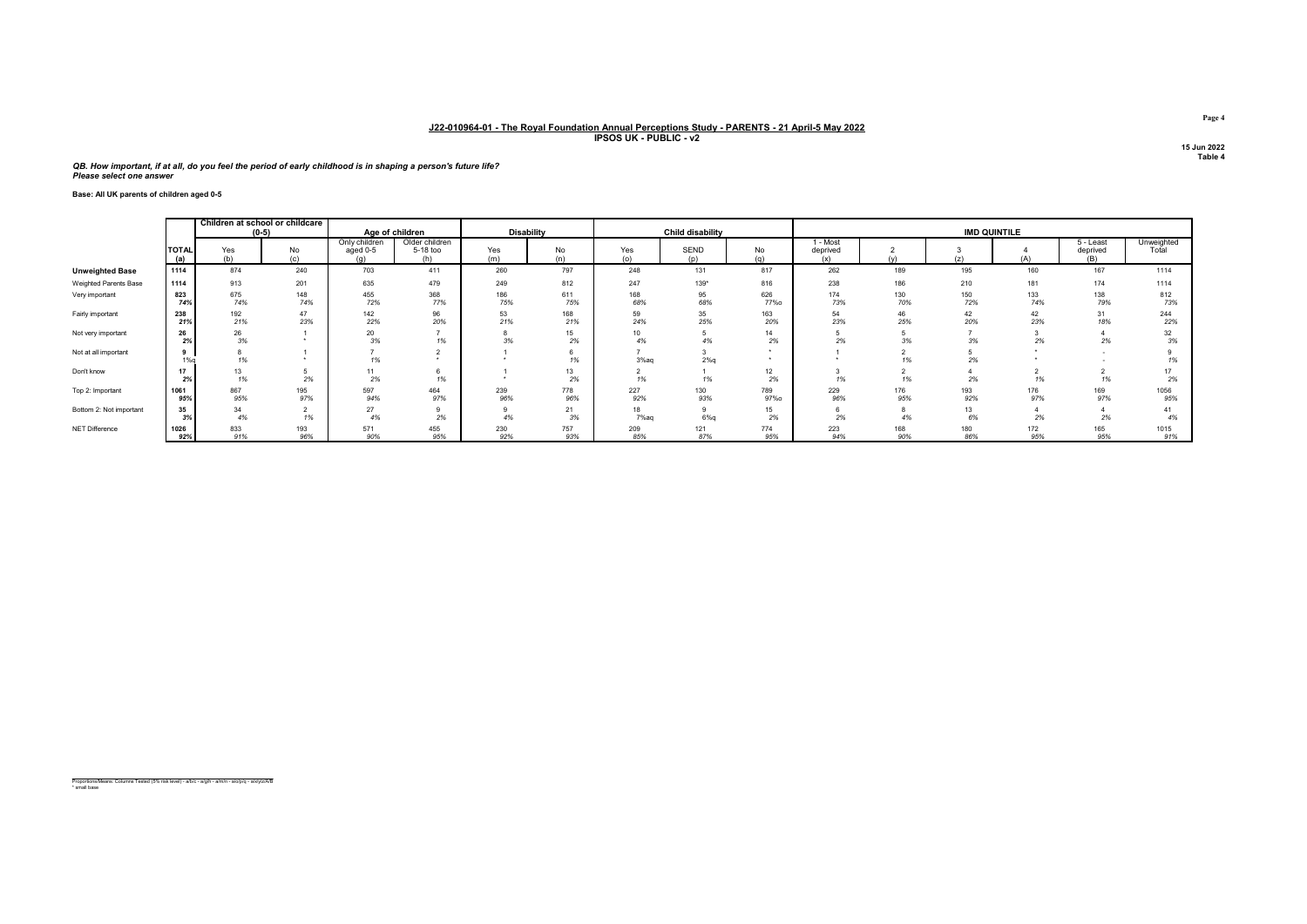QC. Below is a list of different aspects of adult life. Which of the following, if any,<br>do you personally think are likely to be the MOST affected by a child's development during<br>their early childhood? Please select up to

Base: All UK parents of children aged 0-5

|                                                    |                     | Gender      |               |              | Age          |                 |                                                           | Ethnicity                                                  |                | <b>Working status</b> |                  | <b>Education</b>        |                         |                         | Region          |                            |              | <b>Urbanity</b> |                     |
|----------------------------------------------------|---------------------|-------------|---------------|--------------|--------------|-----------------|-----------------------------------------------------------|------------------------------------------------------------|----------------|-----------------------|------------------|-------------------------|-------------------------|-------------------------|-----------------|----------------------------|--------------|-----------------|---------------------|
|                                                    | <b>TOTAL</b><br>(a) | Male<br>(b) | Female<br>(c) | 16-34<br>(d) | 35-44<br>(e) | $45+$<br>(f)    | White<br>(including<br>White<br>minorities)<br>$(\alpha)$ | Ethnic<br>minorities<br>(excl. White<br>minorities)<br>(h) | Working<br>(i) | Not working           | Graduates<br>(k) | Non<br>graduates<br>(1) | North<br>England<br>(m) | South<br>England<br>(n) | Midlands<br>(o) | Devolved<br>nations<br>(p) | Urban<br>(a) | Rural<br>(r)    | Unweighted<br>Total |
| <b>Unweighted Base</b>                             | 1114                | 348         | 762           | 643          | 375          | 96              | 898                                                       | 204                                                        | 863            | 251                   | 504              | 610                     | 283                     | 412                     | 262             | 157                        | 857          | 116             | 1114                |
| Weighted Parents Base                              | 1114                | 553         | 557           | 553          | 478          | 83*             | 891                                                       | 210                                                        | 924            | 190                   | 568              | 546                     | 256                     | 414                     | 284             | 160                        | 869          | $116*$          | 1114                |
| Their future mental health and                     | 639                 | 254         | 382           | 307          | 289          | 43              | 513                                                       | 120                                                        | 518            | 122                   | 320              | 319                     | 144                     | 236                     | 162             | 98                         | 496          | 72              | 671                 |
| wellbeing                                          | 57%b                | 46%         | 69%ab         | 55%          | 60%          | 52%             | 58%                                                       | 57%                                                        | 56%            | 64%                   | 56%              | 58%                     | 56%                     | 57%                     | 57%             | 61%                        | 57%          | 62%             | 60%                 |
| Their ability to make and maintain                 | 570                 | 258         | 311           | 272          | 257          | 41              | 467                                                       | 97                                                         | 478            | 92                    | 302              | 268                     | 128                     | 220                     | 139             | 82                         | 439          | 70              | 571                 |
| relationships                                      | 51%                 | 47%         | 56%b          | 49%          | 54%          | 49%             | 52%                                                       | 46%                                                        | 52%            | 48%                   | 53%              | 49%                     | 50%                     | 53%                     | 49%             | 51%                        | 50%          | 60%             | 51%                 |
| Their future happiness                             | 454                 | 204         | 248           | 222          | 200          | 31              | 373                                                       | 77                                                         | 375            | 79                    | 229              | 225                     | 103                     | 174                     | 107             | 69                         | 366          | 47              | 464                 |
|                                                    | 41%                 | 37%         | 45%b          | 40%          | 42%          | 38%             | 42%                                                       | 37%                                                        | 41%            | 41%                   | 40%              | 41%                     | 40%                     | 42%                     | 38%             | 43%                        | 42%          | 40%             | 42%                 |
| Their future physical health                       | 352                 | 193         | 159           | 159          | 161          | 32              | 290                                                       | 61                                                         | 300            | 52                    | 192              | 160                     | 70                      | 135                     | 91              | 56                         | 265          | 42              | 332                 |
|                                                    | 32%                 | 35%         | 28%           | 29%          | 34%          | 38%             | 33%                                                       | 29%                                                        | 33%            | 27%                   | 34%              | 29%                     | 27%                     | 33%                     | 32%             | 35%                        | 31%          | 36%             | 30%                 |
| Their future academic achievement                  | 228                 | 131         | 97            | 94           | 114          | 21              | 174                                                       | 50                                                         | 192            | 37                    | 135              | 93                      | 57                      | 91                      | 57              | 24                         | 183          | 23              | 217                 |
|                                                    | 20%                 | 24%с        | 17%           | 17%          | 24%d         | 25%             | 20%                                                       | 24%                                                        | 21%            | 19%                   | 24%              | 17%                     | 22%                     | 22%                     | 20%             | 15%                        | 21%          | 20%             | 19%                 |
| Their future job and income                        | 193                 | 124         | 69            | 109          | 67           | 17              | 153                                                       | 40                                                         | 175            | 18                    | 116              | 77                      | 48                      | 73                      | 56              | 17                         | 153          | 18              | 180                 |
|                                                    | 17%ci               | 22%с        | 12%           | 20%e         | 14%          | 21%             | 17%                                                       | 19%                                                        | 19%i           | 10%                   | 20%              | 14%                     | 19%                     | 18%                     | 20%p            | 10%                        | 18%          | 15%             | 16%                 |
| Their likelihood of committing                     | 163                 | 85          | 77            | 85           | 69           | $\Omega$        | 113                                                       | 43                                                         | 141            | 22                    | 94               | 69                      | 34                      | 53                      | 51              | 24                         | 132          | 14              | 161                 |
| crime                                              | 15%                 | 15%         | 14%           | 15%          | 14%          | 11%             | 13%                                                       | 21%g                                                       | 15%            | 12%                   | 17%              | 13%                     | 13%                     | 13%                     | 18%             | 15%                        | 15%          | 12%             | 14%                 |
| Their interest in politics or                      | 112                 | 77          | 34            | 53           | 47           | 13              | 84                                                        | 24                                                         | 98             | 15                    | 63               | 49                      | 23                      | 53                      | 20              | 16                         | 87           | 8%              | 95                  |
| playing an active role in society                  | 10%c                | 14%с        | 6%            | 10%          | 10%          | 15%             | 9%                                                        | 12%                                                        | 11%            | 8%                    | 11%              | 9%                      | 9%                      | <b>13%o</b>             | 7%              | 10%                        | 10%          |                 | 9%                  |
| Their life expectancy (i.e. how<br>long they live) | 105<br>9%           | 67<br>12%с  | 38<br>7%      | 58<br>10%    | 38<br>8%     | $\Omega$<br>11% | 81<br>9%                                                  | 23<br>11%                                                  | 95<br>10%i     | 10<br>5%              | 63<br>11%        | 42<br>8%                | 27<br>10%               | 49<br>12%p              | 21<br>7%        | 5%                         | 82<br>9%     | 8%              | 100<br>9%           |
| None of these                                      | 16<br>1%            | 2%          | 1%            | 9<br>2%      | 1%           |                 | 11<br>1%                                                  | 5<br>2%                                                    | 10<br>1%       | 3%i                   | 1%               | 1%                      | 2%                      | 1%                      | 2%              | 1%                         | 13<br>2%     | $\sim$<br>2%    | 18<br>2%            |
| Don't know                                         | 39<br>3%k           | 3%          | 23<br>4%      | 17<br>3%     | 22<br>5%     |                 | 35<br>4%                                                  | 3<br>2%                                                    | 22<br>2%       | 17<br>9%ai            | 1%               | 32<br>6%k               | 3%                      | 2%                      | 5%n             | 10<br>6%n                  | 29<br>3%     | 1%              | 36<br>3%            |

Proportions/Means: Columns Tested (5% risk level) - a/b/c - a/d/e/f - a/g/h - a/i/j - a/k/l - a/m/n/o/p - a/q/r \* small base

Page 5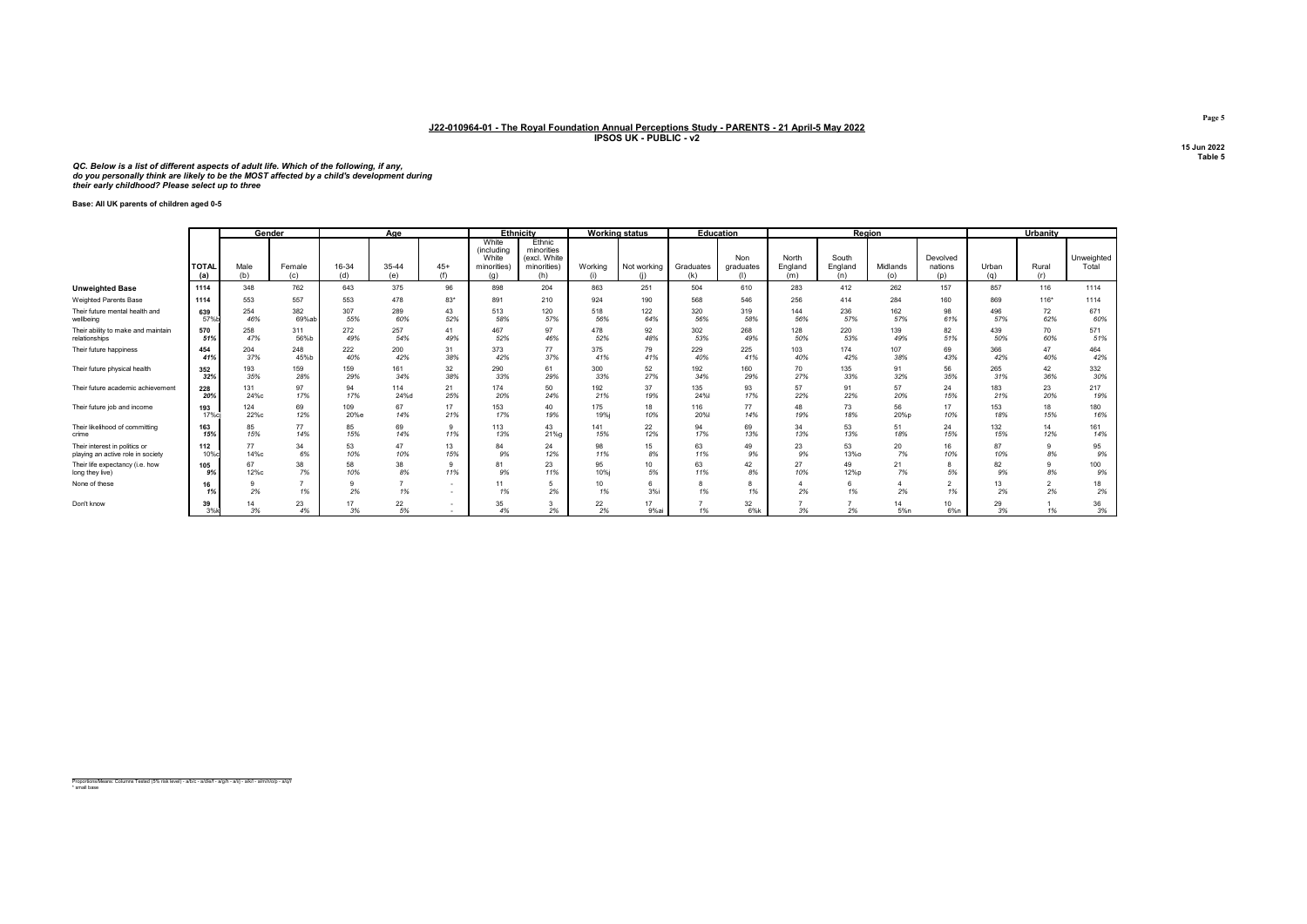QC. Below is a list of different aspects of adult life. Which of the following, if any,<br>do you personally think are likely to be the MOST affected by a child's development during<br>their early childhood? Please select up to

Base: All UK parents of children aged 0-5

|                                    |                     | Children at school or childcare | $(0-5)$   | Age of children                  |                                   | <b>Disability</b> |           |            | <b>Child disability</b> |           |                           |               | <b>IMD QUINTILE</b> |      |                              |                     |
|------------------------------------|---------------------|---------------------------------|-----------|----------------------------------|-----------------------------------|-------------------|-----------|------------|-------------------------|-----------|---------------------------|---------------|---------------------|------|------------------------------|---------------------|
|                                    | <b>TOTAL</b><br>(a) | Yes<br>(b)                      | No<br>(c) | Only children<br>aged 0-5<br>(a) | Older children<br>5-18 too<br>(h) | Yes<br>(m)        | No<br>(n) | Yes<br>(o) | <b>SEND</b><br>(p)      | No<br>(q) | - Most<br>deprived<br>(x) | $\sim$<br>(v) | (z)                 | (A)  | 5 - Least<br>deprived<br>(B) | Unweighted<br>Total |
| <b>Unweighted Base</b>             | 1114                | 874                             | 240       | 703                              | 411                               | 260               | 797       | 248        | 131                     | 817       | 262                       | 189           | 195                 | 160  | 167                          | 1114                |
| Weighted Parents Base              | 1114                | 913                             | 201       | 635                              | 479                               | 249               | 812       | 247        | 139*                    | 816       | 238                       | 186           | 210                 | 181  | 174                          | 1114                |
| Their future mental health and     | 639                 | 512                             | 127       | 369                              | 270                               | 134               | 481       | 113        | 66                      | 501       | 133                       | 106           | 112                 | 105  | 113                          | 671                 |
| wellbeing                          | 57%o                | 56%                             | 63%       | 58%                              | 56%                               | 54%               | 59%       | 46%        | 47%                     | 61%op     | 56%                       | 57%           | 54%                 | 58%  | 65%                          | 60%                 |
| Their ability to make and maintain | 570                 | 447                             | 123       | 329                              | 241                               | 118               | 430       | 117        | 59                      | 430       | 122                       | 92            | 104                 | 96   | 97                           | 571                 |
| relationships                      | 51%                 | 49%                             | 61%ab     | 52%                              | 50%                               | 48%               | 53%       | 47%        | 43%                     | 53%       | 51%                       | 49%           | 50%                 | 53%  | 56%                          | 51%                 |
| Their future happiness             | 454                 | 369                             | 85        | 265                              | 188                               | 95                | 344       | 90         | 51                      | 349       | 88                        | 85            | 79                  | 73   | 83                           | 464                 |
|                                    | 41%                 | 40%                             | 42%       | 42%                              | 39%                               | 38%               | 42%       | 36%        | 37%                     | 43%       | 37%                       | 46%           | 38%                 | 40%  | 48%                          | 42%                 |
| Their future physical health       | 352                 | 283                             | 69        | 203                              | 149                               | 72                | 266       | 70         | 39                      | 270       | 59                        | 54            | 80                  | 67   | 51                           | 332                 |
|                                    | 32%                 | 31%                             | 35%       | 32%                              | 31%                               | 29%               | 33%       | 28%        | 28%                     | 33%       | 25%                       | 29%           | 38%x                | 37%x | 29%                          | 30%                 |
| Their future academic achievement  | 228                 | 202                             | 26        | 111                              | 117                               | 54                | 163       | 61         | 39                      | 157       | 53                        | 34            | 49                  | 38   | 31                           | 217                 |
|                                    | 20%                 | 22%c                            | 13%       | 18%                              | 24%g                              | 22%               | 20%       | 25%        | 28%                     | 19%       | 22%                       | 18%           | 24%                 | 21%  | 18%                          | 19%                 |
| Their future job and income        | 193                 | 162                             | 31        | 114                              | 79                                | 55                | 132       | 41         | 26                      | 140       | 51                        | 28            | 35                  | 30   | 26                           | 180                 |
|                                    | 17%                 | 18%                             | 15%       | 18%                              | 17%                               | 22%               | 16%       | 17%        | 19%                     | 17%       | 21%                       | 15%           | 17%                 | 17%  | 15%                          | 16%                 |
| Their likelihood of committing     | 163                 | 128                             | 35        | 81                               | 82                                | 47                | 112       | 42         | 23                      | 113       | 40                        | 20            | 32                  | 28   | 24                           | 161                 |
| crime                              | 15%                 | 14%                             | 17%       | 13%                              | 17%                               | 19%               | 14%       | 17%        | 16%                     | 14%       | 17%                       | 11%           | 15%                 | 16%  | 14%                          | 14%                 |
| Their interest in politics or      | 112                 | 100                             | 12        | 55                               | 57                                | 25                | 76        | 36         | 28                      | 70        | 31                        | 17            | 14                  | 23   | 15                           | 95                  |
| playing an active role in society  | 10%                 | 11%                             | 6%        | 9%                               | 12%                               | 10%               | 9%        | 15%g       | 20%ag                   | 9%        | 13%                       | 9%            | 7%                  | 13%  | 9%                           | 9%                  |
| Their life expectancy (i.e. how    | 105                 | 96                              | 9         | 58                               | 47                                | 18                | 80        | 29         | 16                      | 69        | 20                        | 24            | 24                  | 13   | 5%                           | 100                 |
| long they live)                    | 9%                  | 10%с                            | 5%        | 9%                               | 10%                               | 7%                | 10%       | 12%        | 12%                     | 8%        | 8%                        | 13%B          | 11%                 | 7%   |                              | 9%                  |
| None of these                      | 16<br>1%            | 10 <sub>1</sub><br>1%           | 6<br>3%   | 1%                               | 1%                                | 1%                | 14<br>2%  | 1%         | 1%                      | 13<br>2%  | 8<br>3%                   | 3<br>2%       | 1%                  | 2%   |                              | 18<br>2%            |
| Don't know                         | 39<br>3%            | 35<br>4%                        | 2%        | 22<br>3%                         | 17<br>4%                          | 3%                | 25<br>3%  | 2%         | 2%                      | 29<br>4%  | $\Omega$<br>4%            | 2%            | 10<br>5%            | 2%   | 3%                           | 36<br>3%            |

Page 6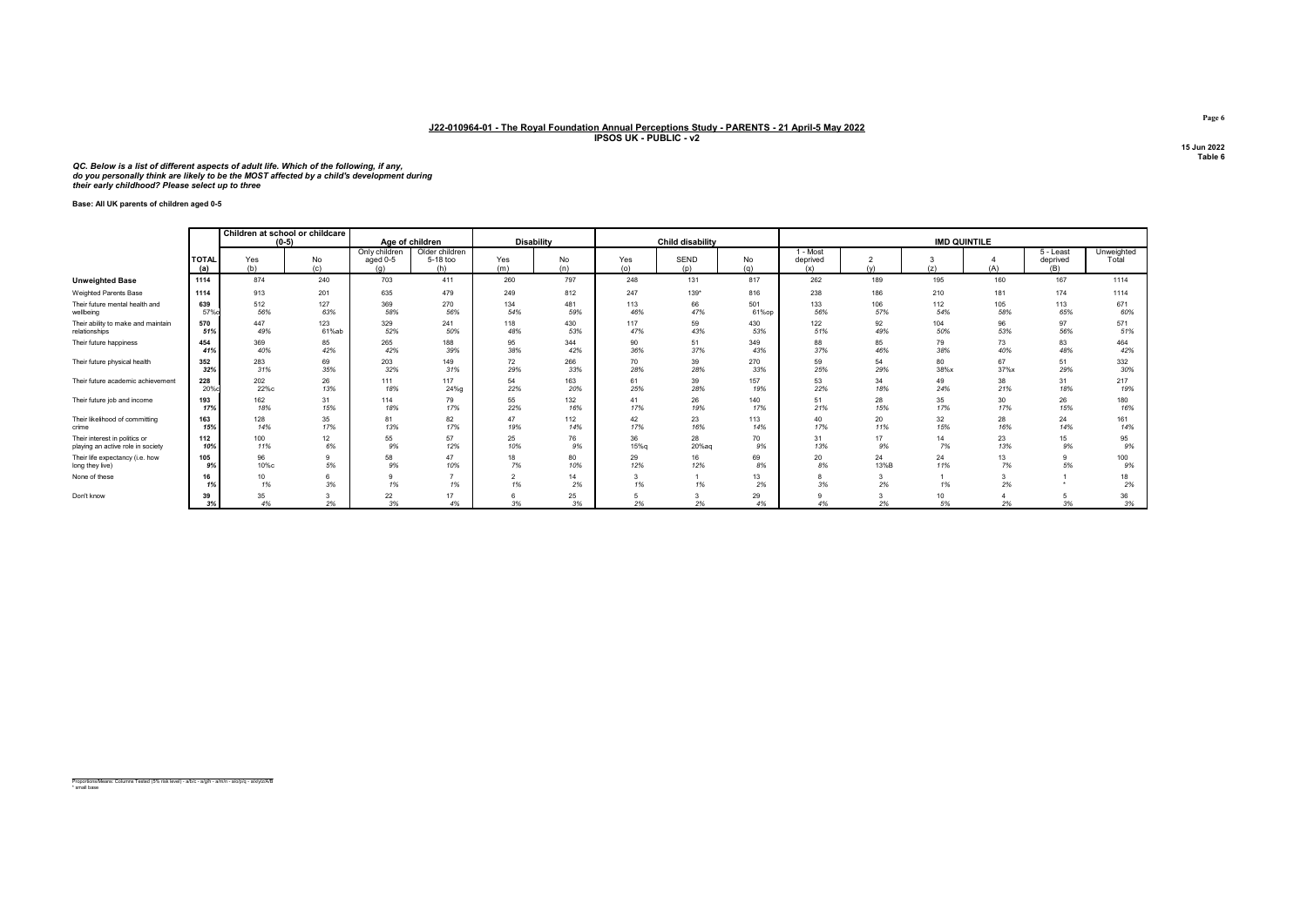#### QD.1. To what extent do you agree or disagree with each of the following statements? The development of children in early childhood is currently a top priority for wider society

Base: All UK parents of children aged 0-5

|                            |                     | Gender       |               |              | Age          |                      |                                                    | <b>Ethnicity</b>                                           |                | Working status |                  | <b>Education</b> |                         | Region                  |                 |                            |              | Urbanity     |                     |
|----------------------------|---------------------|--------------|---------------|--------------|--------------|----------------------|----------------------------------------------------|------------------------------------------------------------|----------------|----------------|------------------|------------------|-------------------------|-------------------------|-----------------|----------------------------|--------------|--------------|---------------------|
|                            | <b>TOTAL</b><br>(a) | Male<br>(b)  | Female<br>(c) | 16-34<br>(d) | 35-44<br>(e) | $45+$<br>$\sqrt{2}$  | White<br>(including<br>White<br>minorities)<br>(a) | Ethnic<br>minorities<br>(excl. White<br>minorities)<br>(h) | Working<br>(i) | Not working    | Graduates<br>(k) | Non<br>graduates | North<br>England<br>(m) | South<br>England<br>(n) | Midlands<br>(o) | Devolved<br>nations<br>(p) | Urban<br>(n) | Rural<br>(r) | Unweighted<br>Total |
| <b>Unweighted Base</b>     | 1114                | 348          | 762           | 643          | 375          | 96                   | 898                                                | 204                                                        | 863            | 251            | 504              | 610              | 283                     | 412                     | 262             | 157                        | 857          | 116          | 1114                |
| Weighted Parents Base      | 1114                | 553          | 557           | 553          | 478          | $83*$                | 891                                                | 210                                                        | 924            | 190            | 568              | 546              | 256                     | 414                     | 284             | 160                        | 869          | $116*$       | 1114                |
| Strongly agree             | 278<br>25%          | 161<br>29%c  | 117<br>21%    | 151<br>27%   | 107<br>22%   | 19<br>23%            | 208<br>23%                                         | 61<br>29%                                                  | 232<br>25%     | 45<br>24%      | 147<br>26%       | 130<br>24%       | 63<br>25%               | 111<br>27%              | 62<br>22%       | 42<br>26%                  | 232<br>27%r  | 16<br>14%    | 273<br>25%          |
| Tend to agree              | 347<br>31%          | 188<br>34%   | 158<br>28%    | 162<br>29%   | 152<br>32%   | 33<br>40%            | 267<br>30%                                         | 78<br>37%                                                  | 303<br>33%     | 44<br>23%      | 170<br>30%       | 177<br>32%       | 78<br>30%               | 123<br>30%              | 95<br>34%       | 51<br>32%                  | 273<br>31%   | 29<br>25%    | 341<br>31%          |
| Neither agree nor disagree | 220<br>20%          | 84<br>15%    | 134<br>24%ab  | 112<br>20%   | 94<br>20%    | 14<br>17%            | 195<br>22%h                                        | 22<br>11%                                                  | 175<br>19%     | 44<br>23%      | 99<br>17%        | 121<br>22%       | 57<br>22%               | 78<br>19%               | 60<br>21%       | 25<br>16%                  | 168<br>19%   | 29<br>25%    | 235<br>21%          |
| Tend to disagree           | 188<br>17%          | 83<br>15%    | 105<br>19%    | 87<br>16%    | 91<br>19%    | 11<br>13%            | 154<br>17%                                         | 34<br>16%                                                  | 157<br>17%     | 31<br>16%      | 111<br>20%       | 77<br>14%        | 41<br>16%               | 76<br>18%               | 46<br>16%       | 26<br>16%                  | 140<br>16%   | 29<br>25%aq  | 185<br>17%          |
| Strongly disagree          | 55<br>5%            | 27<br>5%     | 26<br>5%      | 30<br>5%     | 20<br>4%     | 6%                   | 44<br>5%                                           | 11<br>5%                                                   | 46<br>5%       | 9<br>5%        | 31<br>5%         | 24<br>4%         | 9<br>4%                 | 21<br>5%                | 15<br>5%        | 10<br>6%                   | 37<br>4%     | 11<br>9%q    | 49<br>4%            |
| Don't know                 | 27<br>2%            | 10<br>2%     | 17<br>3%      | 12<br>2%     | 13<br>3%     | $\overline{2}$<br>2% | 23<br>3%                                           | 2%                                                         | 11<br>1%       | 16<br>8%a      | 9<br>2%          | 17<br>3%         | 9<br>4%                 | 2%                      | 2%              | 6<br>4%                    | 19<br>2%     | 1%           | 31<br>3%            |
| Top 2: Agree               | 625<br>56%cj        | 349<br>63%ас | 274<br>49%    | 313<br>57%   | 260<br>54%   | 52<br>62%            | 475<br>53%                                         | 139<br>66%ag                                               | 535<br>58%     | 90<br>47%      | 318<br>56%       | 307<br>56%       | 141<br>55%              | 233<br>56%              | 158<br>56%      | 93<br>58%                  | 505<br>58%r  | 45<br>39%    | 614<br>55%          |
| Bottom 2: Disagree         | 243<br>22%          | 110<br>20%   | 131<br>24%    | 116<br>21%   | 111<br>23%   | 15<br>18%            | 197<br>22%                                         | 45<br>22%                                                  | 203<br>22%     | 41<br>21%      | 142<br>25%       | 101<br>18%       | 50<br>19%               | 96<br>23%               | 62<br>22%       | 35<br>22%                  | 177<br>20%   | 40<br>35%aq  | 234<br>21%          |
| NET Difference             | 382<br>34%          | 239<br>43%   | 143<br>26%    | 196<br>36%   | 149<br>31%   | 37<br>44%            | 278<br>31%                                         | 93<br>44%                                                  | 332<br>36%     | 49<br>26%      | 176<br>31%       | 206<br>38%       | 91<br>35%               | 137<br>33%              | 96<br>34%       | 58<br>36%                  | 328<br>38%   | 4%           | 380<br>34%          |

Proportions/Means: Columns Tested (5% risk level) - a/b/c - a/d/e/f - a/g/h - a/i/j - a/k/l - a/m/n/o/p - a/q/r \* small base

Page 7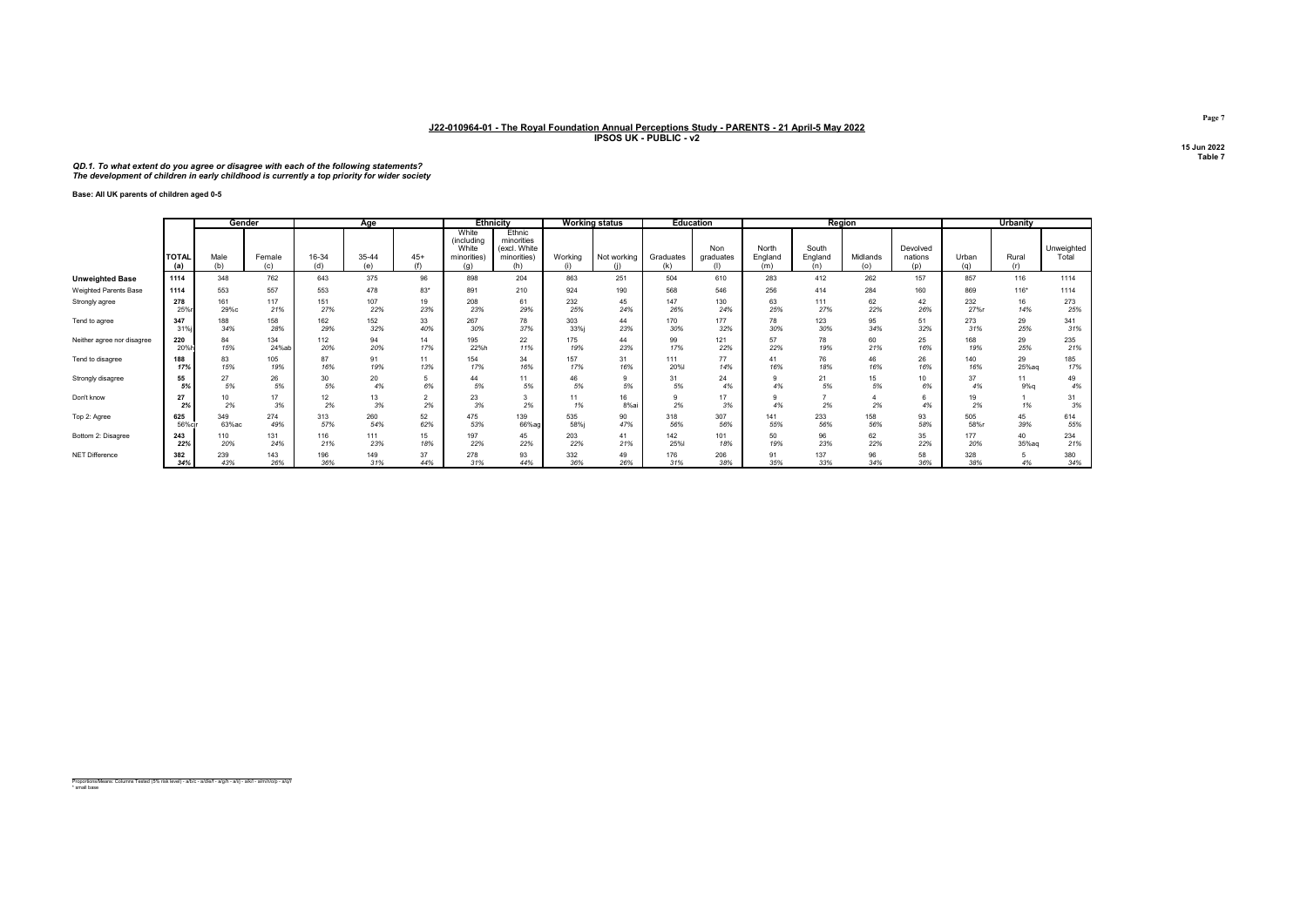#### QD.1. To what extent do you agree or disagree with each of the following statements? The development of children in early childhood is currently a top priority for wider society

Base: All UK parents of children aged 0-5

|                            |                     | Children at school or childcare<br>$(0-5)$ |            |                                  | Age of children                   |            | <b>Disability</b> |            | Child disability |            |                             |                |            | <b>IMD QUINTILE</b> |                              |                     |
|----------------------------|---------------------|--------------------------------------------|------------|----------------------------------|-----------------------------------|------------|-------------------|------------|------------------|------------|-----------------------------|----------------|------------|---------------------|------------------------------|---------------------|
|                            | <b>TOTAL</b><br>(a) | Yes<br>(b)                                 | No<br>(c)  | Only children<br>aged 0-5<br>(a) | Older children<br>5-18 too<br>(h) | Yes<br>(m) | No<br>(n)         | Yes<br>(o) | SEND<br>(n)      | No<br>(q)  | 1 - Most<br>deprived<br>(x) |                | (7)        | (A)                 | 5 - Least<br>deprived<br>(B) | Unweighted<br>Total |
| <b>Unweighted Base</b>     | 1114                | 874                                        | 240        | 703                              | 411                               | 260        | 797               | 248        | 131              | 817        | 262                         | 189            | 195        | 160                 | 167                          | 1114                |
| Weighted Parents Base      | 1114                | 913                                        | 201        | 635                              | 479                               | 249        | 812               | 247        | 139*             | 816        | 238                         | 186            | 210        | 181                 | 174                          | 1114                |
| Strongly agree             | 278<br>25%          | 240<br>26%                                 | 38<br>19%  | 142<br>22%                       | 135<br>28%                        | 69<br>28%  | 195<br>24%        | 67<br>27%  | 40<br>29%        | 202<br>25% | 72<br>30%                   | 56<br>30%      | 47<br>23%  | 41<br>23%           | 36<br>21%                    | 273<br>25%          |
| Tend to agree              | 347<br>31%          | 284<br>31%                                 | 63<br>32%  | 203<br>32%                       | 144<br>30%                        | 77<br>31%  | 259<br>32%        | 69<br>28%  | 32<br>23%        | 265<br>32% | 71<br>30%                   | 69<br>37%      | 56<br>27%  | 54<br>30%           | 56<br>32%                    | 341<br>31%          |
| Neither agree nor disagree | 220<br>20%          | 171<br>19%                                 | 48<br>24%  | 133<br>21%                       | 87<br>18%                         | 48<br>19%  | 157<br>19%        | 46<br>18%  | 22<br>16%        | 156<br>19% | 42<br>18%                   | 31<br>17%      | 45<br>21%  | 36<br>20%           | 41<br>24%                    | 235<br>21%          |
| Tend to disagree           | 188<br>17%          | 155<br>17%                                 | 33<br>16%  | 108<br>17%                       | 81<br>17%                         | 34<br>13%  | 145<br>18%        | 46<br>18%  | 30<br>21%        | 135<br>17% | 36<br>15%                   | 22<br>12%      | 44<br>21%y | 40<br>22%v          | 26<br>15%                    | 185<br>17%          |
| Strongly disagree          | 55<br>5%            | 42<br>5%                                   | 13<br>6%   | 37<br>6%                         | 18<br>4%                          | 14<br>6%   | 39<br>5%          | 16<br>6%   | 13<br>9%         | 37<br>5%   | 3%                          | 3%             | 14<br>7%   | 4%                  | 12<br>7%                     | 49<br>4%            |
| Don't know                 | 27<br>2%            | 21<br>2%                                   | 3%         | 12<br>2%                         | 14<br>3%                          | 3%         | 16<br>2%          | 2%         | 2%               | 21<br>3%   | 3%                          | 1%             | 4<br>2%    | 1%                  | 2%                           | 31<br>3%            |
| Top 2: Agree               | 625<br>56%          | 524<br>57%                                 | 101<br>50% | 345<br>54%                       | 279<br>58%                        | 146<br>59% | 455<br>56%        | 137<br>55% | 72<br>52%        | 467<br>57% | 143<br>60%                  | 125<br>67%azAB | 103<br>49% | 95<br>53%           | 92<br>53%                    | 614<br>55%          |
| Bottom 2: Disagree         | 243<br>22%          | 197<br>22%                                 | 46<br>23%  | 145<br>23%                       | 99<br>21%                         | 47<br>19%  | 184<br>23%        | 61<br>25%  | 43<br>31%g       | 173<br>21% | 44<br>18%                   | 28<br>15%      | 58<br>27%y | 48<br>26%y          | 37<br>22%                    | 234<br>21%          |
| NET Difference             | 382<br>34%          | 326<br>36%                                 | 55<br>28%  | 201<br>32%                       | 181<br>38%                        | 99<br>40%  | 270<br>33%        | 75<br>31%  | 29<br>21%        | 294<br>36% | 99<br>42%                   | 97<br>52%      | 46<br>22%  | 26%                 | 54<br>31%                    | 380<br>34%          |

Proportions/Means: Columns Tested (5% risk level) - a/b/c - a/g/h - a/m/n - a/o/p/q - a/x/y/z/A/B \* small base

Page 8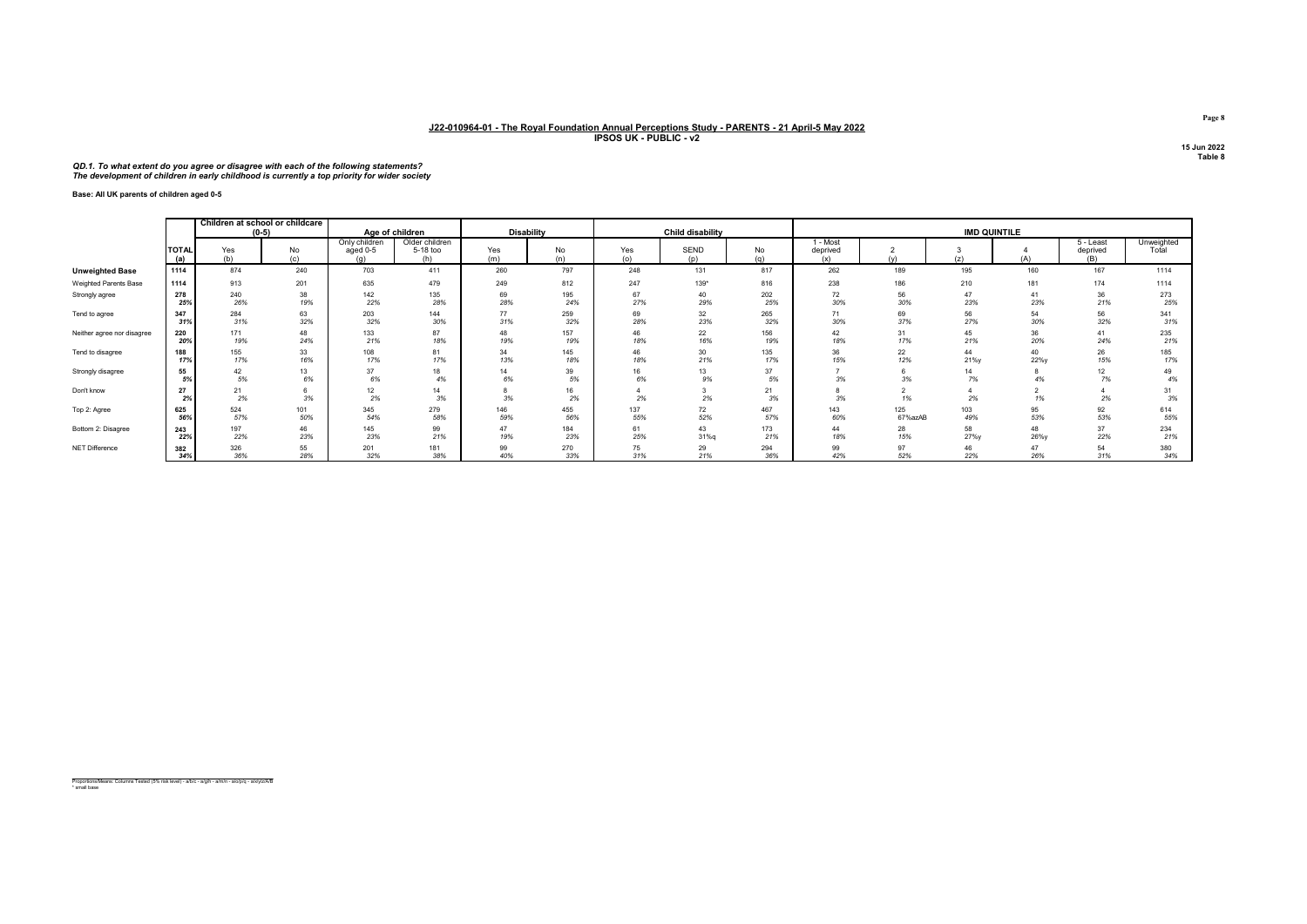#### QD.2. To what extent do you agree or disagree with each of the following statements? The development of children in early childhood should be more of a priority for wider society

Base: All UK parents of children aged 0-5

|                            |                     |             | Gender        |              | Age                   |                      |                                             | <b>Ethnicity</b>                                           |                | <b>Working status</b> | <b>Education</b>  |                                |                         | Region                  |                 |                            |              | <b>Urbanity</b> |                     |
|----------------------------|---------------------|-------------|---------------|--------------|-----------------------|----------------------|---------------------------------------------|------------------------------------------------------------|----------------|-----------------------|-------------------|--------------------------------|-------------------------|-------------------------|-----------------|----------------------------|--------------|-----------------|---------------------|
|                            | <b>TOTAL</b><br>(a) | Male<br>(b) | Female<br>(c) | 16-34<br>(d) | 35-44<br>(e)          | $45+$<br>(f)         | White<br>(including<br>White<br>minorities) | Ethnic<br>minorities<br>(excl. White<br>minorities)<br>(h) | Working<br>(i) | Not working           | Graduates<br>(k)  | Non<br>graduates<br>$\sqrt{1}$ | North<br>England<br>(m) | South<br>England<br>(n) | Midlands<br>(o) | Devolved<br>nations<br>(p) | Urban<br>(n) | Rural<br>(r)    | Unweighted<br>Total |
| <b>Unweighted Base</b>     | 1114                | 348         | 762           | 643          | 375                   | 96                   | 898                                         | 204                                                        | 863            | 251                   | 504               | 610                            | 283                     | 412                     | 262             | 157                        | 857          | 116             | 1114                |
| Weighted Parents Base      | 1114                | 553         | 557           | 553          | 478                   | 83*                  | 891                                         | 210                                                        | 924            | 190                   | 568               | 546                            | 256                     | 414                     | 284             | 160                        | 869          | 116*            | 1114                |
| Strongly agree             | 467<br>42%          | 228<br>41%  | 239<br>43%    | 234<br>42%   | 195<br>41%            | 38<br>45%            | 357<br>40%                                  | 107<br>51%g                                                | 379<br>41%     | 88<br>46%             | 263<br>46%        | 205<br>37%                     | 96<br>38%               | 188<br>45%              | 111<br>39%      | 73<br>46%                  | 370<br>43%   | 46<br>39%       | 467<br>42%          |
| Tend to agree              | 409<br>37%          | 205<br>37%  | 203<br>36%    | 190<br>34%   | 188<br>39%            | 31<br>37%            | 335<br>38%                                  | 69<br>33%                                                  | 353<br>38%i    | 56<br>29%             | 221<br>39%        | 188<br>34%                     | 99<br>39%               | 152<br>37%              | 99<br>35%       | 59<br>37%                  | 313<br>36%   | 45<br>39%       | 402<br>36%          |
| Neither agree nor disagree | 166<br>15%          | 88<br>16%   | 75<br>13%     | 94<br>17%    | 64<br>13%             | 10%                  | 136<br>15%                                  | 27<br>13%                                                  | 137<br>15%     | 29<br>15%             | 52<br>9%          | 114<br>21%ak                   | 44<br>17%               | 54<br>13%               | 51<br>18%       | 17<br>11%                  | 134<br>15%   | 17<br>15%       | 163<br>15%          |
| Tend to disagree           | 39<br>4%            | 14<br>2%    | 25<br>5%      | 21<br>4%     | 14<br>3%              | 4%                   | 32<br>4%                                    | 3%                                                         | 34<br>4%       | 5<br>3%               | 23<br>4%          | 16<br>3%                       | 3%                      | 12<br>3%                | 16<br>6%        | 3%                         | 30<br>3%     | 3%              | 46<br>4%            |
| Strongly disagree          | 18<br>2%            | 12<br>2%    | 1%            | 10<br>2%     | $\mathbf{r}$<br>1%    | $\overline{2}$<br>2% | 17<br>2%                                    |                                                            | 13<br>1%       | 6<br>3%               | $6^{\circ}$<br>1% | 12<br>2%                       | 6<br>2%                 | 3<br>1%                 | 2%              | 3<br>2%                    | 11<br>1%     | 3%              | 19<br>2%            |
| Don't know                 | 15<br>1%            | 1%          | 1%            | 1%           | 10 <sub>1</sub><br>2% | 1%                   | 14<br>2%                                    |                                                            | 1%             | 4%ai                  | 3<br>1%           | 11<br>2%                       | 4<br>2%                 | 1%                      | $\sim$<br>1%    | 2%                         | 11<br>1%     | 1%              | 17<br>2%            |
| Top 2: Agree               | 876<br>79%          | 432<br>78%  | 442<br>79%    | 424<br>77%   | 383<br>80%            | 69<br>82%            | 692<br>78%                                  | 176<br>84%                                                 | 732<br>79%     | 144<br>76%            | 483<br>85%al      | 393<br>72%                     | 195<br>76%              | 339<br>82%o             | 210<br>74%      | 132<br>83%                 | 683<br>79%   | 91<br>78%       | 869<br>78%          |
| Bottom 2: Disagree         | 58<br>5%            | 25<br>5%    | 32<br>6%      | 31<br>6%     | 21<br>4%              | 6<br>7%              | 49<br>6%                                    | 3%                                                         | 47<br>5%       | 10<br>5%              | 30<br>5%          | 28<br>5%                       | 12<br>5%                | 16<br>4%                | 22<br>8%        | 8<br>5%                    | 41<br>5%     | 8<br>7%         | 65<br>6%            |
| NET Difference             | 818<br>73%          | 407<br>74%  | 410<br>74%    | 394<br>71%   | 362<br>76%            | 63<br>76%            | 643<br>72%                                  | 169<br>81%                                                 | 685<br>74%     | 134<br>70%            | 454<br>80%        | 365<br>67%                     | 183<br>72%              | 324<br>78%              | 188<br>66%      | 124<br>77%                 | 642<br>74%   | 83<br>71%       | 804<br>72%          |

Proportions/Means: Columns Tested (5% risk level) - a/b/c - a/d/e/f - a/g/h - a/i/j - a/k/l - a/m/n/o/p - a/q/r \* small base

Page 9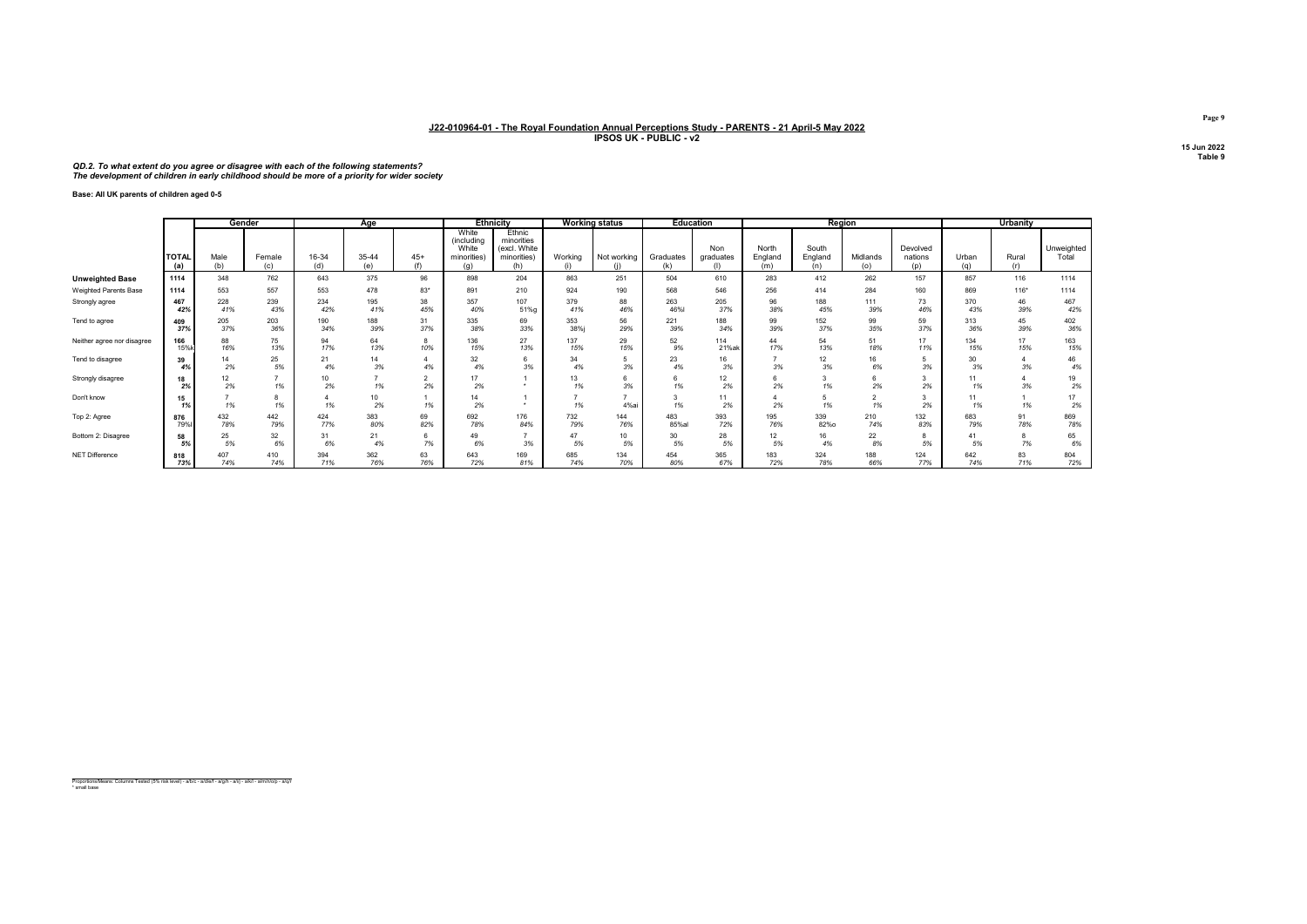#### QD.2. To what extent do you agree or disagree with each of the following statements? The development of children in early childhood should be more of a priority for wider society

Base: All UK parents of children aged 0-5

|                            |                        | Children at school or childcare<br>$(0-5)$ |            | Age of children                  |                                   |                        | Disability |            | Child disability   |             |                             |              |            | <b>IMD QUINTILE</b> |                              |                     |
|----------------------------|------------------------|--------------------------------------------|------------|----------------------------------|-----------------------------------|------------------------|------------|------------|--------------------|-------------|-----------------------------|--------------|------------|---------------------|------------------------------|---------------------|
|                            | TOTAL<br>(a)           | Yes<br>(b)                                 | No<br>(c)  | Only children<br>aged 0-5<br>(a) | Older children<br>5-18 too<br>(h) | Yes<br>(m)             | No<br>(n)  | Yes<br>(o) | <b>SEND</b><br>(n) | No<br>(q)   | 1 - Most<br>deprived<br>(x) | $\omega$     | (z)        | (A)                 | 5 - Least<br>deprived<br>(B) | Unweighted<br>Total |
| <b>Unweighted Base</b>     | 1114                   | 874                                        | 240        | 703                              | 411                               | 260                    | 797        | 248        | 131                | 817         | 262                         | 189          | 195        | 160                 | 167                          | 1114                |
| Weighted Parents Base      | 1114                   | 913                                        | 201        | 635                              | 479                               | 249                    | 812        | 247        | $139*$             | 816         | 238                         | 186          | 210        | 181                 | 174                          | 1114                |
| Strongly agree             | 467<br>42%             | 387<br>42%                                 | 80<br>40%  | 254<br>40%                       | 213<br>45%                        | 93<br>37%              | 354<br>44% | 93<br>37%  | 56<br>40%          | 360<br>44%  | 106<br>45%                  | 77<br>41%    | 75<br>36%  | 85<br>47%           | 78<br>45%                    | 467<br>42%          |
| Tend to agree              | 409<br>37 <sup>°</sup> | 339<br>37%                                 | 69<br>34%  | 230<br>36%                       | 179<br>37%                        | 97<br>39%              | 301<br>37% | 86<br>35%  | 47<br>34%          | 306<br>37%  | 85<br>36%                   | 66<br>35%    | 80<br>38%  | 61<br>34%           | 64<br>37%                    | 402<br>36%          |
| Neither agree nor disagree | 166<br>15%             | 127<br>14%                                 | 38<br>19%  | 104<br>16%                       | 62<br>13%                         | 34<br>14%              | 114<br>14% | 45<br>18%  | 24<br>17%          | 107<br>13%  | 36<br>15%                   | 26<br>14%    | 44<br>21%B | 26<br>14%           | 19<br>11%                    | 163<br>15%          |
| Tend to disagree           | 39<br>4%               | 30<br>3%                                   | 4%         | 25<br>4%                         | 14<br>3%                          | 10 <sup>10</sup><br>4% | 27<br>3%   | 10<br>4%   | 2%                 | 28<br>3%    | 2%                          | 11<br>$6\%x$ | 3%         | 3%                  |                              | 46<br>4%            |
| Strongly disagree          | 2%                     | 16<br>2%                                   | 1%         | 16<br>2%h                        | 1%                                | 4%n                    | 1%         | 4%q        | 4%q                | 1%          |                             | -3<br>$2\%$  | 1%         | 1%                  | 2%                           | 19<br>2%            |
| Don't know                 | 15                     | 13<br>1%                                   | 1%         | 1%                               | 2%                                | 2%                     | 1%         | 2%         | 3%q                | 1%          | 2%                          | 1%           | 1%         | 1%                  | 2%                           | 17<br>2%            |
| Top 2: Agree               | 876<br>79%             | 726<br>80%                                 | 150<br>75% | 483<br>76%                       | 393<br>82%g                       | 190<br>76%             | 655<br>81% | 178<br>72% | 103<br>74%         | 666<br>82%o | 191<br>80%                  | 142<br>77%   | 156<br>74% | 146<br>81%          | 141<br>81%                   | 869<br>78%          |
| Bottom 2: Disagree         | 58<br>5%               | 46<br>5%                                   | 12<br>6%   | 41<br>6%                         | 16<br>3%                          | 20<br>8%               | 36<br>4%   | 19<br>8%   | 6%                 | 36<br>4%    | 3%                          | 15<br>8%     | 4%         | 4%                  | 11<br>6%                     | 65<br>6%            |
| NET Difference             | 818<br>73%             | 680<br>75%                                 | 138<br>69% | 442<br>70%                       | 376<br>79%                        | 170<br>68%             | 619<br>76% | 160<br>64% | 94<br>68%          | 630<br>77%  | 184<br>77%                  | 128<br>69%   | 148<br>70% | 139<br>77%          | 130<br>75%                   | 804<br>72%          |

Proportions/Means: Columns Tested (5% risk level) - a/b/c - a/g/h - a/m/n - a/o/p/q - a/x/y/z/A/B \* small base

Page 10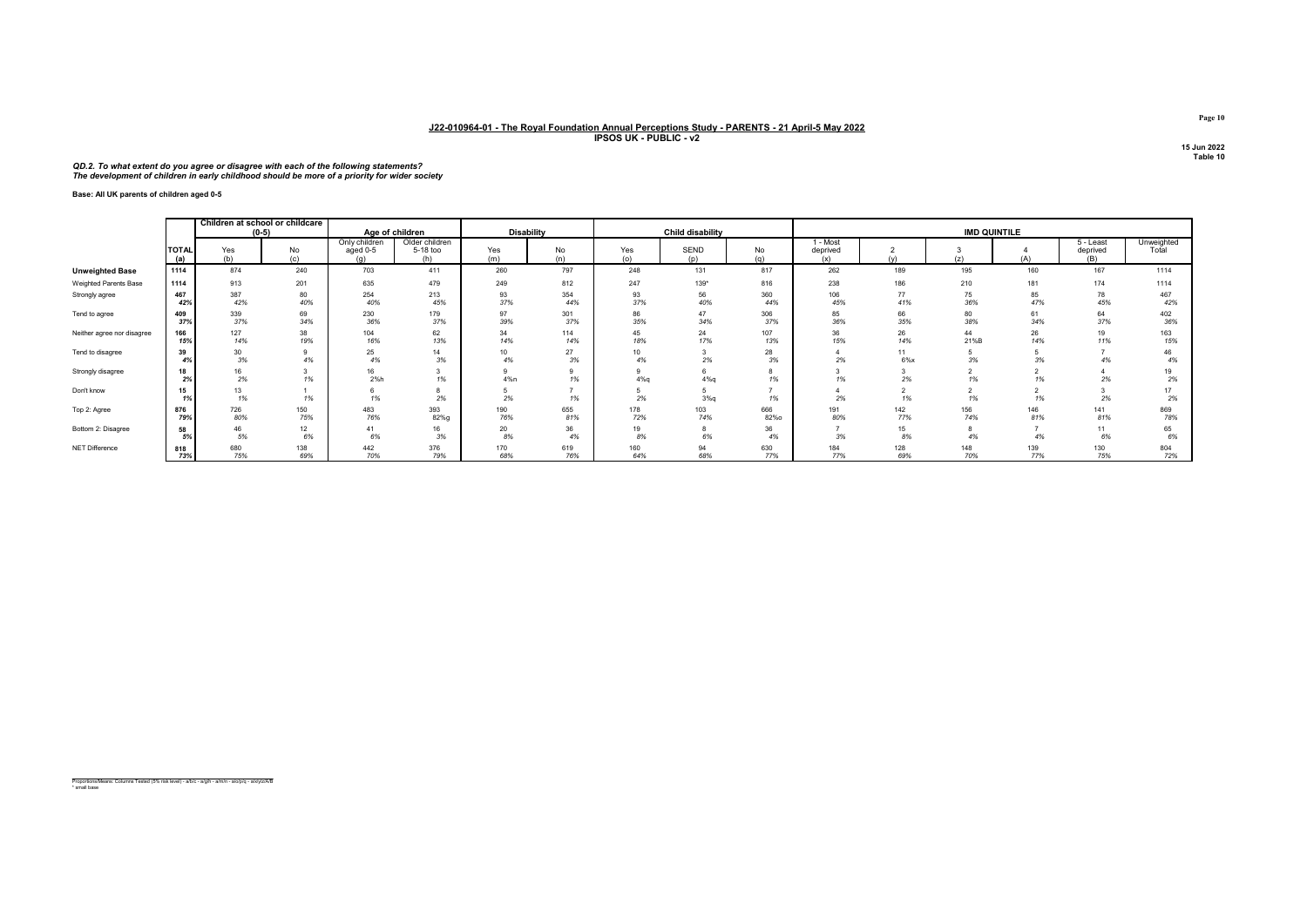#### QD.3. To what extent do you agree or disagree with each of the following statements? There is not enough support for parents, carers and children to help children develop in their early childhood

Base: All UK parents of children aged 0-5

|                            |                     |             | Gender        |                       | Age          |               |                                                    | <b>Ethnicity</b>                                           |                | <b>Working status</b> |                  | <b>Education</b>        |                         | Region                  |                 |                            |              | Urbanity     |                     |
|----------------------------|---------------------|-------------|---------------|-----------------------|--------------|---------------|----------------------------------------------------|------------------------------------------------------------|----------------|-----------------------|------------------|-------------------------|-------------------------|-------------------------|-----------------|----------------------------|--------------|--------------|---------------------|
|                            | <b>TOTAL</b><br>(a) | Male<br>(b) | Female<br>(c) | 16-34<br>(d)          | 35-44<br>(e) | $45+$<br>(f)  | White<br>(including<br>White<br>minorities)<br>(a) | Ethnic<br>minorities<br>(excl. White<br>minorities)<br>(h) | Working<br>(i) | Not working<br>(i)    | Graduates<br>(k) | Non<br>graduates<br>(1) | North<br>England<br>(m) | South<br>England<br>(n) | Midlands<br>(o) | Devolved<br>nations<br>(p) | Urban<br>(q) | Rural<br>(r) | Unweighted<br>Total |
| <b>Unweighted Base</b>     | 1114                | 348         | 762           | 643                   | 375          | 96            | 898                                                | 204                                                        | 863            | 251                   | 504              | 610                     | 283                     | 412                     | 262             | 157                        | 857          | 116          | 1114                |
| Weighted Parents Base      | 1114                | 553         | 557           | 553                   | 478          | $83*$         | 891                                                | 210                                                        | 924            | 190                   | 568              | 546                     | 256                     | 414                     | 284             | 160                        | 869          | $116*$       | 1114                |
| Strongly agree             | 298                 | 144         | 154           | 153                   | 120          | 25            | 217                                                | 75                                                         | 249            | 49                    | 161              | 137                     | 64                      | 125                     | 62              | 47                         | 236          | 29           | 298                 |
|                            | 27%                 | 26%         | 28%           | 28%                   | 25%          | 30%           | 24%                                                | 36%ag                                                      | 27%            | 26%                   | 28%              | 25%                     | 25%                     | 30%o                    | 22%             | 29%                        | 27%          | 25%          | 27%                 |
| Tend to agree              | 425                 | 206         | 215           | 205                   | 189          | 31            | 350                                                | 70                                                         | 357            | 68                    | 226              | 199                     | 104                     | 146                     | 125             | 50                         | 333          | 49           | 422                 |
|                            | 38%                 | 37%         | 39%           | 37%                   | 39%          | 37%           | 39%                                                | 34%                                                        | 39%            | 35%                   | 40%              | 36%                     | 40%                     | 35%                     | 44%np           | 31%                        | 38%          | 42%          | 38%                 |
| Neither agree nor disagree | 228                 | 123         | 103           | 112                   | 95           | 20            | 184                                                | 42                                                         | 191            | 36                    | 103              | 124                     | 55                      | 91                      | 51              | 31                         | 177          | 19           | 226                 |
|                            | 20%                 | 22%         | 19%           | 20%                   | 20%          | 24%           | 21%                                                | 20%                                                        | 21%            | 19%                   | 18%              | 23%                     | 21%                     | 22%                     | 18%             | 20%                        | 20%          | 16%          | 20%                 |
| Tend to disagree           | 98                  | 38          | 60            | 49                    | 44           | 5             | 81                                                 | 16                                                         | 80             | 18                    | 46               | 52                      | 18                      | 29                      | 30              | 21                         | 71           | 14           | 105                 |
|                            | 9%                  | 7%          | 11%           | 9%                    | 9%           | 5%            | 9%                                                 | 8%                                                         | 9%             | 9%                    | 8%               | 10%                     | 7%                      | 7%                      | 11%             | 13%                        | 8%           | 12%          | 9%                  |
| Strongly disagree          | 44<br>4%с           | 34<br>6%с   | 11<br>2%      | 23<br>4%              | 19<br>4%     | 2<br>2%       | 40<br>4%                                           | 2%                                                         | 39<br>4%       | 6<br>3%               | 24<br>4%         | 20<br>4%                | 12<br>5%                | 14<br>3%                | 11<br>4%        | $\overline{ }$<br>5%       | 34<br>4%     | 5<br>5%      | 41<br>4%            |
| Don't know                 | 21<br>2%            | 1%          | 13<br>2%      | 10 <sup>1</sup><br>2% | 11<br>2%     | $\star$<br>1% | 19<br>2%                                           | 1%                                                         | 1%             | 14<br>7%a             | 8<br>1%          | 14<br>2%                | 2%                      | 2%                      | 5<br>2%         | 3<br>2%                    | 18<br>2%     |              | 22<br>2%            |
| Top 2: Agree               | 723                 | 351         | 369           | 358                   | 308          | 56            | 568                                                | 145                                                        | 606            | 117                   | 387              | 336                     | 168                     | 271                     | 187             | 97                         | 569          | 78           | 720                 |
|                            | 65%                 | 63%         | 66%           | 65%                   | 65%          | 68%           | 64%                                                | 69%                                                        | 66%            | 61%                   | 68%              | 61%                     | 66%                     | 65%                     | 66%             | 61%                        | 66%          | 67%          | 65%                 |
| Bottom 2: Disagree         | 142                 | 72          | 71            | 73                    | 63           | 6             | 121                                                | 20                                                         | 119            | 24                    | 70               | 73                      | 29                      | 43                      | 41              | 28                         | 105          | 20           | 146                 |
|                            | 13%                 | 13%         | 13%           | 13%                   | 13%          | 8%            | 14%                                                | 9%                                                         | 13%            | 12%                   | 12%              | 13%                     | 11%                     | 10%                     | 15%             | 18%n                       | 12%          | 17%          | 13%                 |
| NET Difference             | 581                 | 279         | 299           | 286                   | 245          | 50            | 447                                                | 125                                                        | 487            | 93                    | 317              | 263                     | 139                     | 228                     | 146             | 69                         | 465          | 58           | 574                 |
|                            | 52%                 | 50%         | 54%           | 52%                   | 51%          | 60%           | 50%                                                | 60%                                                        | 53%            | 49%                   | 56%              | 48%                     | 54%                     | 55%                     | 51%             | 43%                        | 53%          | 50%          | 52%                 |

Proportions/Means: Columns Tested (5% risk level) - a/b/c - a/d/e/f - a/g/h - a/i/j - a/k/l - a/m/n/o/p - a/q/r \* small base

Page 11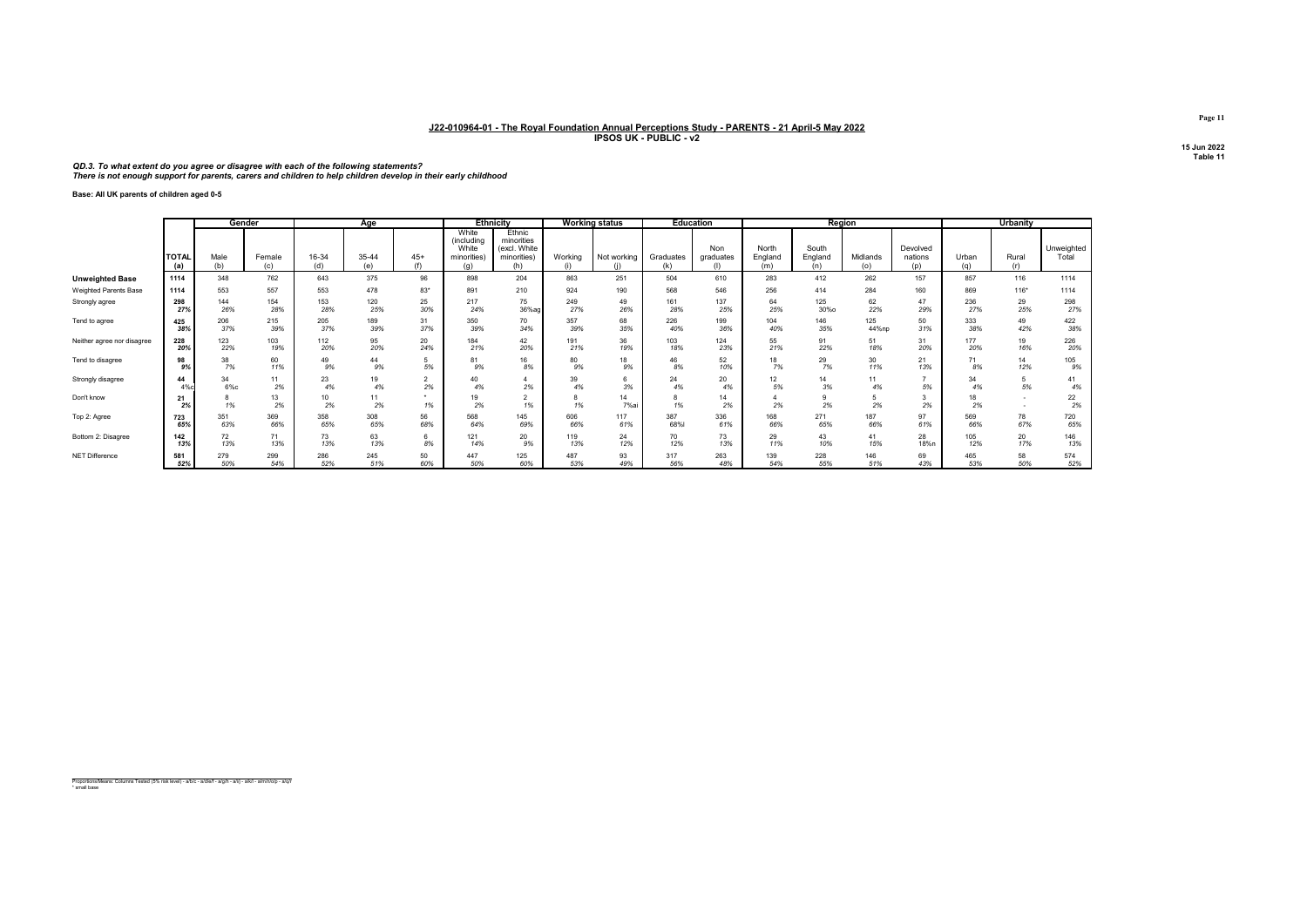#### QD.3. To what extent do you agree or disagree with each of the following statements? There is not enough support for parents, carers and children to help children develop in their early childhood

Base: All UK parents of children aged 0-5

|                            |                     | Children at school or childcare<br>$(0-5)$ |           |                                  | Age of children                   |            | <b>Disability</b> |            | <b>Child disability</b> |           |                             |              | <b>IMD QUINTILE</b>  |          |                              |                     |
|----------------------------|---------------------|--------------------------------------------|-----------|----------------------------------|-----------------------------------|------------|-------------------|------------|-------------------------|-----------|-----------------------------|--------------|----------------------|----------|------------------------------|---------------------|
|                            | <b>TOTAL</b><br>(a) | Yes<br>(b)                                 | No<br>(c) | Only children<br>aged 0-5<br>(a) | Older children<br>5-18 too<br>(h) | Yes<br>(m) | No<br>(n)         | Yes<br>(o) | <b>SEND</b><br>(p)      | No<br>(q) | 1 - Most<br>deprived<br>(x) |              | (z)                  | (A)      | 5 - Least<br>deprived<br>(B) | Unweighted<br>Total |
| <b>Unweighted Base</b>     | 1114                | 874                                        | 240       | 703                              | 411                               | 260        | 797               | 248        | 131                     | 817       | 262                         | 189          | 195                  | 160      | 167                          | 1114                |
| Weighted Parents Base      | 1114                | 913                                        | 201       | 635                              | 479                               | 249        | 812               | 247        | 139*                    | 816       | 238                         | 186          | 210                  | 181      | 174                          | 1114                |
| Strongly agree             | 298                 | 248                                        | 50        | 165                              | 134                               | 72         | 208               | 74         | 43                      | 209       | 78                          | 48           | 46                   | 52       | 39                           | 298                 |
|                            | 27%                 | 27%                                        | 25%       | 26%                              | 28%                               | 29%        | 26%               | 30%        | 31%                     | 26%       | 33%z                        | 26%          | 22%                  | 29%      | 23%                          | 27%                 |
| Tend to agree              | 425                 | 344                                        | 81        | 241                              | 184                               | 99         | 317               | 96         | 58                      | 318       | 91                          | 68           | 99                   | 60       | 70                           | 422                 |
|                            | 38%                 | 38%                                        | 40%       | 38%                              | 38%                               | 40%        | 39%               | 39%        | 41%                     | 39%       | 38%                         | 36%          | 47%aA                | 33%      | 40%                          | 38%                 |
| Neither agree nor disagree | 228                 | 185                                        | 43        | 139                              | 88                                | 36         | 173               | 38         | 15                      | 168       | 41                          | 39           | 37                   | 41       | 39                           | 226                 |
|                            | 20%p                | 20%                                        | 21%       | 22%                              | 18%                               | 14%        | 21%m              | 15%        | 11%                     | 21%p      | 17%                         | 21%          | 18%                  | 23%      | 23%                          | 20%                 |
| Tend to disagree           | 98                  | 81                                         | 17        | 54                               | 44                                | 28         | 69                | 23         | 13                      | 74        | 18                          | 14           | 22                   | 15       | 17                           | 105                 |
|                            | 9%                  | 9%                                         | 8%        | 9%                               | 9%                                | 11%        | 8%                | 9%         | 9%                      | 9%        | 7%                          | 8%           | 10%                  | 8%       | 10%                          | 9%                  |
| Strongly disagree          | 44<br>4%            | 38<br>4%                                   | 3%        | 24<br>4%                         | 20<br>4%                          | 3%         | 32<br>4%          | 13<br>5%   | 10<br>7%                | 30<br>4%  | 2%                          | 14<br>8%axzB | 4<br>2%              | 12<br>7% | 2%                           | 41<br>4%            |
| Don't know                 | 21<br>2%            | 18<br>2%                                   | 2%        | 12<br>2%                         | 2%                                | 3%         | 13<br>2%          | 1%         |                         | 17<br>2%  | 2%                          | 2%           | $\overline{2}$<br>1% |          | 3%                           | 22<br>2%            |
| Top 2: Agree               | 723                 | 592                                        | 131       | 405                              | 318                               | 171        | 525               | 171        | 101                     | 527       | 169                         | 115          | 145                  | 113      | 109                          | 720                 |
|                            | 65%                 | 65%                                        | 65%       | 64%                              | 66%                               | 69%        | 65%               | 69%        | 72%                     | 65%       | 71%                         | 62%          | 69%                  | 62%      | 63%                          | 65%                 |
| Bottom 2: Disagree         | 142                 | 119                                        | 23        | 79                               | 64                                | 36         | 101               | 35         | 23                      | 105       | 23                          | 28           | 26                   | 26       | 20                           | 146                 |
|                            | 13%                 | 13%                                        | 12%       | 12%                              | 13%                               | 14%        | 12%               | 14%        | 17%                     | 13%       | 10%                         | 15%          | 12%                  | 15%      | 12%                          | 13%                 |
| NET Difference             | 581                 | 473                                        | 108       | 327                              | 254                               | 136        | 424               | 135        | 78                      | 422       | 146                         | 87           | 119                  | 86       | 89                           | 574                 |
|                            | 52%                 | 52%                                        | 53%       | 51%                              | 53%                               | 54%        | 52%               | 55%        | 56%                     | 52%       | 61%                         | 47%          | 57%                  | 48%      | 51%                          | 52%                 |

Proportions/Means: Columns Tested (5% risk level) - a/b/c - a/g/h - a/m/n - a/o/p/q - a/x/y/z/A/B \* small base

Page 12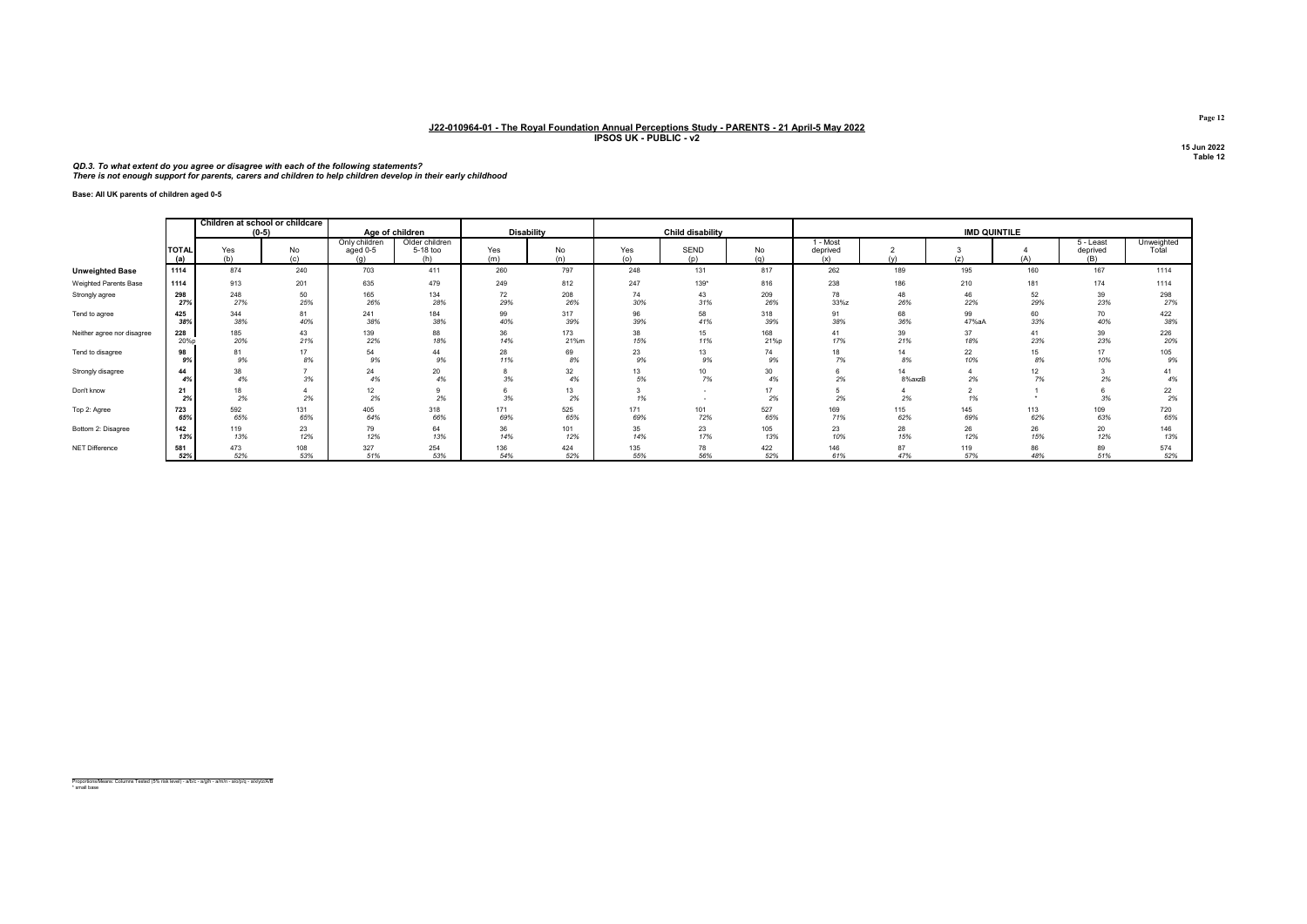QD.4. To what extent do you agree or disagree with each of the following statements?<br>The development of children in their early childhood should not be a priority given the other problems facing society in the UK

Base: All UK parents of children aged 0-5

|                            |              | Gender      |               | Age          |             |                     | <b>Ethnicity</b>                                   |                                                            | <b>Working status</b> |             | <b>Education</b>     |                  | Region                  |                         |                 |                            | <b>Urbanity</b> |                      |                     |
|----------------------------|--------------|-------------|---------------|--------------|-------------|---------------------|----------------------------------------------------|------------------------------------------------------------|-----------------------|-------------|----------------------|------------------|-------------------------|-------------------------|-----------------|----------------------------|-----------------|----------------------|---------------------|
|                            | TOTAL<br>(a) | Male<br>(b) | Female<br>(c) | 16-34<br>(d) | 35-44<br>(۵ | $45+$<br>$\sqrt{f}$ | White<br>(including<br>White<br>minorities)<br>(a) | Ethnic<br>minorities<br>(excl. White<br>minorities)<br>(h) | Working<br>(i)        | Not working | Graduates<br>(k)     | Non<br>graduates | North<br>England<br>(m) | South<br>England<br>(n) | Midlands<br>(o) | Devolved<br>nations<br>(p) | Urban<br>(n)    | Rural<br>(r)         | Unweighted<br>Total |
| <b>Unweighted Base</b>     | 1114         | 348         | 762           | 643          | 375         | 96                  | 898                                                | 204                                                        | 863                   | 251         | 504                  | 610              | 283                     | 412                     | 262             | 157                        | 857             | 116                  | 1114                |
| Weighted Parents Base      | 1114         | 553         | 557           | 553          | 478         | $83*$               | 891                                                | 210                                                        | 924                   | 190         | 568                  | 546              | 256                     | 414                     | 284             | 160                        | 869             | $116*$               | 1114                |
| Strongly agree             | 157          | 90          | 66            | 81           | 62          | 13                  | 124                                                | 30                                                         | 131                   | 26          | 90                   | 67               | 31                      | 64                      | 42              | 20                         | 133             | 6                    | 164                 |
|                            | 14%          | 16%         | 12%           | 15%          | 13%         | 16%                 | 14%                                                | 15%                                                        | 14%                   | 14%         | 16%                  | 12%              | 12%                     | 15%                     | 15%             | 13%                        | 15%r            | 5%                   | 15%                 |
| Tend to agree              | 193          | 122         | 68            | 103          | 73          | 17                  | 146                                                | 43                                                         | 177                   | 16          | 106                  | 86               | 42                      | 85                      | 41              | 26                         | 162             | 13                   | 181                 |
|                            | 17%ci        | 22%c        | 12%           | 19%          | 15%         | 20%                 | 16%                                                | 20%                                                        | 19%i                  | 8%          | 19%                  | 16%              | 16%                     | 20%                     | 14%             | 16%                        | 19%             | 11%                  | 16%                 |
| Neither agree nor disagree | 178<br>16%   | 89<br>16%   | 88<br>16%     | 99<br>18%    | 70<br>15%   | 11%                 | 143<br>16%                                         | 31<br>15%                                                  | 150<br>16%            | 28<br>15%   | 80<br>14%            | 98<br>18%        | 46<br>18%               | 63<br>15%               | 53<br>19%p      | 16<br>10%                  | 141<br>16%      | 18<br>15%            | 182<br>16%          |
| Tend to disagree           | 283          | 130         | 153           | 120          | 142         | 21                  | 240                                                | 42                                                         | 226                   | 56          | 132                  | 151              | 77                      | 86                      | 74              | 46                         | 210             | 40                   | 279                 |
|                            | 25%          | 23%         | 27%           | 22%          | 30%d        | 26%                 | 27%                                                | 20%                                                        | 25%                   | 30%         | 23%                  | 28%              | 30%n                    | 21%                     | 26%             | 29%                        | 24%             | 34%g                 | 25%                 |
| Strongly disagree          | 287          | 120         | 167           | 141          | 123         | 22                  | 223                                                | 61                                                         | 232                   | 55          | 155                  | 132              | 55                      | 111                     | 69              | 51                         | 212             | 38                   | 286                 |
|                            | 26%          | 22%         | 30%b          | 26%          | 26%         | 27%                 | 25%                                                | 29%                                                        | 25%                   | 29%         | 27%                  | 24%              | 21%                     | 27%                     | 24%             | 32%m                       | 24%             | 33%                  | 26%                 |
| Don't know                 | 17<br>2%     |             | 14<br>3%b     | 1%           | 8<br>2%     | 1%                  | 15<br>2%                                           | 1%                                                         | 1%                    | 5%a         | $\overline{4}$<br>1% | 12<br>2%         | 6<br>2%                 | 1%                      | 2%              | 1%                         | 12<br>1%        | $\overline{2}$<br>1% | 22<br>2%            |
| Top 2: Agree               | 350          | 212         | 135           | 184          | 135         | 30                  | 270                                                | 73                                                         | 308                   | 42          | 196                  | 154              | 73                      | 148                     | 83              | 46                         | 294             | 19                   | 345                 |
|                            | 31%ci        | 38%ac       | 24%           | 33%          | 28%         | 36%                 | 30%                                                | 35%                                                        | 33%i                  | 22%         | 35%                  | 28%              | 29%                     | 36%                     | 29%             | 29%                        | 34%г            | 16%                  | 31%                 |
| Bottom 2: Disagree         | 570          | 250         | 320           | 261          | 264         | 44                  | 464                                                | 103                                                        | 458                   | 111         | 287                  | 283              | 132                     | 198                     | 143             | 97                         | 421             | 78                   | 565                 |
|                            | 51%          | 45%         | 57% at        | 47%          | 55%d        | 52%                 | 52%                                                | 49%                                                        | 50%                   | 59%         | 51%                  | 52%              | 51%                     | 48%                     | 50%             | 61%n                       | 49%             | 67%ag                | 51%                 |
| NET Difference             | $-220$       | $-38$       | $-185$        | $-77$        | $-129$      | $-14$               | $-193$                                             | $-30$                                                      | $-150$                | $-69$       | $-90$                | $-129$           | $-59$                   | $-50$                   | $-60$           | $-51$                      | $-127$          | $-59$                | $-220$              |
|                            | $-20%$       | $-7%$       | $-33%$        | $-14%$       | $-27%$      | $-16%$              | $-22%$                                             | $-14%$                                                     | $-16%$                | $-36%$      | $-16%$               | $-24%$           | $-23%$                  | $-12%$                  | $-21%$          | $-32%$                     | $-15%$          | $-51%$               | $-20%$              |

Proportions/Means: Columns Tested (5% risk level) - a/b/c - a/d/e/f - a/g/h - a/i/j - a/k/l - a/m/n/o/p - a/q/r \* small base

Page 13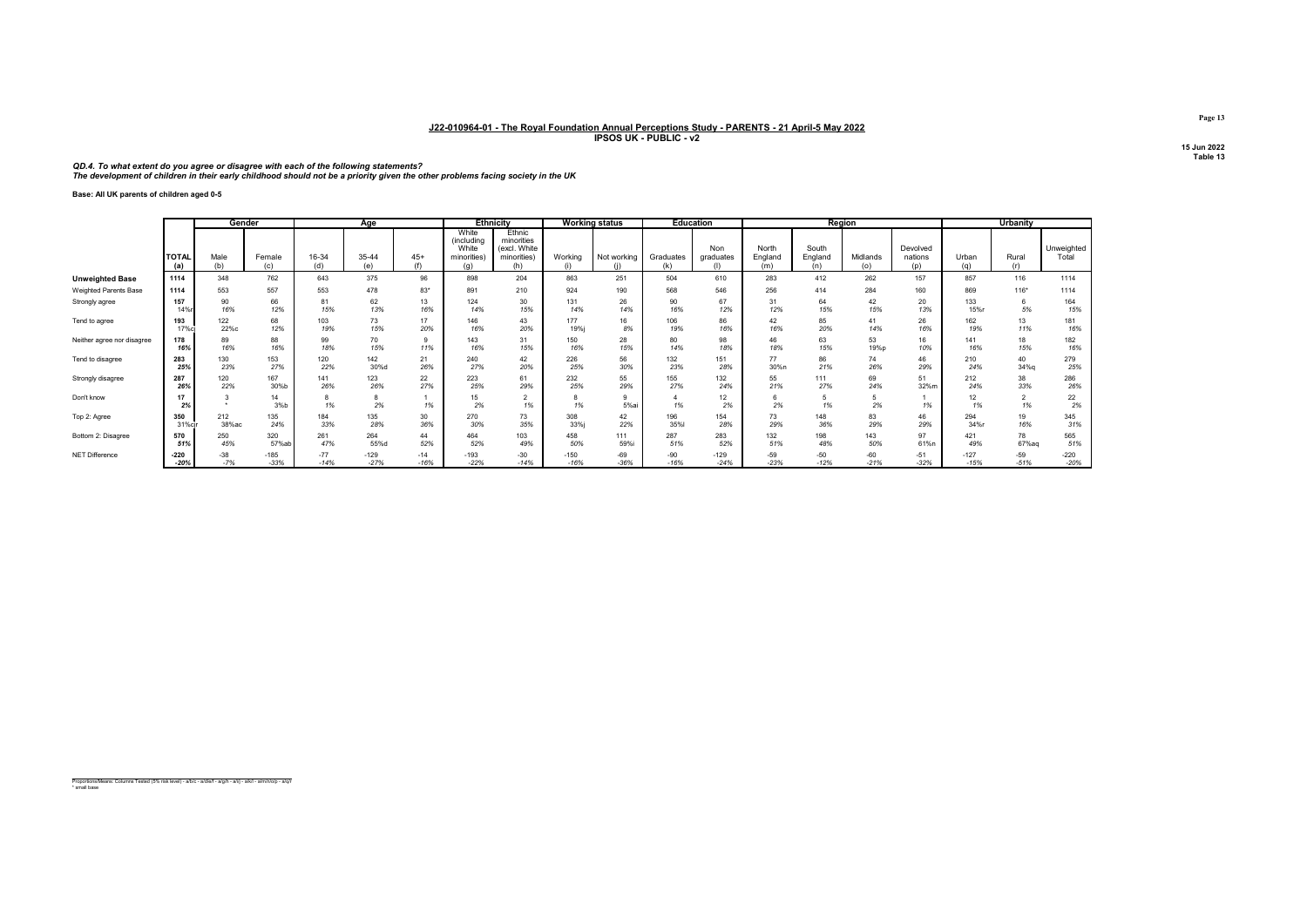QD.4. To what extent do you agree or disagree with each of the following statements?<br>The development of children in their early childhood should not be a priority given the other problems facing society in the UK

Base: All UK parents of children aged 0-5

|                            |                     | Children at school or childcare<br>$(0-5)$ |                 |                                  | Age of children                   | <b>Disability</b> |                  |             | <b>Child disability</b> |                  |                             |                      |                 | <b>IMD QUINTILE</b> |                              |                     |
|----------------------------|---------------------|--------------------------------------------|-----------------|----------------------------------|-----------------------------------|-------------------|------------------|-------------|-------------------------|------------------|-----------------------------|----------------------|-----------------|---------------------|------------------------------|---------------------|
|                            | <b>TOTAL</b><br>(a) | Yes<br>(b)                                 | No<br>(c)       | Only children<br>aged 0-5<br>(a) | Older children<br>5-18 too<br>(h) | Yes<br>(m)        | No<br>(n)        | Yes<br>(o)  | <b>SEND</b><br>(p)      | No<br>(q)        | I - Most<br>deprived<br>(x) |                      | (z)             | (A)                 | 5 - Least<br>deprived<br>(B) | Unweighted<br>Total |
| <b>Unweighted Base</b>     | 1114                | 874                                        | 240             | 703                              | 411                               | 260               | 797              | 248         | 131                     | 817              | 262                         | 189                  | 195             | 160                 | 167                          | 1114                |
| Weighted Parents Base      | 1114                | 913                                        | 201             | 635                              | 479                               | 249               | 812              | 247         | 139*                    | 816              | 238                         | 186                  | 210             | 181                 | 174                          | 1114                |
| Strongly agree             | 157                 | 137                                        | 20              | 74                               | 83                                | 59                | 87               | 56          | 34                      | 94               | 40                          | 27                   | 25              | 24                  | 20                           | 164                 |
|                            | 14%                 | 15%                                        | 10%             | 12%                              | 17%g                              | 24%an             | 11%              | 23%aq       | 24%ag                   | 12%              | 17%                         | 15%                  | 12%             | 13%                 | 11%                          | 15%                 |
| Tend to agree              | 193                 | 165                                        | 28              | 112                              | 81                                | 45                | 142              | 45          | 26                      | 139              | 55                          | 32                   | 35              | 23                  | 32                           | 181                 |
|                            | 17%                 | 18%                                        | 14%             | 18%                              | 17%                               | 18%               | 17%              | 18%         | 19%                     | 17%              | 23%A                        | 17%                  | 16%             | 13%                 | 18%                          | 16%                 |
| Neither agree nor disagree | 178                 | 146                                        | 32              | 101                              | 77                                | 40                | 119              | 40          | 27                      | 122              | 33                          | 33                   | 42              | 30                  | 21                           | 182                 |
|                            | 16%                 | 16%                                        | 16%             | 16%                              | 16%                               | 16%               | 15%              | 16%         | 19%                     | 15%              | 14%                         | 18%                  | 20%             | 16%                 | 12%                          | 16%                 |
| Tend to disagree           | 283                 | 226                                        | 57              | 170                              | 113                               | 58                | 219              | 59          | 31                      | 218              | 50                          | 46                   | 59              | 50                  | 49                           | 279                 |
|                            | 25%                 | 25%                                        | 29%             | 27%                              | 24%                               | 23%               | 27%              | 24%         | 22%                     | 27%              | 21%                         | 25%                  | 28%             | 27%                 | 28%                          | 25%                 |
| Strongly disagree          | 287                 | 228                                        | 59              | 171                              | 116                               | 45                | 234              | 47          | 21                      | 230              | 53                          | 46                   | 46              | 52                  | 52                           | 286                 |
|                            | 26%mp               | 25%                                        | 29%             | 27%                              | 24%                               | 18%               | 29%m             | 19%         | 15%                     | 28%op            | 22%                         | 25%                  | 22%             | 29%                 | 30%                          | 26%                 |
| Don't know                 | 17<br>2%            | 12<br>1%                                   | 2%              | 8<br>1%                          | 2%                                | 1%                | 11<br>1%         |             | ۰.<br>۰.                | 12<br>2%         | 2%                          | $\overline{ }$<br>1% | 3<br>2%         | 1%                  |                              | 22<br>2%            |
| Top 2: Agree               | 350                 | 302                                        | 48              | 186                              | 164                               | 105               | 230              | 101         | 60                      | 233              | 96                          | 59                   | 59              | 47                  | 51                           | 345                 |
|                            | 31%                 | 33%с                                       | 24%             | 29%                              | 34%                               | 42%an             | 28%              | 41%ag       | 43%aq                   | 29%              | 40%azA                      | 32%                  | 28%             | 26%                 | 30%                          | 31%                 |
| Bottom 2: Disagree         | 570                 | 453                                        | 116             | 341                              | 229                               | 103               | 454              | 106         | 52                      | 449              | 103                         | 92                   | 105             | 102                 | 101                          | 565                 |
|                            | 51%mop              | 50%                                        | 58%             | 54%                              | 48%                               | 41%               | 56%m             | 43%         | 37%                     | 55%op            | 43%                         | 49%                  | 50%             | 56%x                | 58%x                         | 51%                 |
| NET Difference             | $-220$<br>$-20%$    | $-151$<br>$-17%$                           | $-68$<br>$-34%$ | $-155$<br>$-24%$                 | $-65$<br>$-14%$                   | 1%                | $-224$<br>$-28%$ | -5<br>$-2%$ | 6%                      | $-215$<br>$-26%$ | $-7$<br>$-3%$               | $-32$<br>$-17%$      | $-45$<br>$-22%$ | $-55$<br>$-30%$     | $-50$<br>$-29%$              | $-220$<br>$-20%$    |

Proportions/Means: Columns Tested (5% risk level) - a/b/c - a/g/h - a/m/n - a/o/p/q - a/x/y/z/A/B \* small base

Page 14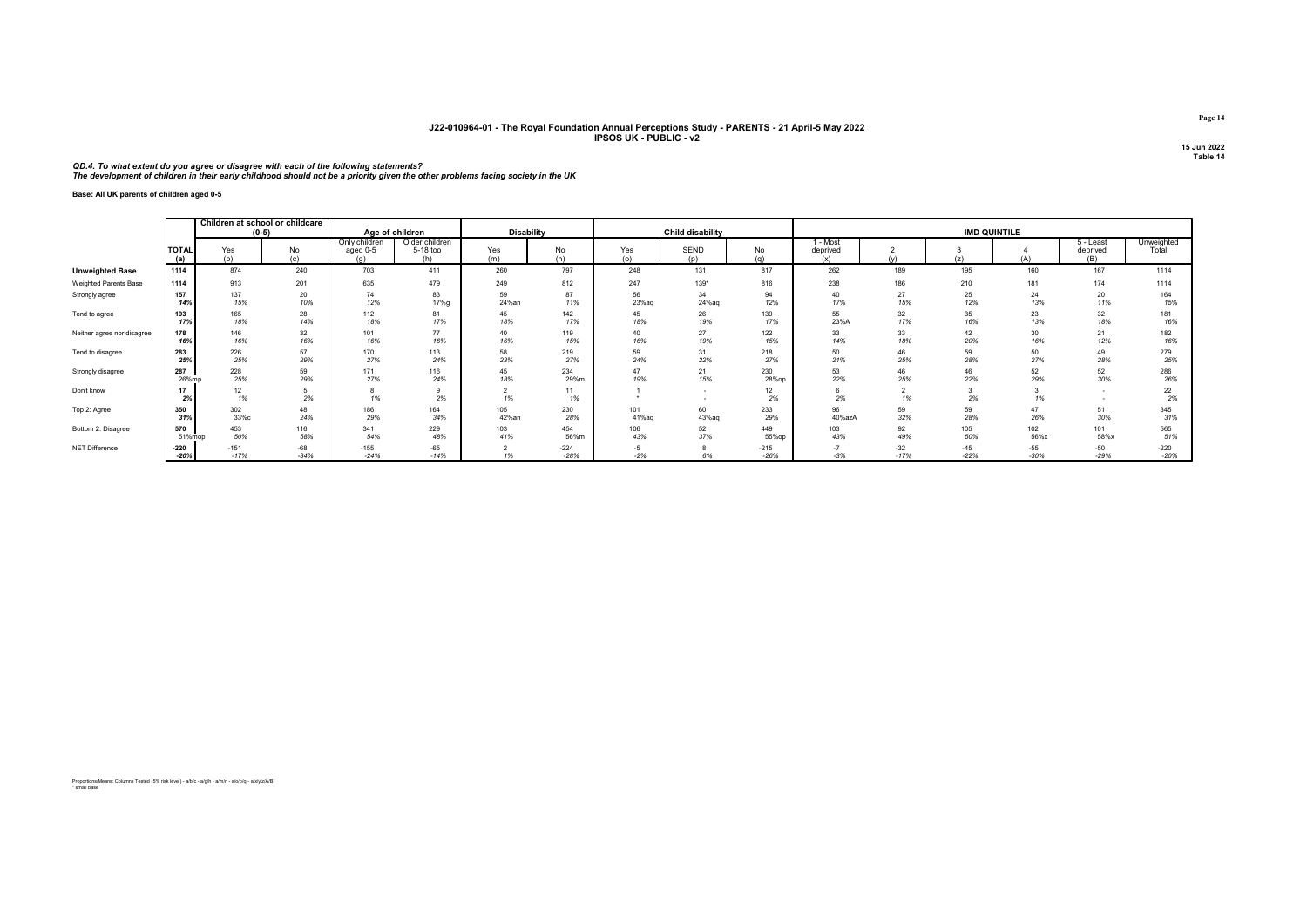#### QD. To what extent do you agree or disagree with each of the following statements?

Base: All UK parents of children aged 0-5

|                            | of children in<br>early childhood<br>is currently a<br>top priority<br>for wider<br>society | The development The development<br>of children in<br>early childhood<br>should be more<br>of a priority<br>for wider<br>society | There is not<br>enough support<br>for parents,<br>carers and<br>children to<br>help children<br>develop in<br>their early<br>childhood | The development<br>of children in<br>their early<br>childhood<br>should not be a<br>priority given<br>the other<br>problems facing<br>society in the<br><b>UK</b> |
|----------------------------|---------------------------------------------------------------------------------------------|---------------------------------------------------------------------------------------------------------------------------------|----------------------------------------------------------------------------------------------------------------------------------------|-------------------------------------------------------------------------------------------------------------------------------------------------------------------|
| <b>Unweighted Base</b>     | 1114                                                                                        | 1114                                                                                                                            | 1114                                                                                                                                   | 1114                                                                                                                                                              |
| Weighted Parents Base      | 1114                                                                                        | 1114                                                                                                                            | 1114                                                                                                                                   | 1114                                                                                                                                                              |
| Strongly agree             | 278                                                                                         | 467                                                                                                                             | 298                                                                                                                                    | 157                                                                                                                                                               |
|                            | 25%                                                                                         | 42%                                                                                                                             | 27%                                                                                                                                    | 14%                                                                                                                                                               |
| Tend to agree              | 347                                                                                         | 409                                                                                                                             | 425                                                                                                                                    | 193                                                                                                                                                               |
|                            | 31%                                                                                         | 37%                                                                                                                             | 38%                                                                                                                                    | 17%                                                                                                                                                               |
| Neither agree nor disagree | 220                                                                                         | 166                                                                                                                             | 228                                                                                                                                    | 178                                                                                                                                                               |
|                            | 20%                                                                                         | 15%                                                                                                                             | 20%                                                                                                                                    | 16%                                                                                                                                                               |
| Tend to disagree           | 188                                                                                         | 39                                                                                                                              | 98                                                                                                                                     | 283                                                                                                                                                               |
|                            | 17%                                                                                         | 4%                                                                                                                              | 9%                                                                                                                                     | 25%                                                                                                                                                               |
| Strongly disagree          | 55                                                                                          | 18                                                                                                                              | 44                                                                                                                                     | 287                                                                                                                                                               |
|                            | 5%                                                                                          | 2%                                                                                                                              | 4%                                                                                                                                     | 26%                                                                                                                                                               |
| Don't know                 | 27                                                                                          | 15                                                                                                                              | 21                                                                                                                                     | 17                                                                                                                                                                |
|                            | 2%                                                                                          | 1%                                                                                                                              | 2%                                                                                                                                     | 2%                                                                                                                                                                |
| Top 2: Agree               | 625                                                                                         | 876                                                                                                                             | 723                                                                                                                                    | 350                                                                                                                                                               |
|                            | 56%                                                                                         | 79%                                                                                                                             | 65%                                                                                                                                    | 31%                                                                                                                                                               |
| Bottom 2: Disagree         | 243                                                                                         | 58                                                                                                                              | 142                                                                                                                                    | 570                                                                                                                                                               |
|                            | 22%                                                                                         | 5%                                                                                                                              | 13%                                                                                                                                    | 51%                                                                                                                                                               |
| NFT Difference             | 382                                                                                         | 818                                                                                                                             | 581                                                                                                                                    | $-220$                                                                                                                                                            |
|                            | 34%                                                                                         | 73%                                                                                                                             | 52%                                                                                                                                    | $-20%$                                                                                                                                                            |

Page 15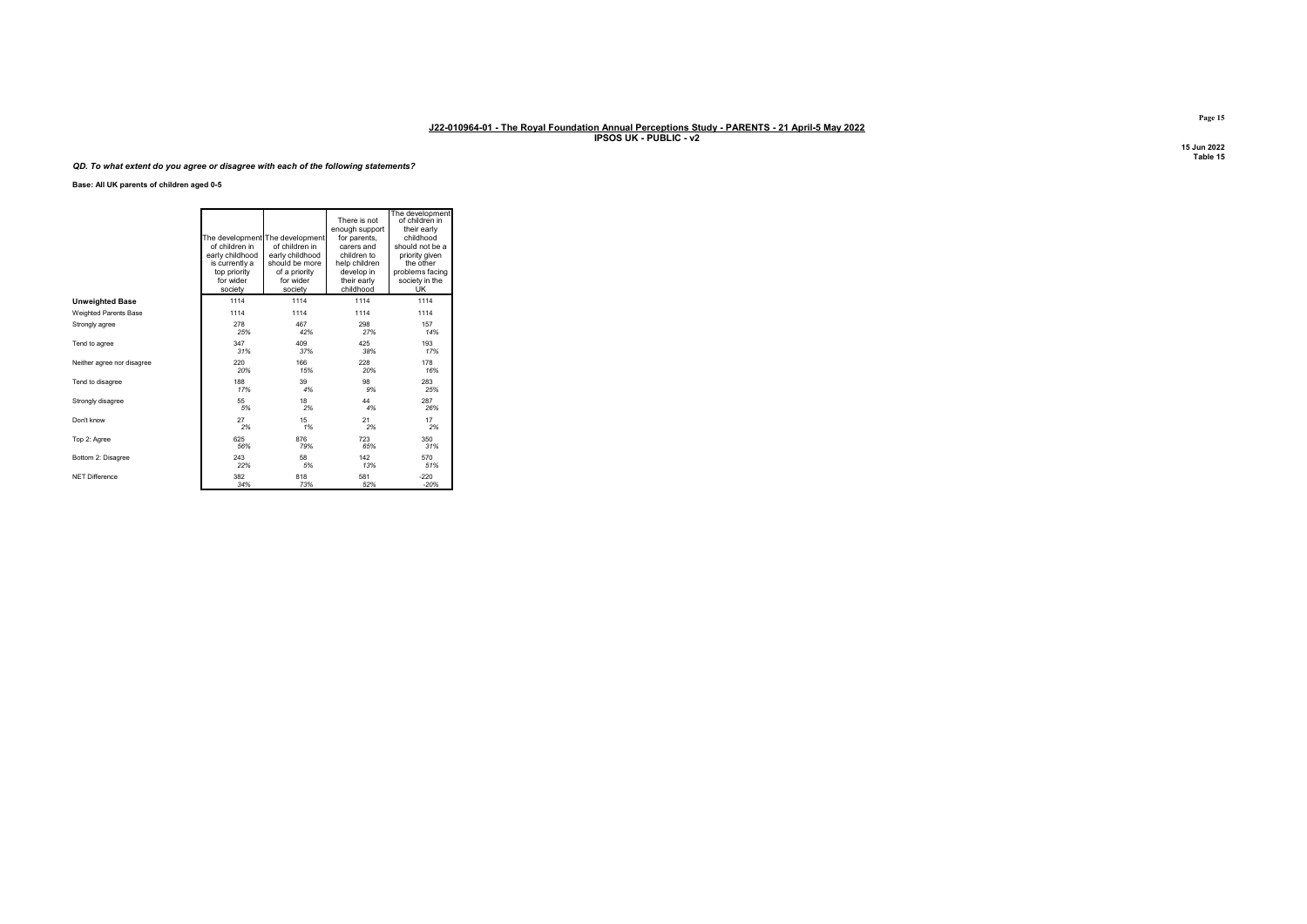#### QE. In the last year, what types of information, support or advice, if any, have you sought for bringing up children? Please select all that apply

Base: All UK parents of children aged 0-5

|                                   |                     | Gender      |               |              | Age          |                      |                                                    | <b>Ethnicity</b>                                           |                | <b>Working status</b> |                  | <b>Education</b>        |                         |                         | Region               |                            |              | Urbanity     |                     |
|-----------------------------------|---------------------|-------------|---------------|--------------|--------------|----------------------|----------------------------------------------------|------------------------------------------------------------|----------------|-----------------------|------------------|-------------------------|-------------------------|-------------------------|----------------------|----------------------------|--------------|--------------|---------------------|
|                                   | <b>TOTAL</b><br>(a) | Male<br>(b) | Female<br>(c) | 16-34<br>(d) | 35-44<br>(e) | $45+$<br>(f)         | White<br>(including<br>White<br>minorities)<br>(q) | Ethnic<br>minorities<br>(excl. White<br>minorities)<br>(h) | Working<br>(i) | Not working<br>(i)    | Graduates<br>(k) | Non<br>graduates<br>(1) | North<br>England<br>(m) | South<br>England<br>(n) | Midlands<br>(o)      | Devolved<br>nations<br>(p) | Urban<br>(q) | Rural<br>(r) | Unweighted<br>Total |
| <b>Unweighted Base</b>            | 1114                | 348         | 762           | 643          | 375          | 96                   | 898                                                | 204                                                        | 863            | 251                   | 504              | 610                     | 283                     | 412                     | 262                  | 157                        | 857          | 116          | 1114                |
| Weighted Parents Base             | 1114                | 553         | 557           | 553          | 478          | $83*$                | 891                                                | 210                                                        | 924            | 190                   | 568              | 546                     | 256                     | 414                     | 284                  | 160                        | 869          | $116*$       | 1114                |
| Child's nutrition                 | 393                 | 204         | 187           | 204          | 168          | 22                   | 295                                                | 93                                                         | 333            | 59                    | 234              | 159                     | 83                      | 162                     | 95                   | 53                         | 312          | 39           | 375                 |
|                                   | 35%                 | 37%         | 34%           | 37%          | 35%          | 26%                  | 33%                                                | 44%ac                                                      | 36%            | 31%                   | 41%              | 29%                     | 32%                     | 39%                     | 33%                  | 33%                        | 36%          | 34%          | 34%                 |
| Child's vaccinations              | 383                 | 177         | 205           | 197          | 158          | 28                   | 319                                                | 60                                                         | 317            | 66                    | 218              | 165                     | 90                      | 150                     | 97                   | 46                         | 286          | 53           | 382                 |
|                                   | 34%                 | 32%         | 37%           | 36%          | 33%          | 34%                  | 36%                                                | 29%                                                        | 34%            | 35%                   | 38%              | 30%                     | 35%                     | 36%                     | 34%                  | 29%                        | 33%          | 46%aq        | 34%                 |
| Child's health                    | 371                 | 186         | 183           | 186          | 158          | 27                   | 297                                                | 69                                                         | 307            | 63                    | 197              | 174                     | 75                      | 152                     | 102                  | 43                         | 288          | 37           | 371                 |
|                                   | 33%                 | 34%         | 33%           | 34%          | 33%          | 32%                  | 33%                                                | 33%                                                        | 33%            | 33%                   | 35%              | 32%                     | 29%                     | 37%                     | 36%                  | 27%                        | 33%          | 32%          | 33%                 |
| Child's education and learning    | 341                 | 168         | 174           | 167          | 146          | 28                   | 270                                                | 69                                                         | 282            | 60                    | 177              | 165                     | 77                      | 126                     | 86                   | 52                         | 271          | 29           | 336                 |
|                                   | 31%                 | 30%         | 31%           | 30%          | 31%          | 34%                  | 30%                                                | 33%                                                        | 30%            | 31%                   | 31%              | 30%                     | 30%                     | 31%                     | 30%                  | 32%                        | 31%          | 25%          | 30%                 |
| Child's sleep                     | 339                 | 148         | 189           | 179          | 139          | 21                   | 247                                                | 86                                                         | 279            | 60                    | 190              | 149                     | 78                      | 125                     | 88                   | 48                         | 269          | 25           | 347                 |
|                                   | 30%                 | 27%         | 34%b          | 32%          | 29%          | 26%                  | 28%                                                | 41%ag                                                      | 30%            | 31%                   | 33%              | 27%                     | 30%                     | 30%                     | 31%                  | 30%                        | 31%          | 22%          | 31%                 |
| Child's behaviour                 | 336                 | 143         | 192           | 164          | 150          | 22                   | 257                                                | 77                                                         | 266            | 70                    | 204              | 132                     | 73                      | 137                     | 84                   | 41                         | 281          | 24           | 348                 |
|                                   | 30%                 | 26%         | 34%b          | 30%          | 31%          | 26%                  | 29%                                                | 37%                                                        | 29%            | 37%i                  | 36%al            | 24%                     | 29%                     | 33%                     | 30%                  | 26%                        | 32%r         | 20%          | 31%                 |
| Potty/toilet training or staying  | 274                 | 113         | 161           | 133          | 123          | 19                   | 223                                                | 49                                                         | 223            | 52                    | 150              | 124                     | 56                      | 102                     | 69                   | 48                         | 214          | 26           | 284                 |
| dry through the night             | 25%                 | 20%         | 29%b          | 24%          | 26%          | 22%                  | 25%                                                | 23%                                                        | 24%            | 27%                   | 26%              | 23%                     | 22%                     | 25%                     | 24%                  | 30%                        | 25%          | 22%          | 25%                 |
| Child's emotional development     | 260                 | 127         | 132           | 110          | 136          | 14                   | 204                                                | 55                                                         | 215            | 45                    | 138              | 122                     | 45                      | 102                     | 65                   | 48                         | 210          | 18           | 260                 |
|                                   | 23%                 | 23%         | 24%           | 20%          | 28%d         | 17%                  | 23%                                                | 26%                                                        | 23%            | 23%                   | 24%              | 22%                     | 17%                     | 25%                     | 23%                  | 30%n                       | 24%          | 15%          | 23%                 |
| Child's mental health             | 257                 | 130         | 126           | 125          | 117          | 15                   | 195                                                | 57                                                         | 222            | 35                    | 130              | 127                     | 57                      | 108                     | 67                   | 25                         | 214          | 20           | 261                 |
|                                   | 23%                 | 23%         | 23%           | 23%          | 25%          | 18%                  | 22%                                                | 27%                                                        | 24%            | 19%                   | 23%              | 23%                     | 22%                     | 26%p                    | 24%                  | 15%                        | 25%          | 17%          | 23%                 |
| Child's physical development      | 254                 | 132         | 121           | 133          | 106          | 15                   | 202                                                | 45                                                         | 213            | 41                    | 129              | 124                     | 66                      | 99                      | 64                   | 24                         | 209          | 17           | 249                 |
|                                   | 23%                 | 24%         | 22%           | 24%          | 22%          | 18%                  | 23%                                                | 22%                                                        | 23%            | 21%                   | 23%              | 23%                     | 26%p                    | 24%p                    | 23%                  | 15%                        | 24%r         | 15%          | 22%                 |
| Child's social development        | 234                 | 113         | 119           | 124          | 97           | 13                   | 181                                                | 50                                                         | 198            | 36                    | 127              | 106                     | 52                      | 84                      | 60                   | 37                         | 176          | 17           | 243                 |
|                                   | 21%                 | 20%         | 21%           | 22%          | 20%          | 16%                  | 20%                                                | 24%                                                        | 21%            | 19%                   | 22%              | 19%                     | 20%                     | 20%                     | 21%                  | 23%                        | 20%          | 14%          | 22%                 |
| Breastfeeding/feeding             | 211                 | 86          | 126           | 111          | 85           | 15                   | 164                                                | 44                                                         | 169            | 43                    | 132              | 79                      | 49                      | 91                      | 48                   | 24                         | 158          | 26           | 228                 |
|                                   | 19%                 | 16%         | 23%b          | 20%          | 18%          | 19%                  | 18%                                                | 21%                                                        | 18%            | 22%                   | 23%              | 15%                     | 19%                     | 22%                     | 17%                  | 15%                        | 18%          | 23%          | 20%                 |
| Child's brain development         | 170                 | 90          | 80            | 85           | 75           | 9                    | 121                                                | 47                                                         | 146            | 24                    | 99               | 71                      | 39                      | 57                      | 49                   | 25                         | 129          | 16           | 167                 |
|                                   | 15%                 | 16%         | 14%           | 15%          | 16%          | 11%                  | 14%                                                | 23%ac                                                      | 16%            | 12%                   | 17%              | 13%                     | 15%                     | 14%                     | 17%                  | 16%                        | 15%          | 14%          | 15%                 |
| Other                             | 11<br>1%            | 5<br>1%     | 5<br>1%       | -5<br>1%     | 1%           | $\overline{2}$<br>2% | $\overline{7}$<br>1%                               | $\mathbf{3}$<br>2%                                         | 10<br>1%       | 1%                    | 6<br>1%          | Δ<br>1%                 | -5<br>2%                | $\overline{2}$<br>1%    | $\overline{2}$<br>1% | 1%                         | 9<br>1%      | 1%           | 10<br>1%            |
| I have not looked for informatior | 138                 | 62          | 76            | 53           | 69           | 16                   | 119                                                | 18                                                         | 106            | 33                    | 62               | 77                      | 43                      | 40                      | 35                   | 21                         | 108          | 15           | 139                 |
|                                   | 12%                 | 11%         | 14%           | 10%          | 14%          | 19%d                 | 13%                                                | 9%                                                         | 11%            | 17%i                  | 11%              | 14%                     | 17%n                    | 10%                     | 12%                  | 13%                        | 12%          | 13%          | 12%                 |
| Don't know                        | 24<br>2%            | 11<br>2%    | 13<br>2%      | 16<br>3%     | 1%           | $\overline{2}$<br>2% | 19<br>2%                                           | 6<br>3%                                                    | 18<br>2%       | $\overline{7}$<br>4%  |                  | 22<br>4%k               | 5<br>2%                 | 10<br>2%                | 8<br>3%              | $\overline{2}$<br>1%       | 21<br>2%     | 1%           | 26<br>2%            |
| NET: Social + emotional           | 371                 | 187         | 183           | 175          | 176          | 21                   | 293                                                | 75                                                         | 312            | 59                    | 200              | 171                     | 76                      | 142                     | 94                   | 58                         | 293          | 27           | 377                 |
|                                   | 33%                 | 34%         | 33%           | 32%          | 37%          | 25%                  | 33%                                                | 36%                                                        | 34%            | 31%                   | 35%              | 31%                     | 30%                     | 34%                     | 33%                  | 36%                        | 34%r         | 23%          | 34%                 |
| NET: Seeking any form of advice   | 951                 | 480         | 468           | 483          | 403          | 65                   | 753                                                | 186                                                        | 800            | 151                   | 504              | 447                     | 208                     | 364                     | 241                  | 137                        | 740          | 100          | 949                 |
|                                   | 85%                 | 87%         | 84%           | 87%f         | 84%          | 78%                  | 85%                                                | 89%                                                        | 87%i           | 79%                   | 89%              | 82%                     | 81%                     | 88%m                    | 85%                  | 86%                        | 85%          | 86%          | 85%                 |

Proportions/Means: Columns Tested (5% risk level) - a/b/c - a/d/e/f - a/g/h - a/i/j - a/k/l - a/m/n/o/p - a/q/r \* small base

Page 16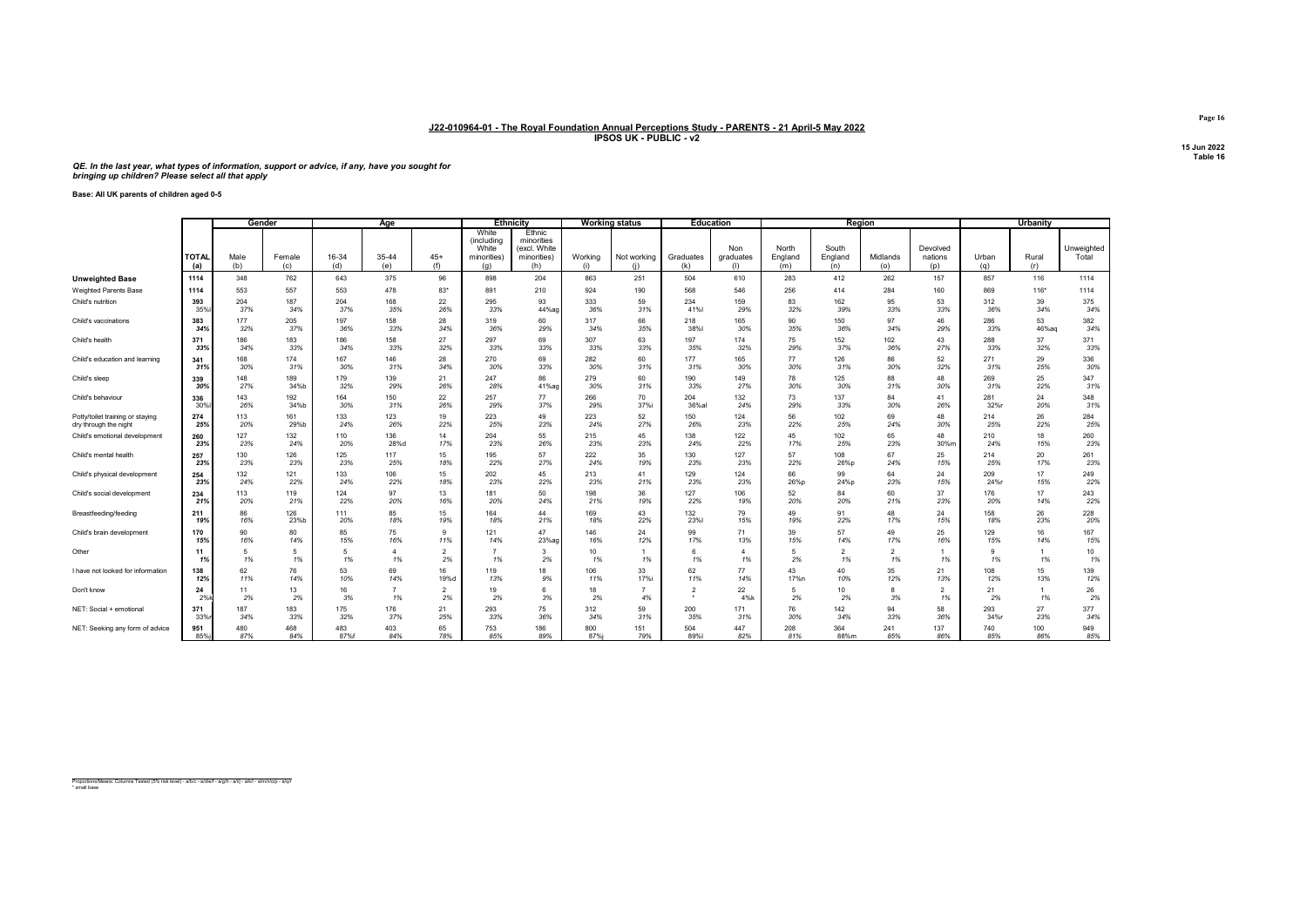#### QE. In the last year, what types of information, support or advice, if any, have you sought for bringing up children? Please select all that apply

#### Base: All UK parents of children aged 0-5

|                                   |                     | Children at school or childcare |                |                                  |                                   |                   |           |                      |                         |                    |                             |                       |                           |                      |                              |                     |
|-----------------------------------|---------------------|---------------------------------|----------------|----------------------------------|-----------------------------------|-------------------|-----------|----------------------|-------------------------|--------------------|-----------------------------|-----------------------|---------------------------|----------------------|------------------------------|---------------------|
|                                   |                     | $(0-5)$                         |                | Age of children                  |                                   | <b>Disability</b> |           |                      | <b>Child disability</b> |                    |                             |                       | <b>IMD QUINTILE</b>       |                      |                              |                     |
|                                   | <b>TOTAL</b><br>(a) | Yes<br>(b)                      | No<br>(c)      | Only children<br>aged 0-5<br>(q) | Older children<br>5-18 too<br>(h) | Yes<br>(m)        | No<br>(n) | Yes<br>(o)           | SEND<br>(p)             | No<br>(q)          | 1 - Most<br>deprived<br>(x) | $\overline{2}$<br>(v) | 3<br>(z)                  | (A)                  | 5 - Least<br>deprived<br>(B) | Unweighted<br>Total |
| <b>Unweighted Base</b>            | 1114                | 874                             | 240            | 703                              | 411                               | 260               | 797       | 248                  | 131                     | 817                | 262                         | 189                   | 195                       | 160                  | 167                          | 1114                |
| Weighted Parents Base             | 1114                | 913                             | 201            | 635                              | 479                               | 249               | 812       | 247                  | 139*                    | 816                | 238                         | 186                   | 210                       | 181                  | 174                          | 1114                |
| Child's nutrition                 | 393                 | 304                             | 89             | 248                              | 145                               | 81                | 304       | 75                   | 32                      | 307                | 74                          | 73                    | 78                        | 66                   | 55                           | 375                 |
|                                   | 35%p                | 33%                             | 44%ab          | 39%h                             | 30%                               | 32%               | 37%       | 30%                  | 23%                     | 38%p               | 31%                         | 39%                   | 37%                       | 36%                  | 32%                          | 34%                 |
| Child's vaccinations              | 383                 | 302                             | 81             | 231                              | 152                               | 87                | 289       | 77                   | 40                      | 297                | 68                          | 59                    | 77                        | 72                   | 63                           | 382                 |
|                                   | 34%                 | 33%                             | 40%            | 36%                              | 32%                               | 35%               | 36%       | 31%                  | 29%                     | 36%                | 29%                         | 32%                   | 37%                       | 40%x                 | 36%                          | 34%                 |
| Child's health                    | 371                 | 299                             | 71             | 223                              | 148                               | 88                | 270       | 79                   | 46                      | 282                | 76                          | 66                    | 74                        | 60                   | 49                           | 371                 |
|                                   | 33%                 | 33%                             | 35%            | 35%                              | 31%                               | 35%               | 33%       | 32%                  | 33%                     | 35%                | 32%                         | 35%                   | 35%                       | 33%                  | 28%                          | 33%                 |
| Child's education and learning    | 341                 | 294                             | 47             | 191                              | 150                               | 77                | 258       | 72                   | 47                      | 258                | 68                          | 66                    | 65                        | 43                   | 54                           | 336                 |
|                                   | 31%                 | 32%c                            | 23%            | 30%                              | 31%                               | 31%               | 32%       | 29%                  | 34%                     | 32%                | 29%                         | 35%A                  | 31%                       | 24%                  | 31%                          | 30%                 |
| Child's sleep                     | 339                 | 255                             | 84             | 225                              | 113                               | 73                | 253       | 63                   | 33                      | 266                | 63                          | 60                    | 69                        | 48                   | 52                           | 347                 |
|                                   | 30%                 | 28%                             | 42%ab          | 35%h                             | 24%                               | 29%               | 31%       | 26%                  | 23%                     | 33%                | 26%                         | 32%                   | 33%                       | 27%                  | 30%                          | 31%                 |
| Child's behaviour                 | 336                 | 277                             | 59             | 198                              | 138                               | 72                | 251       | 67                   | 37                      | 257                | 76                          | 61                    | 61                        | 44                   | 64                           | 348                 |
|                                   | 30%                 | 30%                             | 29%            | 31%                              | 29%                               | 29%               | 31%       | 27%                  | 27%                     | 31%                | 32%                         | 33%                   | 29%                       | 24%                  | 37%A                         | 31%                 |
| Potty/toilet training or staying  | 274                 | 229                             | 45             | 177                              | 98                                | 61                | 205       | 58                   | 33                      | 206                | 53                          | 52                    | 44                        | 37                   | 50                           | 284                 |
| dry through the night             | 25%                 | 25%                             | 23%            | 28%h                             | 20%                               | 25%               | 25%       | 23%                  | 24%                     | 25%                | 22%                         | 28%                   | 21%                       | 21%                  | 28%                          | 25%                 |
| Child's emotional development     | 260                 | 216                             | 44             | 149                              | 111                               | 56                | 191       | 69                   | 43                      | 177                | 58                          | 55                    | 34                        | 34                   | 46                           | 260                 |
|                                   | 23%                 | 24%                             | 22%            | 23%                              | 23%                               | 23%               | 24%       | 28%                  | 31%g                    | 22%                | 24%                         | 29%zA                 | 16%                       | 19%                  | 27%z                         | 23%                 |
| Child's mental health             | 257                 | 222                             | 35             | 120                              | 137                               | 73                | 171       | 82                   | 52                      | 167                | 66                          | 54                    | 48                        | 42                   | 21                           | 261                 |
|                                   | 23%B                | 24%                             | 18%            | 19%                              | 29%g                              | 29%n              | 21%       | 33%aq                | 38%aq                   | 20%                | 28%B                        | 29%B                  | 23%B                      | 23%B                 | 12%                          | 23%                 |
| Child's physical development      | 254                 | 209                             | 44             | 139                              | 115                               | 52                | 187       | 62                   | 32                      | 183                | 63                          | 50                    | 46                        | 36                   | 34                           | 249                 |
|                                   | 23%                 | 23%                             | 22%            | 22%                              | 24%                               | 21%               | 23%       | 25%                  | 23%                     | 22%                | 27%                         | 27%                   | 22%                       | 20%                  | 20%                          | 22%                 |
| Child's social development        | 234                 | 197                             | 37             | 131                              | 103                               | 45                | 178       | 58                   | 34                      | 164                | 47                          | 41                    | 39                        | 30                   | 35                           | 243                 |
|                                   | 21%                 | 22%                             | 18%            | 21%                              | 21%                               | 18%               | 22%       | 24%                  | 25%                     | 20%                | 20%                         | 22%                   | 19%                       | 16%                  | 20%                          | 22%                 |
| Breastfeeding/feeding             | 211                 | 145                             | 66             | 139                              | 72                                | 45                | 161       | 43                   | 20                      | 162                | 47                          | 31                    | 42                        | 32                   | 30                           | 228                 |
|                                   | 19%                 | 16%                             | 33%ab          | 22%h                             | 15%                               | 18%               | 20%       | 18%                  | 14%                     | 20%                | 20%                         | 17%                   | 20%                       | 18%                  | 17%                          | 20%                 |
| Child's brain development         | 170                 | 127                             | 43             | 102                              | 68                                | 38                | 131       | 45                   | 31                      | 121                | 38                          | 34                    | 30                        | 22                   | 22                           | 167                 |
|                                   | 15%                 | 14%                             | 21%b           | 16%                              | 14%                               | 15%               | 16%       | 18%                  | 22%                     | 15%                | 16%                         | 18%                   | 14%                       | 12%                  | 13%                          | 15%                 |
| Other                             | 11<br>1%            | 10<br>1%                        | 1<br>1%        |                                  | $\mathbf{R}$<br>2%                | 1%                | 9<br>1%   | $\overline{2}$<br>1% | $\overline{2}$<br>1%    | $\mathbf{Q}$<br>1% | 1%                          | $\overline{2}$<br>1%  | 3<br>1%                   | $\overline{2}$<br>1% |                              | 10<br>1%            |
| I have not looked for information | 138                 | 106                             | 33             | 74                               | 65                                | 19                | 113       | 19                   | 11                      | 108                | 37                          | 16                    | 20                        | 25                   | 30                           | 139                 |
|                                   | 12%                 | 12%                             | 16%            | 12%                              | 13%                               | 8%                | 14%m      | 8%                   | 8%                      | <b>13%o</b>        | 15%                         | 9%                    | 10%                       | 14%                  | 17%y                         | 12%                 |
| Don't know                        | 24<br>2%            | 21<br>2%                        | $\Delta$<br>2% | 17<br>3%                         | 2%                                | 3<br>1%           | 14<br>2%  | $\mathbf{3}$<br>1%   | 1%                      | 16<br>2%           | 11<br>4%yAB                 | ٠                     | 10 <sup>10</sup><br>5%yAB |                      |                              | 26<br>2%            |
| NET: Social + emotional           | 371                 | 313                             | 58             | 208                              | 163                               | 78                | 277       | 89                   | 53                      | 262                | 79                          | 67                    | 61                        | 52                   | 62                           | 377                 |
|                                   | 33%                 | 34%                             | 29%            | 33%                              | 34%                               | 31%               | 34%       | 36%                  | 38%                     | 32%                | 33%                         | 36%                   | 29%                       | 29%                  | 36%                          | 34%                 |
| NET: Seeking any form of advice   | 951                 | 787                             | 165            | 544                              | 407                               | 227               | 686       | 226                  | 127                     | 692                | 190                         | 169                   | 179                       | 156                  | 144                          | 949                 |
|                                   | 85%                 | 86%                             | 82%            | 86%                              | 85%                               | 91%an             | 84%       | 91%ag                | 91%                     | 85%                | 80%                         | 91%xB                 | 86%                       | 86%                  | 82%                          | 85%                 |

Proportions/Means: Columns Tested (5% risk level) - a/b/c - a/g/h - a/m/n - a/o/p/q - a/x/y/z/A/B \* small base

Page 17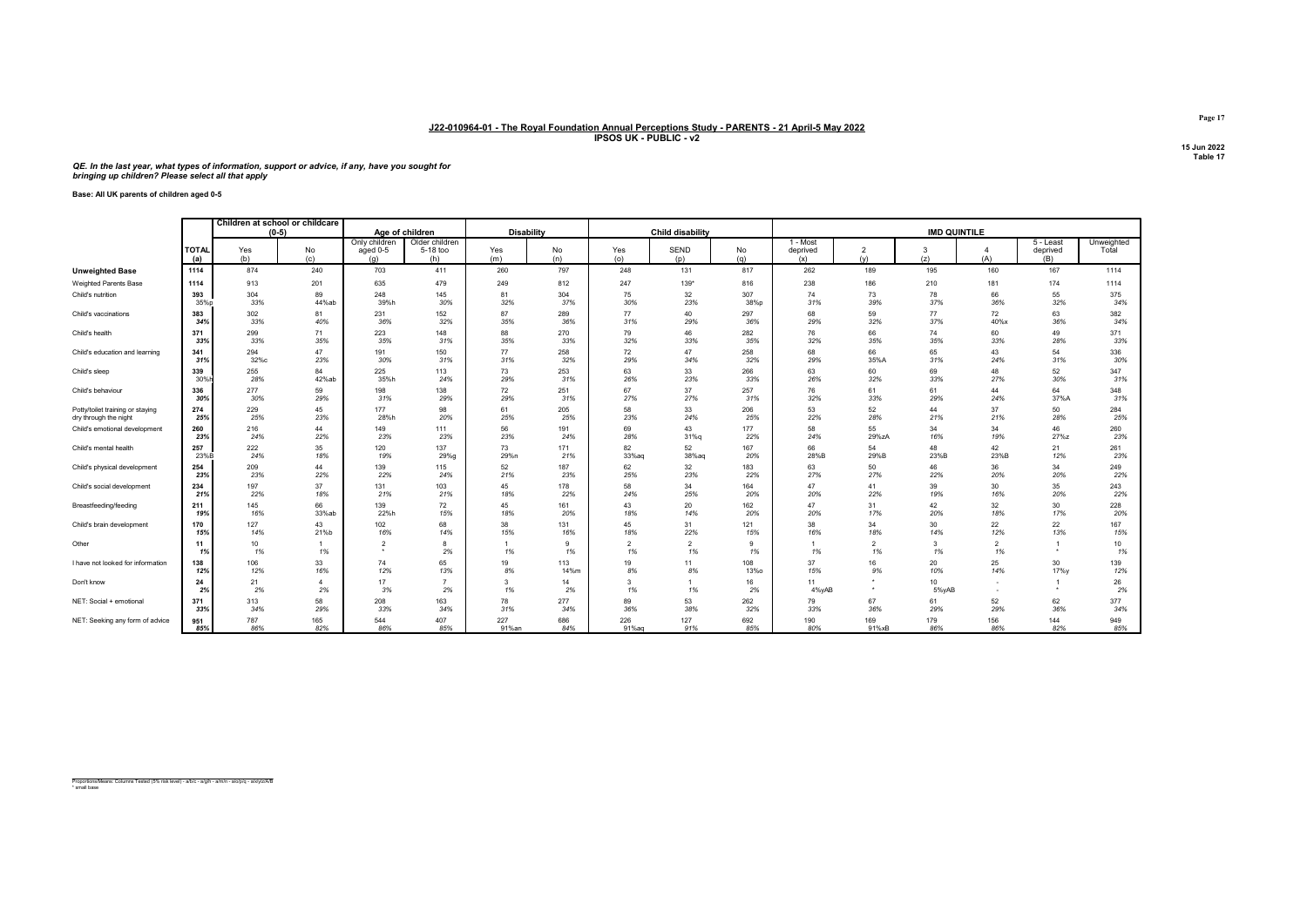QF. In the last year, where have you sought information, support or advice about children's social or emotional development ? Please select all that apply

#### Base: All UK parents of children aged 0-5 who sought advice on social and emotional skills

|                                    |                     | Gender         |                      |              | Age                  |                |                                                    | <b>Ethnicity</b>                                           |                      | <b>Working status</b> |                      | <b>Education</b>        |                         |                         | Region          |                            |              | Urbanity             |                         |
|------------------------------------|---------------------|----------------|----------------------|--------------|----------------------|----------------|----------------------------------------------------|------------------------------------------------------------|----------------------|-----------------------|----------------------|-------------------------|-------------------------|-------------------------|-----------------|----------------------------|--------------|----------------------|-------------------------|
|                                    | <b>TOTAL</b><br>(a) | Male<br>(b)    | Female<br>(c)        | 16-34<br>(d) | 35-44<br>(e)         | $45+$<br>(f)   | White<br>(including<br>White<br>minorities)<br>(g) | Ethnic<br>minorities<br>(excl. White<br>minorities)<br>(h) | Working<br>(i)       | Not working<br>(i)    | Graduates<br>(k)     | Non<br>graduates<br>(1) | North<br>England<br>(m) | South<br>England<br>(n) | Midlands<br>(o) | Devolved<br>nations<br>(p) | Urban<br>(q) | Rural<br>(r)         | Unweighted<br>Total     |
| <b>Unweighted Base</b>             | 377                 | 117            | 258                  | 218          | 134                  | 25             | 298                                                | 76                                                         | 300                  | 77                    | 178                  | 199                     | 89                      | 139                     | 87              | 62                         | 293          | 29                   | 377                     |
| Weighted Parents Base              | 371                 | 187"           | 183                  | 175          | 176                  | $21**$         | 293                                                | $75*$                                                      | 312                  | $59*$                 | 200                  | 171                     | 76*                     | 142"                    | $94*$           | $58*$                      | 293          | $27**$               | 377                     |
| NHS website                        | 166                 | 73             | 92                   | 81           | 79                   | $\overline{7}$ | 122                                                | 44                                                         | 140                  | 26                    | 94                   | 72                      | 38                      | 69                      | 39              | 21                         | 132          | 11                   | 171                     |
|                                    | 45%                 | 39%            | 50%                  | 46%          | 45%                  | 32%            | 42%                                                | 58%                                                        | 45%                  | 45%                   | 47%                  | 42%                     | 49%                     | 49%                     | 41%             | 35%                        | 45%          | 39%                  | 45%                     |
| Family members                     | 146                 | 66             | 79                   | 78           | 64                   | 5              | 108                                                | 38                                                         | 126                  | 20                    | 85                   | 61                      | 28                      | 54                      | 38              | 27                         | 117          | $\mathbf{9}$         | 152                     |
|                                    | 39%                 | 35%            | 43%                  | 45%          | 36%                  | 23%            | 37%                                                | 51%                                                        | 40%                  | 34%                   | 42%                  | 36%                     | 37%                     | 38%                     | 40%             | 46%                        | 40%          | 35%                  | 40%                     |
| Health visitor                     | 134                 | 66             | 67                   | 70           | 54                   | 10             | 105                                                | 27                                                         | 113                  | 21                    | 61                   | 73                      | 20                      | 46                      | 40              | 28                         | 99           | 13                   | 130                     |
|                                    | 36%                 | 35%            | 37%                  | 40%          | 31%                  | 50%            | 36%                                                | 36%                                                        | 36%                  | 36%                   | 31%                  | 42%                     | 27%                     | 32%                     | 42%             | 47%m                       | 34%          | 48%                  | 34%                     |
| Friends                            | 130                 | 53             | 77                   | 69           | 50                   | 11             | 108                                                | 22                                                         | 108                  | 23                    | 72                   | 59                      | 25                      | 53                      | 30              | 23                         | 110          | 8                    | 141                     |
|                                    | 35%                 | 28%            | 42%b                 | 40%          | 29%                  | 53%            | 37%                                                | 29%                                                        | 34%                  | 39%                   | 36%                  | 34%                     | 32%                     | 37%                     | 32%             | 39%                        | 38%          | 29%                  | 37%                     |
| GPs or other healthcare            | 126                 | 59             | 67                   | 58           | 56                   | 13             | 106                                                | 19                                                         | 105                  | 21                    | 69                   | 57                      | 30                      | 43                      | 38              | 14                         | 97           | 10                   | 131                     |
| professionals                      | 34%                 | 31%            | 37%                  | 33%          | 32%                  | 61%            | 36%                                                | 25%                                                        | 34%                  | 35%                   | 34%                  | 33%                     | 40%                     | 30%                     | 40%             | 24%                        | 33%          | 38%                  | 35%                     |
| Nursery or childcare professionals | 121                 | 58             | 63                   | 55           | 56                   | 10             | 97                                                 | 23                                                         | 102                  | 19                    | 69                   | 52                      | 23                      | 48                      | 34              | 17                         | 99           | 9                    | 132                     |
|                                    | 33%                 | 31%            | 35%                  | 31%          | 32%                  | 48%            | 33%                                                | 31%                                                        | 33%                  | 33%                   | 35%                  | 30%                     | 30%                     | 34%                     | 36%             | 29%                        | 34%          | 33%                  | 35%                     |
| Child's school                     | 118                 | 63             | 55                   | 51           | 59                   | 9              | 95                                                 | 22                                                         | 100                  | 18                    | 58                   | 60                      | 27                      | 45                      | 30              | 16                         | 92           | $\overline{7}$       | 119                     |
|                                    | 32%                 | 34%            | 30%                  | 29%          | 33%                  | 41%            | 32%                                                | 30%                                                        | 32%                  | 31%                   | 29%                  | 35%                     | 36%                     | 32%                     | 32%             | 27%                        | 31%          | 25%                  | 32%                     |
| Parenting apps and websites        | 116                 | 50             | 67                   | 53           | 61                   | $\mathfrak{p}$ | 92                                                 | 23                                                         | 94                   | 22                    | 70                   | 47                      | 29                      | 44                      | 31              | 13                         | 98           | $\mathbf{a}$         | 115                     |
|                                    | 31%                 | 27%            | 37%                  | 30%          | 35%                  | 11%            | 32%                                                | 30%                                                        | 30%                  | 38%                   | 35%                  | 27%                     | 38%                     | 31%                     | 33%             | 22%                        | 34%          | 29%                  | 31%                     |
| Parenting books                    | 89                  | 40             | 49                   | 42           | 44                   | 3              | 74                                                 | 14                                                         | 75                   | 14                    | 53                   | 36                      | 15                      | 37                      | 29              | 9                          | 76           | $6\overline{6}$      | 92                      |
|                                    | 24%                 | 22%            | 27%                  | 24%          | 25%                  | 14%            | 25%                                                | 18%                                                        | 24%                  | 23%                   | 27%                  | 21%                     | 20%                     | 26%                     | 30%             | 15%                        | 26%          | 22%                  | 24%                     |
| Child's red book                   | 81                  | 37             | 44                   | 43           | 33                   | 5              | 63                                                 | 18                                                         | 70                   | 11                    | 46                   | 34                      | 11                      | 22                      | 36              | 12                         | 62           | 8                    | 86                      |
|                                    | 22%                 | 20%            | 24%                  | 24%          | 19%                  | 26%            | 21%                                                | 24%                                                        | 22%                  | 19%                   | 23%                  | 20%                     | 15%                     | 15%                     | 38%amn          | 20%                        | 21%          | 32%                  | 23%                     |
| Specialist medical professional or | 75                  | 44             | 31                   | 32           | 35                   | $\overline{7}$ | 61                                                 | 14                                                         | 64                   | 11                    | 41                   | 34                      | 9%                      | 39                      | 18              | 11                         | 56           | $\Delta$             | 67                      |
| therapist                          | 20%m                | 24%            | 17%                  | 19%          | 20%                  | 35%            | 21%                                                | 19%                                                        | 20%                  | 19%                   | 20%                  | 20%                     |                         | 28%m                    | 19%             | 18%                        | 19%          | 15%                  | 18%                     |
| Parenting support group            | 69                  | 36             | 31                   | 33           | 31                   | 5              | 57                                                 | 11                                                         | 58                   | 11                    | 44                   | 25                      | $\mathbf{g}$            | 26                      | 21              | 14                         | 58           | $\overline{5}$       | 72                      |
|                                    | 19%                 | 20%            | 17%                  | 19%          | 18%                  | 23%            | 19%                                                | 14%                                                        | 19%                  | 18%                   | 22%                  | 15%                     | 11%                     | 19%                     | 22%             | 24%                        | 20%          | 20%                  | 19%                     |
| Local Authority staff / Family     | 55                  | 31             | 24                   | 14           | 34                   | 8              | 49                                                 | 6                                                          | 50                   | 9%                    | 32                   | 23                      | 5                       | 30                      | 15              | -6                         | 41           | 5                    | 60                      |
| Information Service                | 15%                 | 17%            | 13%                  | 8%           | 19%d                 | 37%            | 17%                                                | 8%                                                         | 16%                  |                       | 16%                  | 14%                     | 6%                      | 21%m                    | 16%             | 10%                        | 14%          | 20%                  | 16%                     |
| Charity organisation               | 50<br>14%           | 31<br>16%      | 20<br>11%            | 20<br>12%    | 24<br>14%            | 6<br>31%       | 37<br>13%                                          | 12<br>16%                                                  | 44<br>14%            | 10%                   | 30<br>15%            | 20<br>12%               | 10<br>12%               | 25<br>17%               | 9<br>10%        | 12%                        | 40<br>14%    | 3<br>11%             | 44<br>12%               |
| Sure start / Children's Centres    | 50                  | 27             | 22                   | 27           | 20                   | 3              | 44                                                 | 6                                                          | 39                   | 11                    | 30                   | 19                      | $\alpha$                | 24                      | 13              | $\Delta$                   | 36           | $\overline{5}$       | 52                      |
|                                    | 13%                 | 15%            | 12%                  | 16%          | 11%                  | 13%            | 15%                                                | 8%                                                         | 12%                  | 18%                   | 15%                  | 11%                     | 12%                     | 17%                     | 14%             | 7%                         | 12%          | 18%                  | 14%                     |
| Well known personalities on social | 46                  | 28             | 17                   | 16           | 26                   | $\overline{4}$ | 37                                                 | 8                                                          | 41                   | -5                    | 33                   | 13                      | 9%                      | 23                      | 14              | $\overline{\phantom{a}}$   | 39           | $\overline{4}$       | 46                      |
| media                              | 12%                 | 15%            | 9%                   | 9%           | 15%                  | 18%            | 13%                                                | 11%                                                        | 13%                  | 9%                    | 16%                  | 7%                      |                         | 16%p                    | 15%p            | 3%                         | 13%          | 14%                  | 12%                     |
| From elsewhere                     | 9<br>2%             | 6<br>3%        | $\overline{2}$<br>1% | 2<br>1%      | $\overline{7}$<br>4% |                | 3%                                                 | 1%                                                         | 7<br>2%              | $\overline{2}$<br>3%  | $\overline{2}$<br>1% | 4%                      | 1%                      | 3<br>2%                 |                 | 8%ac                       | Δ<br>1%      | $\overline{2}$<br>7% | $\overline{7}$<br>$2\%$ |
| None of these                      | 6<br>2%             | $\Delta$<br>2% | $\overline{2}$<br>1% | 2<br>1%      | $\overline{4}$<br>2% |                | $\mathcal{P}$<br>1%                                | 4<br>6%g                                                   | $\overline{2}$<br>1% | $\Delta$<br>7%a       |                      | 5<br>3%                 | $\Delta$<br>5%n         |                         | 1%              | 1%                         | 5<br>2%      | 1<br>3%              | $\overline{4}$<br>1%    |
| Don't know                         |                     |                |                      |              |                      |                |                                                    |                                                            |                      |                       |                      |                         |                         |                         |                 |                            |              |                      | $\mathbf{1}$            |
| NET: Informal                      | 226                 | 115            | 109                  | 110          | 104                  | 12             | 177                                                | 47                                                         | 195                  | 31                    | 131                  | 95                      | 44                      | 91                      | 54              | 37                         | 189          | 14                   | 224                     |
|                                    | 61%                 | 62%            | 59%                  | 63%          | 59%                  | 58%            | 60%                                                | 63%                                                        | 62%                  | 53%                   | 65%                  | 56%                     | 58%                     | 64%                     | 58%             | 63%                        | 65%          | 52%                  | 59%                     |
| NET: Formal                        | 356                 | 179            | 175                  | 171          | 164                  | 21             | 282                                                | 70                                                         | 301                  | 54                    | 195                  | 161                     | 72                      | 139                     | 92              | 53                         | 282          | 24                   | 362                     |
|                                    | 96%                 | 96%            | 95%                  | 98%          | 93%                  | 100%           | 96%                                                | 94%                                                        | 96%                  | 93%                   | 97%                  | 94%                     | 95%                     | 97%                     | 98%             | 90%                        | 96%          | 89%                  | 96%                     |
| NET: Friends and Family            | 207                 | 100            | 106                  | 106          | 89                   | 12             | 162                                                | 44                                                         | 177                  | 30                    | 115                  | 92                      | 41                      | 81                      | 49              | 37                         | 173          | 12                   | 210                     |
|                                    | 56%                 | 53%            | 58%                  | 61%          | 51%                  | 58%            | 55%                                                | 59%                                                        | 57%                  | 52%                   | 57%                  | 54%                     | 54%                     | 57%                     | 52%             | 63%                        | 59%          | 46%                  | 56%                     |
| NET: Public service / health       | 340                 | 172            | 166                  | 161          | 159                  | 20             | 269                                                | 69                                                         | 286                  | 53                    | 186                  | 154                     | 66                      | 134                     | 90              | 50                         | 269          | 22                   | 343                     |
| professional                       | 92%                 | 92%            | 91%                  | 92%          | 90%                  | 95%            | 92%                                                | 92%                                                        | 92%                  | 90%                   | 93%                  | 90%                     | 86%                     | 94%                     | 95%             | 86%                        | 92%          | 83%                  | 91%                     |
| NET: Charity / parenting support   | 219                 | 106            | 112                  | 102          | 102                  | 15             | 177                                                | 40                                                         | 184                  | 35                    | 130                  | 89                      | 43                      | 87                      | 57              | 33                         | 183          | 15                   | 222                     |
|                                    | 59%                 | 57%            | 61%                  | 58%          | 58%                  | 72%            | 60%                                                | 54%                                                        | 59%                  | 60%                   | 65%                  | 52%                     | 56%                     | 61%                     | 60%             | 57%                        | 62%          | 57%                  | 59%                     |

Proportions/Means: Columns Tested (5% risk level) - a/b/c - a/d/e/f - a/g/h - a/i/j - a/k/l - a/m/n/o/p - a/q/r<br>\* small base; \*\* very small base (under 30) ineligible for sig testing

Page 18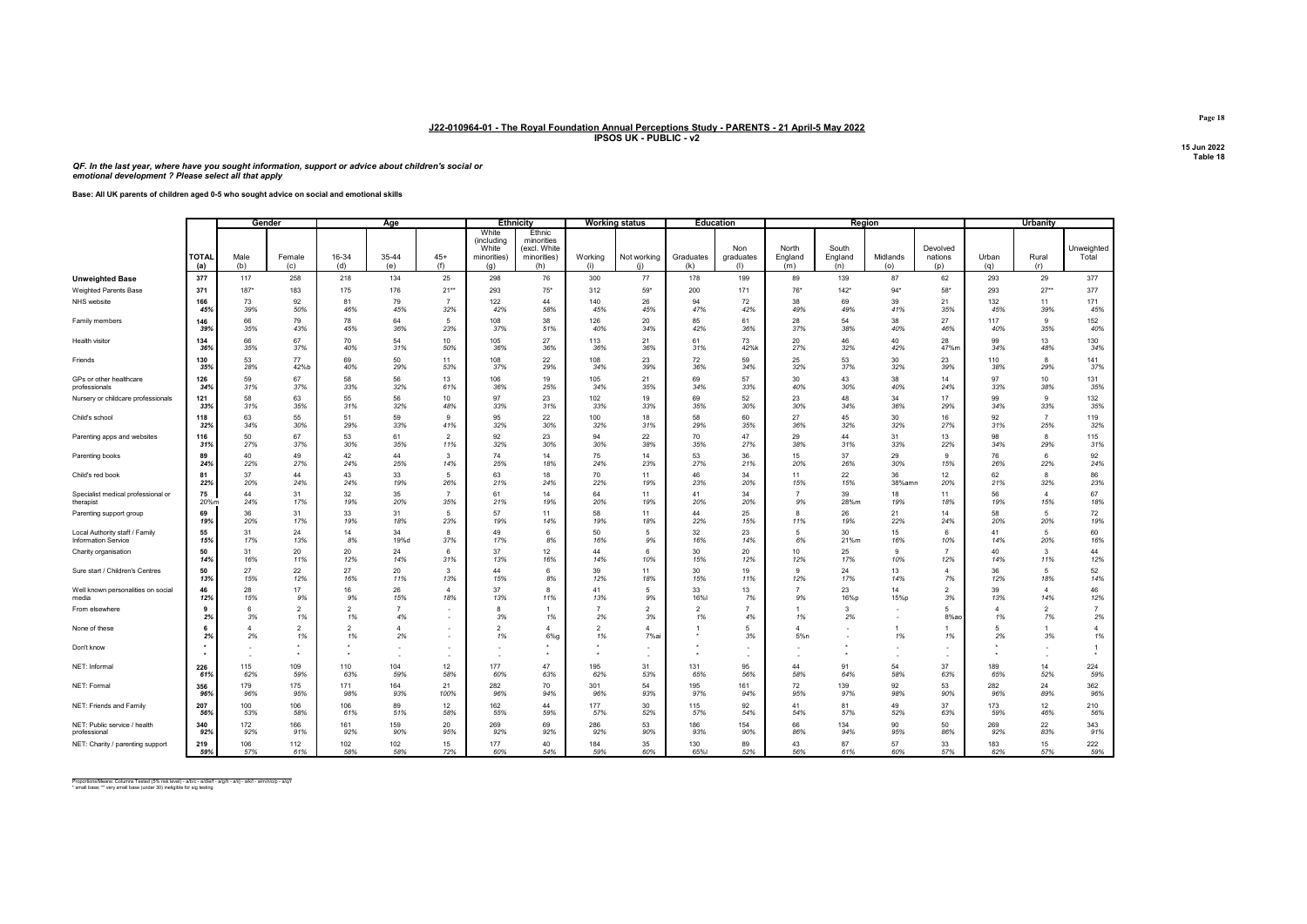QF. In the last year, where have you sought information, support or advice about children's social or emotional development ? Please select all that apply

| Base: All UK parents of children aged 0-5 who sought advice on social and emotional skills |
|--------------------------------------------------------------------------------------------|
|                                                                                            |

|                                    |                     |            | Children at school or childcare |                                  |                                                      |                   |                    |                      |                     |           |                             |                       |                      |                       |                                |                      |
|------------------------------------|---------------------|------------|---------------------------------|----------------------------------|------------------------------------------------------|-------------------|--------------------|----------------------|---------------------|-----------|-----------------------------|-----------------------|----------------------|-----------------------|--------------------------------|----------------------|
|                                    |                     |            | $(0-5)$                         | Age of children                  |                                                      | <b>Disability</b> |                    |                      | Child disability    |           |                             |                       | <b>IMD QUINTILE</b>  |                       |                                |                      |
|                                    | <b>TOTAL</b><br>(a) | Yes<br>(b) | No<br>(c)                       | Only children<br>aged 0-5<br>(g) | Older children<br>5-18 too<br>(h)                    | Yes<br>(m)        | No<br>(n)          | Yes<br>(o)           | SEND<br>(p)         | No<br>(q) | 1 - Most<br>deprived<br>(x) | $\overline{2}$<br>(v) | 3<br>(z)             | $\overline{4}$<br>(A) | $5 -$ Least<br>deprived<br>(B) | Unweighted<br>Total  |
| <b>Unweighted Base</b>             | 377                 | 301        | 76                              | 244                              | 133                                                  | 98                | 264                | 97                   | 56                  | 265       | 86                          | 71                    | 62                   | 45                    | 61                             | 377                  |
| <b>Weighted Parents Base</b>       | 371                 | 313        | $58*$                           | 208                              | 163                                                  | $78*$             | 277                | 89*                  | $53*$               | 262       | $79*$                       | $67*$                 | $61*$                | $52*$                 | $62*$                          | 377                  |
| NHS website                        | 166                 | 136        | 30                              | 102                              | 64                                                   | 31                | 127                | 39                   | 21                  | 114       | 34                          | 31                    | 29                   | 20                    | 29                             | 171                  |
|                                    | 45%                 | 44%        | 51%                             | 49%                              | 40%                                                  | 41%               | 46%                | 43%                  | 40%                 | 44%       | 43%                         | 46%                   | 48%                  | 39%                   | 47%                            | 45%                  |
| Family members                     | 146                 | 124        | 22                              | 94                               | 53                                                   | 27                | 110                | 26                   | 18                  | 112       | 34                          | 23                    | 20                   | 20                    | 28                             | 152                  |
|                                    | 39%                 | 40%        | 38%                             | 45%h                             | 32%                                                  | 35%               | 40%                | 29%                  | 34%                 | 43%       | 43%                         | 35%                   | 32%                  | 39%                   | 45%                            | 40%                  |
| Health visitor                     | 134                 | 108        | 26                              | 79                               | 55                                                   | 17                | 110                | 29                   | 16                  | 97        | 27                          | 21                    | 24                   | 18                    | 20                             | 130                  |
|                                    | 36%m                | 34%        | 45%                             | 38%                              | 34%                                                  | 22%               | 40%m               | 32%                  | 30%                 | 37%       | 35%                         | 32%                   | 39%                  | 35%                   | 32%                            | 34%                  |
| Friends                            | 130                 | 107        | 24                              | 88                               | 43                                                   | 26                | 104                | 26                   | 13                  | 104       | 24                          | 26                    | 24                   | 18                    | 25                             | 141                  |
|                                    | 35%                 | 34%        | 41%                             | 42%h                             | 26%                                                  | 33%               | 38%                | 29%                  | 24%                 | 40%       | 31%                         | 39%                   | 39%                  | 34%                   | 41%                            | 37%                  |
| GPs or other healthcare            | 126                 | 104        | 22                              | 64                               | 62                                                   | 27                | 94                 | 33                   | 23                  | 88        | 21                          | 19                    | 31                   | 16                    | 20                             | 131                  |
| professionals                      | 34%                 | 33%        | 37%                             | 31%                              | 38%                                                  | 35%               | 34%                | 37%                  | 43%                 | 34%       | 27%                         | 29%                   | 50%axy               | 31%                   | 32%                            | 35%                  |
| Nursery or childcare professionals | 121                 | 110        | 11                              | 73                               | 48                                                   | 25                | 91                 | 31                   | 19                  | 85        | 26                          | 26                    | 18                   | 13                    | 24                             | 132                  |
|                                    | 33%c                | 35%с       | 19%                             | 35%                              | 30%                                                  | 32%               | 33%                | 35%                  | 36%                 | 33%       | 33%                         | 39%                   | 29%                  | 25%                   | 39%                            | 35%                  |
| Child's school                     | 118                 | 110        | 8                               | 60                               | 58                                                   | 22                | 92                 | 38                   | 19                  | 78        | 24                          | 25                    | 23                   | 11                    | 15                             | 119                  |
|                                    | 32%                 | 35%с       | 13%                             | 29%                              | 35%                                                  | 29%               | 33%                | 42%                  | 36%                 | 30%       | 30%                         | 37%                   | 38%                  | 21%                   | 24%                            | 32%                  |
| Parenting apps and websites        | 116                 | 93         | 23                              | 72                               | 45                                                   | 18                | 96                 | 20                   | 11                  | 91        | 33                          | 20                    | 15                   | 17                    | 18                             | 115                  |
|                                    | 31%                 | 30%        | 40%                             | 35%                              | 27%                                                  | 23%               | 35%                | 22%                  | 20%                 | 35%       | 42%                         | 30%                   | 25%                  | 33%                   | 28%                            | 31%                  |
| Parenting books                    | 89                  | 73         | 16                              | 56                               | 33                                                   | 18                | 70                 | 19                   | 11                  | 66        | 25                          | 18                    | 10                   | 18                    | 11                             | 92                   |
|                                    | 24%                 | 23%        | 28%                             | 27%                              | 20%                                                  | 24%               | 25%                | 22%                  | 22%                 | 25%       | 32%                         | 26%                   | 16%                  | 34%                   | 18%                            | 24%                  |
| Child's red book                   | 81                  | 58         | 23                              | 48                               | 33                                                   | 16                | 61                 | 18                   | 11                  | 59        | 17                          | 16                    | 19                   | 12                    | $\overline{7}$                 | 86                   |
|                                    | 22%                 | 19%        | 39%ab                           | 23%                              | 20%                                                  | 21%               | 22%                | 20%                  | 21%                 | 23%       | 22%                         | 24%                   | 30%B                 | 23%                   | 12%                            | 23%                  |
| Specialist medical professional or | 75                  | 66         | 9                               | 32                               | 43                                                   | 18                | 51                 | 24                   | 15                  | 47        | 10                          | 11                    | 12                   | 12                    | 15                             | 67                   |
| therapist                          | 20%                 | 21%        | 16%                             | 15%                              | 26%g                                                 | 24%               | 18%                | 27%                  | 28%                 | 18%       | 13%                         | 17%                   | 19%                  | 23%                   | 24%                            | 18%                  |
| Parenting support group            | 69                  | 54         | 15                              | 34                               | 34                                                   | 14                | 54                 | 13                   | 6                   | 54        | 20                          | 16                    | 10                   | $\overline{7}$        | 8                              | 72                   |
|                                    | 19%                 | 17%        | 25%                             | 17%                              | 21%                                                  | 18%               | 19%                | 15%                  | 12%                 | 20%       | 26%                         | 24%                   | 16%                  | 14%                   | 12%                            | 19%                  |
| Local Authority staff / Family     | 55                  | 48         | $\overline{7}$                  | 20                               | 35                                                   | 15                | 40                 | 18                   | 10 <sup>10</sup>    | 37        | 9                           | $\mathbf{9}$          | $\overline{4}$       | 15                    | 9                              | 60                   |
| Information Service                | 15%                 | 15%        | 12%                             | 9%                               | 22%g                                                 | 19%               | 14%                | 20%                  | 19%                 | 14%       | 11%                         | 14%                   | 7%                   | 28%axz                | 15%                            | 16%                  |
| Charity organisation               | 50<br>14%           | 46<br>15%  | 4<br>7%                         | 23<br>11%                        | 28<br>17%                                            | 13<br>17%         | 37<br>14%          | 16<br>17%            | $\mathbf{g}$<br>16% | 34<br>13% | 12<br>16%                   | 11<br>16%             | 5<br>8%              | 15%                   | 9<br>14%                       | 44<br>12%            |
| Sure start / Children's Centres    | 50                  | 42         | 8                               | 22                               | 28                                                   | 11                | 37                 | 10                   | $\overline{4}$      | 37        | 11                          | 11                    | 10                   | 6                     | $\mathbf{3}$                   | 52                   |
|                                    | 13%                 | 13%        | 13%                             | 10%                              | 17%                                                  | 14%               | 13%                | 11%                  | 8%                  | 14%       | 14%                         | 17%                   | 16%                  | 12%                   | 5%                             | 14%                  |
| Well known personalities on social | 46                  | 41         | $\overline{4}$                  | 19                               | 27                                                   | $\overline{7}$    | 39                 | 8%                   | 5                   | 37        | 9                           | 10                    | $\overline{7}$       | -6                    | 10 <sup>10</sup>               | 46                   |
| media                              | 12%                 | 13%        | 7%                              | 9%                               | 16%                                                  | 9%                | 14%                |                      | 10%                 | 14%       | 12%                         | 15%                   | 11%                  | 12%                   | 16%                            | 12%                  |
| From elsewhere                     | $\mathbf{q}$<br>2%  | 5<br>2%    | 3<br>6%                         | 5<br>2%                          | $\Delta$<br>2%                                       | 3<br>4%           | 6<br>2%            | $\overline{2}$<br>2% |                     | 6<br>2%   |                             |                       | $\overline{2}$<br>3% | 1%                    | 6<br>11%axy                    | $\overline{7}$<br>2% |
| None of these                      | 2%                  | 5<br>2%    | 1%                              | 1%                               | $\lambda$<br>3%                                      |                   | $\mathbf{f}$<br>2% | $\Delta$<br>5%q      | 8%aq                | 1%        | $\Delta$<br>5%              |                       | 2%                   |                       |                                | $\Delta$<br>1%       |
| Don't know                         |                     |            |                                 |                                  | $\overline{\phantom{a}}$<br>$\overline{\phantom{a}}$ |                   | $\bullet$          |                      |                     |           |                             |                       |                      |                       |                                |                      |
| NET: Informal                      | 226                 | 194        | 31                              | 136                              | 89                                                   | 39                | 177                | 45                   | 26                  | 173       | 46                          | 42                    | 35                   | 34                    | 44                             | 224                  |
|                                    | 61%                 | 62%        | 54%                             | 65%                              | 55%                                                  | 50%               | 64%                | 50%                  | 50%                 | 66%o      | 59%                         | 63%                   | 58%                  | 66%                   | 71%                            | 59%                  |
| NET: Formal                        | 356                 | 300        | 56                              | 202                              | 154                                                  | 77                | 262                | 84                   | 48                  | 251       | 73                          | 65                    | 59                   | 52                    | 57                             | 362                  |
|                                    | 96%                 | 96%        | 96%                             | 97%                              | 94%                                                  | 99%               | 95%                | 95%                  | 92%                 | 96%       | 93%                         | 97%                   | 95%                  | 100%                  | 92%                            | 96%                  |
| NET: Friends and Family            | 207                 | 176        | 31                              | 129                              | 79                                                   | 37                | 161                | 41                   | 23                  | 158       | 41                          | 39                    | 35                   | 32                    | 37                             | 210                  |
|                                    | 56%                 | 56%        | 53%                             | 62%h                             | 48%                                                  | 47%               | 58%                | 46%                  | 44%                 | 60%o      | 52%                         | 59%                   | 56%                  | 63%                   | 59%                            | 56%                  |
| NET: Public service / health       | 340                 | 288        | 51                              | 194                              | 146                                                  | 72                | 251                | 80                   | 47                  | 240       | 69                          | 61                    | 58                   | 48                    | 54                             | 343                  |
| professional                       | 92%                 | 92%        | 88%                             | 93%                              | 90%                                                  | 93%               | 91%                | 90%                  | 90%                 | 92%       | 88%                         | 91%                   | 94%                  | 93%                   | 88%                            | 91%                  |
| NET: Charity / parenting support   | 219                 | 182        | 37                              | 130                              | 88                                                   | 41                | 173                | 44                   | 27                  | 167       | 54                          | 42                    | 31                   | 36                    | 33                             | 222                  |
|                                    | 59%                 | 58%        | 64%                             | 63%                              | 54%                                                  | 53%               | 63%                | 50%                  | 50%                 | 64%o      | 69%                         | 62%                   | 51%                  | 70%                   | 53%                            | 59%                  |

Proportions/Means: Columns Tested (5% risk level) - a/b/c - a/g/h - a/m/n - a/o/p/q - a/x/y/z/A/B \* small base

Page 19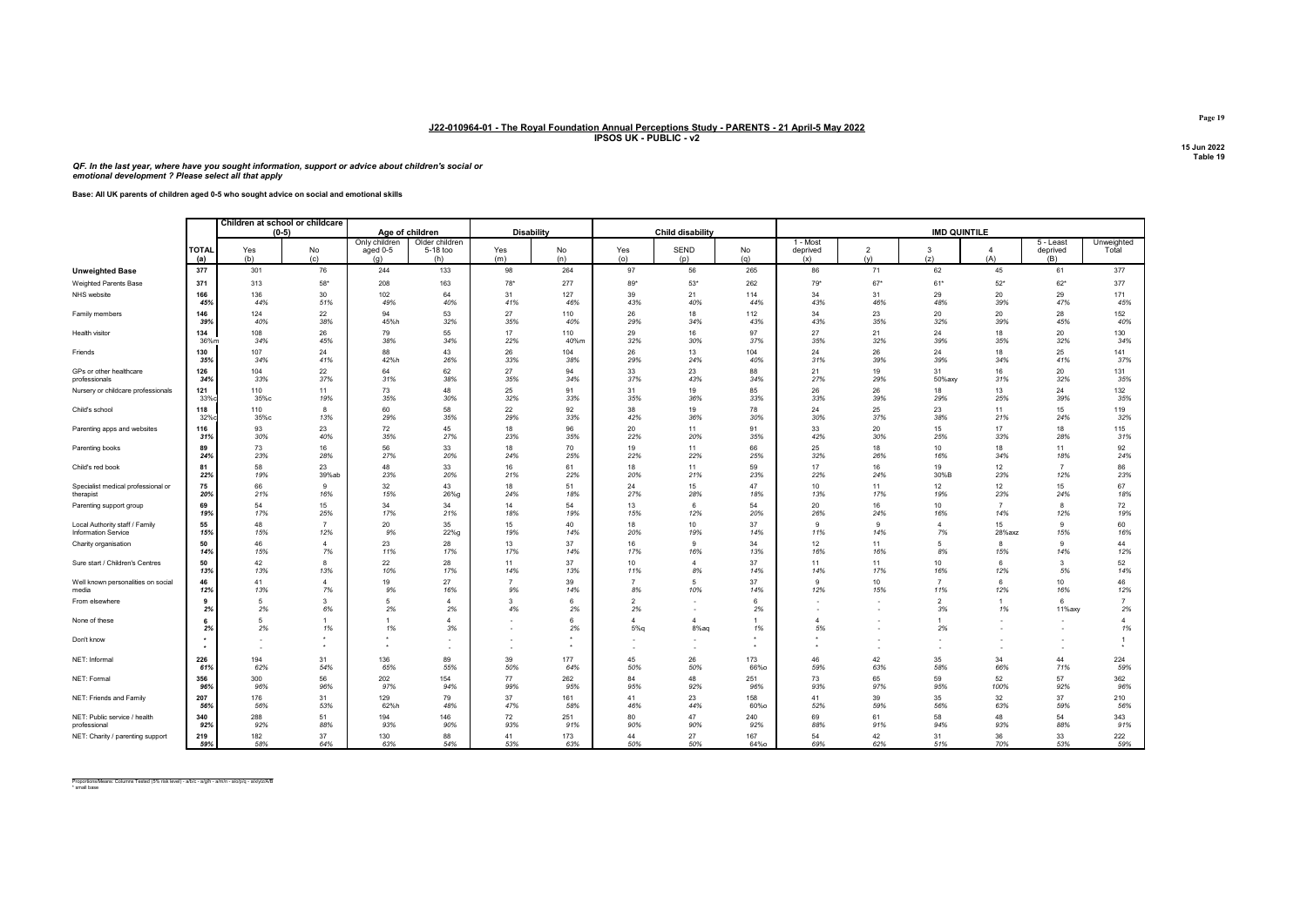QG. I'm now going to show you a list of things some people say are important reasons for investing in early childhood . Which, if any, of the following statements MOST appeal to you? Please select up to two statements:

Focusing greater attention and investment on helping children develop in early childhood today...

Base: All UK parents of children aged 0-5

|                                                                          |                     |              | Gender             |                | Aae          |              |                                                           | <b>Ethnicity</b>                                           |                | <b>Working status</b> |                        | Education               |                         |                         | Region          |                            |              | Urbanity     |                     |
|--------------------------------------------------------------------------|---------------------|--------------|--------------------|----------------|--------------|--------------|-----------------------------------------------------------|------------------------------------------------------------|----------------|-----------------------|------------------------|-------------------------|-------------------------|-------------------------|-----------------|----------------------------|--------------|--------------|---------------------|
|                                                                          | <b>TOTAL</b><br>(a) | Male<br>(b)  | Female<br>(c)      | 16-34<br>(d)   | 35-44<br>(e) | $45+$<br>(f) | White<br><i>(including</i><br>White<br>minorities)<br>(a) | Ethnic<br>minorities<br>(excl. White<br>minorities)<br>(h) | Working<br>(i) | Not working           | Graduates<br>(k)       | Non<br>graduates<br>(1) | North<br>England<br>(m) | South<br>England<br>(n) | Midlands<br>(0) | Devolved<br>nations<br>(p) | Urban<br>(a) | Rural<br>(r) | Unweighted<br>Total |
| <b>Unweighted Base</b>                                                   | 1114                | 348          | 762                | 643            | 375          | 96           | 898                                                       | 204                                                        | 863            | 251                   | 504                    | 610                     | 283                     | 412                     | 262             | 157                        | 857          | 116          | 1114                |
| Weighted Parents Base                                                    | 1114                | 553          | 557                | 553            | 478          | $83*$        | 891                                                       | 210                                                        | 924            | 190                   | 568                    | 546                     | 256                     | 414                     | 284             | 160                        | 869          | $116*$       | 1114                |
| will create a happier society in<br>the future                           | 449<br>40%          | 201<br>36%   | 245<br>44%b        | 219<br>40%     | 201<br>42%   | 29<br>35%    | 355<br>40%                                                | 91<br>43%                                                  | 368<br>40%     | 81<br>42%             | 250<br>44%I            | 199<br>36%              | 116<br>45%              | 159<br>38%              | 115<br>41%      | 58<br>36%                  | 344<br>40%   | 58<br>50%    | 444<br>40%          |
| will mean fewer people have<br>mental health problems in the<br>future   | 416<br>37%b         | 158<br>29%   | 255<br>46%ab       | 190<br>34%     | 194<br>41%   | 32<br>39%    | 337<br>38%                                                | 75<br>36%                                                  | 341<br>37%     | 75<br>39%             | 229<br>40%             | 187<br>34%              | 86<br>34%               | 159<br>38%              | 110<br>39%      | 60<br>38%                  | 317<br>36%   | 51<br>44%    | 430<br>39%          |
| will lead to lower levels of<br>social inequality in the future          | 216<br>19%          | 113<br>20%   | 103<br>18%         | 121<br>22%     | 83<br>17%    | 12<br>14%    | 176<br>20%                                                | 40<br>19%                                                  | 181<br>20%     | 35<br>19%             | 103<br>18%             | 113<br>21%              | 53<br>20%               | 82<br>20%               | 49<br>17%       | 34<br>21%                  | 159<br>18%   | 28<br>24%    | 209<br>19%          |
| will lead to higher levels of<br>academic achievement in the future      | 186<br>17%cl        | 118<br>21%c  | 67<br>12%          | 100<br>18%     | 73<br>15%    | 14<br>17%    | 142<br>16%                                                | 41<br>19%                                                  | 161<br>17%     | 25<br>13%             | 97<br>17%              | 90<br>16%               | 41<br>16%               | 80<br>19%               | 45<br>16%       | 21<br>13%                  | 155<br>18%   | 14<br>12%    | 180<br>16%          |
| will mean fewer people have<br>physical health problems in the<br>future | 159<br>14%i         | 85<br>15%    | 75<br>13%          | 67<br>12%      | 71<br>15%    | 21<br>26%ade | 131<br>15%                                                | 25<br>12%                                                  | 145<br>16%i    | 15<br>8%              | 90<br>16%              | 69<br>13%               | 28<br>11%               | 62<br>15%               | 38<br>13%       | 31<br>20%m                 | 124<br>14%   | 16<br>14%    | 159<br>14%          |
| will lead to higher levels of<br>employment in the future                | 158<br>14%ci        | 109<br>20%ac | 49<br>9%           | 80<br>14%      | 68<br>14%    | 11<br>13%    | 135<br>15%                                                | 22<br>11%                                                  | 147<br>16%i    | 11<br>6%              | 94<br>17%              | 64<br>12%               | 28<br>11%               | 70<br>17%               | 35<br>12%       | 25<br>16%                  | 127<br>15%   | 11<br>10%    | 137<br>12%          |
| will mean fewer people commit<br>crime in the future                     | 138<br>12%          | 80<br>15%    | 58<br>10%          | 60<br>11%      | 65<br>14%    | 14<br>16%    | 100<br>11%                                                | 31<br>15%                                                  | 120<br>13%     | 18<br>9%              | 80<br>14%              | 58<br>11%               | 31<br>12%               | 53<br>13%               | 39<br>14%       | 15<br>9%                   | 114<br>13%   | 15<br>13%    | 137<br>12%          |
| will lead to people living<br>longer in the future                       | 92<br>8%            | 53<br>10%    | 38<br>7%           | 54<br>10%e     | 28<br>6%     | 10<br>12%    | 69<br>8%                                                  | 22<br>10%                                                  | 81<br>9%       | 11<br>6%              | 44<br>8%               | 48<br>9%                | 16<br>6%                | 32<br>8%                | 21<br>7%        | 22<br>14%amn               | 64<br>7%     | 7%           | 95<br>9%            |
| Something else (please specify)                                          | 5                   |              | $\mathbf{3}$<br>1% | $\overline{2}$ | 3<br>1%      | 1%           |                                                           | 1%                                                         |                | 2%ai                  | 1%                     | $\overline{2}$          | $\overline{2}$<br>1%    |                         | 1%              | 1%                         |              |              |                     |
| None of the above                                                        | 29<br>3%            | 10<br>2%     | 19<br>3%           | 15<br>3%       | 13<br>3%     | 1%           | 25<br>3%                                                  | $\mathbf{3}$<br>2%                                         | 21<br>2%       | 4%                    | 10 <sup>10</sup><br>2% | 18<br>3%                | 9<br>3%                 | 11<br>3%                | 2%              | $\sim$<br>1%               | 23<br>3%     | 3%           | 33<br>3%            |
| Don't know                                                               | 64<br>6%k           | 35<br>6%     | 30<br>5%           | 31<br>6%       | 29<br>6%     | 5%           | 53<br>6%                                                  | 12<br>6%                                                   | 42<br>5%       | 22<br>12%ai           | 16<br>3%               | 49<br>9%ak              | 19<br>7%n               | 14<br>3%                | 21<br>7%n       | 10<br>6%                   | 56<br>6%     | 3%           | 62<br>6%            |

Proportions/Means: Columns Tested (5% risk level) - a/b/c - a/d/e/f - a/g/h - a/i/j - a/k/l - a/m/n/o/p - a/q/r \* small base

Page 20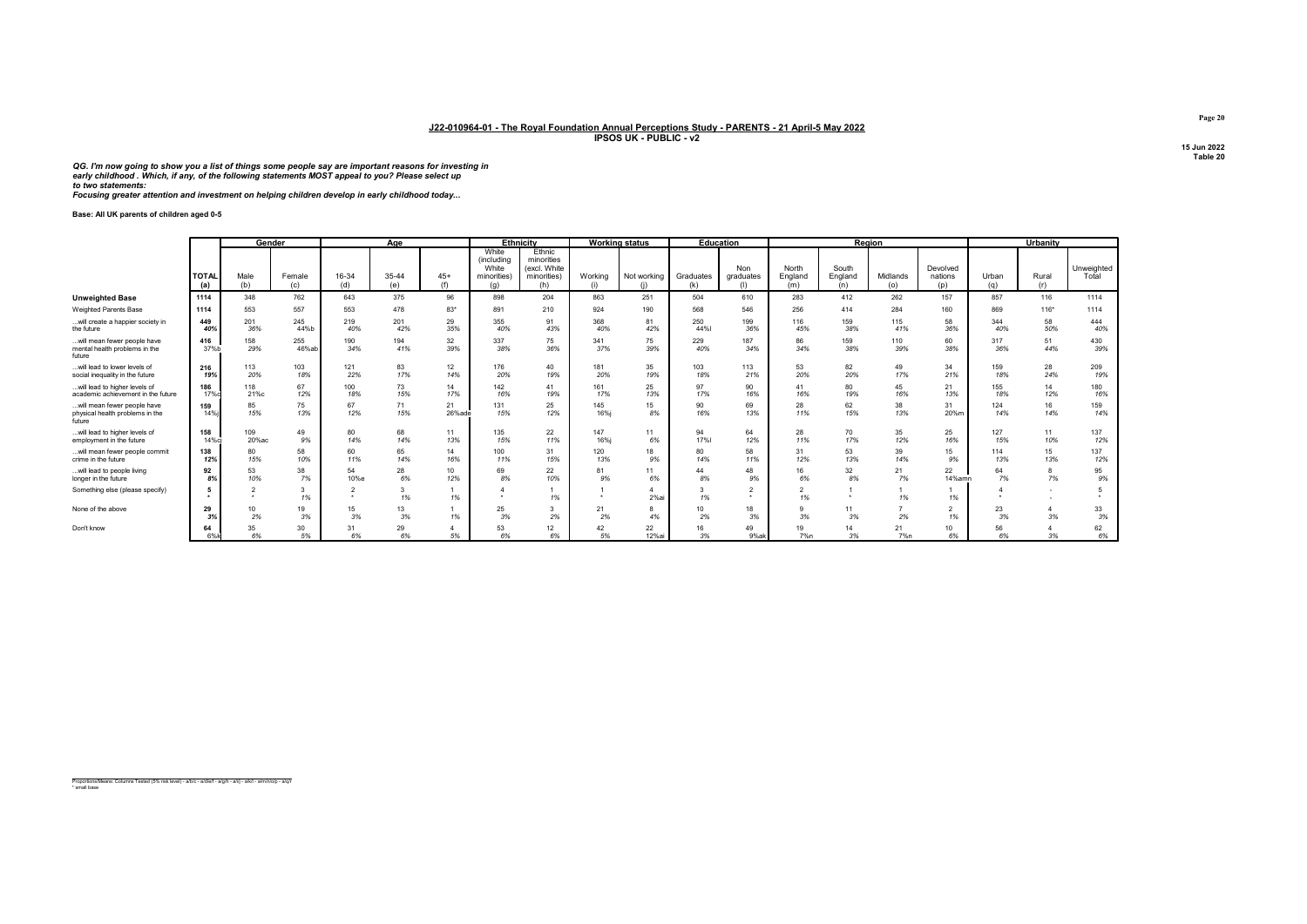QG. I'm now going to show you a list of things some people say are important reasons for investing in early childhood . Which, if any, of the following statements MOST appeal to you? Please select up to two statements:

Focusing greater attention and investment on helping children develop in early childhood today...

Base: All UK parents of children aged 0-5

|                                                                          |                     |            | Children at school or childcare<br>$(0-5)$ | Age of children                  |                                   | Disability |                                |                      | Child disability |              |                             |                       | <b>IMD QUINTILE</b> |           |                              |                     |
|--------------------------------------------------------------------------|---------------------|------------|--------------------------------------------|----------------------------------|-----------------------------------|------------|--------------------------------|----------------------|------------------|--------------|-----------------------------|-----------------------|---------------------|-----------|------------------------------|---------------------|
|                                                                          | <b>TOTAL</b><br>(a) | Yes<br>(b) | No<br>(c)                                  | Only children<br>aged 0-5<br>(a) | Older children<br>5-18 too<br>(h) | Yes<br>(m) | No<br>(n)                      | Yes<br>(o)           | SEND<br>(p)      | No<br>(q)    | 1 - Most<br>deprived<br>(x) | $\mathfrak{p}$<br>(v) | 3<br>(z)            | (A)       | 5 - Least<br>deprived<br>(B) | Unweighted<br>Total |
| <b>Unweighted Base</b>                                                   | 1114                | 874        | 240                                        | 703                              | 411                               | 260        | 797                            | 248                  | 131              | 817          | 262                         | 189                   | 195                 | 160       | 167                          | 1114                |
| <b>Weighted Parents Base</b>                                             | 1114                | 913        | 201                                        | 635                              | 479                               | 249        | 812                            | 247                  | 139*             | 816          | 238                         | 186                   | 210                 | 181       | 174                          | 1114                |
| will create a happier society in<br>the future                           | 449<br>$40%$ o      | 358<br>39% | 90<br>45%                                  | 279<br>44%h                      | 170<br>35%                        | 87<br>35%  | 353<br>43%m                    | 77<br>31%            | 43<br>31%        | 358<br>44%op | 82<br>34%                   | 76<br>41%             | 91<br>43%           | 81<br>45% | 71<br>41%                    | 444<br>40%          |
| will mean fewer people have<br>mental health problems in the<br>future   | 416<br>37%          | 342<br>37% | 74<br>37%                                  | 233<br>37%                       | 183<br>38%                        | 79<br>32%  | 319<br>39%                     | 76<br>31%            | 45<br>32%        | 323<br>40%o  | 76<br>32%                   | 73<br>39%             | 65<br>31%           | 66<br>36% | 86<br>50%axzA                | 430<br>39%          |
| will lead to lower levels of<br>social inequality in the future          | 216<br>19%z         | 163<br>18% | 53<br>27%ab                                | 131<br>21%                       | 85<br>18%                         | 57<br>23%  | 152<br>19%                     | 53<br>21%            | 31<br>22%        | 158<br>19%   | 42<br>18%                   | 35<br>19%             | 26<br>12%           | 37<br>21% | 48<br>27%axz                 | 209<br>19%          |
| will lead to higher levels of<br>academic achievement in the future      | 186<br>17%          | 161<br>18% | 25<br>13%                                  | 101<br>16%                       | 85<br>18%                         | 51<br>20%  | 129<br>16%                     | 41<br>17%            | 24<br>17%        | 134<br>16%   | 41<br>17%                   | 35<br>19%             | 37<br>18%           | 36<br>20% | 19<br>11%                    | 180<br>16%          |
| will mean fewer people have<br>physical health problems in the<br>future | 159<br>14%          | 131<br>14% | 28<br>14%                                  | 83<br>13%                        | 76<br>16%                         | 47<br>19%  | 109<br>13%                     | 46<br>19%            | 30<br>22%        | 112<br>14%   | 43<br>18%                   | 28<br>15%             | 26<br>12%           | 24<br>13% | 19<br>11%                    | 159<br>14%          |
| will lead to higher levels of<br>employment in the future                | 158<br>14%          | 132<br>14% | 26<br>13%                                  | 80<br>13%                        | 78<br>16%                         | 34<br>13%  | 118<br>15%                     | 36<br>14%            | 17<br>12%        | 111<br>14%   | 32<br>14%                   | $32\,$<br>17%         | 27<br>13%           | 20<br>11% | 32<br>18%                    | 137<br>12%          |
| will mean fewer people commit<br>crime in the future                     | 138<br>12%          | 119<br>13% | 20<br>10%                                  | 70<br>11%                        | 68<br>14%                         | 26<br>10%  | 104<br>13%                     | 33<br>13%            | 21<br>15%        | 99<br>12%    | 40<br>17%                   | 18<br>10%             | 25<br>12%           | 27<br>15% | 17<br>10%                    | 137<br>12%          |
| will lead to people living<br>longer in the future                       | 92<br>8%            | 78<br>9%   | 13<br>7%                                   | 39<br>6%                         | 52<br>11%a                        | 26<br>10%  | 62<br>8%                       | 30<br>12%q           | 18<br>13%g       | 54<br>7%     | 17<br>7%                    | 12<br>6%              | 23<br>11%           | 12<br>7%  | 14<br>8%                     | 95<br>9%            |
| Something else (please specify)                                          |                     | $\sim$     | $\overline{2}$<br>1%                       | 1%                               | $\overline{2}$                    | 1%         | $\sim$<br>$\ddot{\phantom{1}}$ | $\ddot{\phantom{1}}$ | . .              | 1%           | $\overline{2}$<br>1%        | . .                   | . .                 | 3<br>1%   | 1%                           |                     |
| None of the above                                                        | 29<br>3%            | 20<br>2%   | 8<br>4%                                    | 23<br>4%h                        | -5<br>1%                          | 1%         | 24<br>3%                       | 1%                   | 1%               | 24<br>3%     | $\mathbf{Q}$<br>4%          | 3<br>1%               | 9<br>4%             | 1%        | 2%                           | 33<br>3%            |
| Don't know                                                               | 64<br>6%B           | 57<br>6%   | 4%                                         | 38<br>6%                         | 27<br>6%                          | 3%         | 45<br>6%                       | 11<br>5%             | 6<br>4%          | 47<br>6%     | 19<br>8%B                   | $\overline{ }$<br>4%  | 25<br>12%avAB       | 3%        |                              | 62<br>6%            |

Proportions/Means: Columns Tested (5% risk level) - a/b/c - a/g/h - a/m/n - a/o/p/q - a/x/y/z/A/B \* small base

Page 21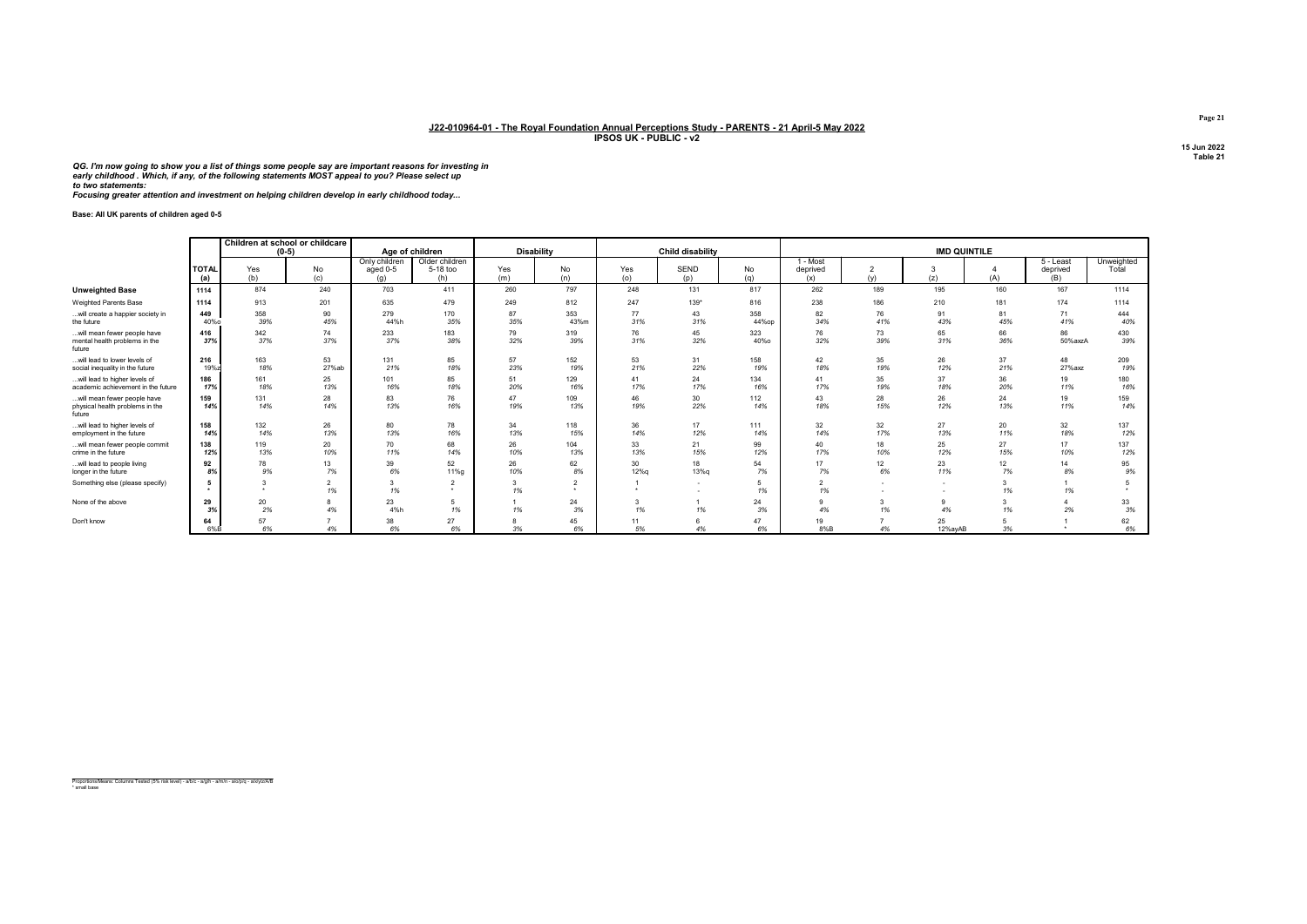QH. Which, if any, of the following statements LEAST appeal to you? Please select up to two statements:<br>Focusing greater attention and investment on helping children develop in early childhood today...

Base: All UK parents of children aged 0-5

|                                                                          |                         | Gender      |                |                | Age          |              |                                                    | <b>Ethnicity</b>                                           |                | <b>Working status</b> |                  | <b>Education</b>        |                         |                         | Region          |                            |              | Urbanity     |                         |
|--------------------------------------------------------------------------|-------------------------|-------------|----------------|----------------|--------------|--------------|----------------------------------------------------|------------------------------------------------------------|----------------|-----------------------|------------------|-------------------------|-------------------------|-------------------------|-----------------|----------------------------|--------------|--------------|-------------------------|
|                                                                          | <b>TOTAL</b><br>(a)     | Male<br>(b) | Female<br>(c)  | 16-34<br>(d)   | 35-44<br>(e) | $45+$<br>(f) | White<br>(includina<br>White<br>minorities)<br>(q) | Ethnic<br>minorities<br>(excl. White<br>minorities)<br>(h) | Working<br>(i) | Not working<br>(i)    | Graduates<br>(k) | Non<br>graduates<br>(1) | North<br>England<br>(m) | South<br>England<br>(n) | Midlands<br>(0) | Devolved<br>nations<br>(p) | Urban<br>(q) | Rural<br>(r) | Unweighted<br>Total     |
| <b>Unweighted Base</b>                                                   | 1114                    | 348         | 762            | 643            | 375          | 96           | 898                                                | 204                                                        | 863            | 251                   | 504              | 610                     | 283                     | 412                     | 262             | 157                        | 857          | 116          | 1114                    |
| Weighted Parents Base                                                    | 1114                    | 553         | 557            | 553            | 478          | 83*          | 891                                                | 210                                                        | 924            | 190                   | 568              | 546                     | 256                     | 414                     | 284             | 160                        | 869          | $116*$       | 1114                    |
| will lead to higher levels of<br>academic achievement in the future      | 263<br>24%              | 124<br>22%  | 138<br>25%     | 128<br>23%     | 114<br>24%   | 20<br>24%    | 216<br>24%                                         | 45<br>22%                                                  | 233<br>25%j    | 29<br>15%             | 146<br>26%       | 117<br>21%              | 50<br>19%               | 106<br>26%              | 60<br>21%       | 47<br>29%m                 | 211<br>24%   | 24<br>20%    | 258<br>23%              |
| will lead to people living<br>longer in the future                       | 217<br>19%              | 106<br>19%  | 111<br>20%     | 100<br>18%     | 102<br>21%   | 15<br>17%    | 180<br>20%                                         | 36<br>17%                                                  | 178<br>19%     | 39<br>20%             | 118<br>21%       | 99<br>18%               | 47<br>18%               | 76<br>18%               | 58<br>20%       | 36<br>23%                  | 171<br>20%   | 23<br>19%    | 217<br>19%              |
| will lead to higher levels of<br>employment in the future                | 216<br>19%              | 126<br>23%с | 90<br>16%      | 115<br>21%     | 83<br>17%    | 18<br>22%    | 174<br>19%                                         | 42<br>20%                                                  | 193<br>21%i    | 23<br>12%             | 134<br>24%       | 82<br>15%               | 47<br>18%               | 93<br>22%               | 49<br>17%       | 27<br>17%                  | 174<br>20%   | 22<br>19%    | 200<br>18%              |
| will create a happier society in<br>the future                           | 194<br>17%              | 97<br>18%   | 96<br>17%      | 101<br>18%     | 80<br>17%    | 13<br>15%    | 148<br>17%                                         | 44<br>21%                                                  | 156<br>17%     | 38<br>20%             | 94<br>17%        | 100<br>18%              | 60<br>23%no             | 66<br>16%               | 44<br>15%       | 24<br>15%                  | 158<br>18%   | 13<br>11%    | 196<br>18%              |
| will lead to lower levels of<br>social inequality in the future          | 191<br>17%cil           | 118<br>21%c | 73<br>13%      | 97<br>18%      | 78<br>16%    | 16<br>20%    | 151<br>17%                                         | 34<br>16%                                                  | 172<br>19%j    | 19<br>10%             | 123<br>22%       | 68<br>12%               | 47<br>19%               | 77<br>19%               | 49<br>17%       | 17<br>11%                  | 147<br>17%   | 22<br>19%    | 184<br>17%              |
| will mean fewer people have<br>mental health problems in the<br>future   | 187<br>17%              | 80<br>14%   | 104<br>19%     | 96<br>17%      | 73<br>15%    | 17<br>21%    | 146<br>16%                                         | 39<br>19%                                                  | 150<br>16%     | 36<br>19%             | 88<br>15%        | 99<br>18%               | 38<br>15%               | 76<br>18%               | 49<br>17%       | 24<br>15%                  | 138<br>16%   | 18<br>16%    | 199<br>18%              |
| will mean fewer people commit<br>crime in the future                     | 165<br>15%              | 98<br>18%с  | 66<br>12%      | 88<br>16%      | 66<br>14%    | 10<br>13%    | 132<br>15%                                         | 29<br>14%                                                  | 138<br>15%     | 27<br>14%             | 87<br>15%        | 78<br>14%               | 42<br>16%               | 68<br>16%               | 32<br>11%       | 24<br>15%                  | 125<br>14%   | 20<br>17%    | 160<br>14%              |
| will mean fewer people have<br>physical health problems in the<br>future | 143<br>13%              | 74<br>13%   | 68<br>12%      | 80<br>14%      | 51<br>11%    | 13<br>15%    | 109<br>12%                                         | 30<br>14%                                                  | 119<br>13%     | 23<br>12%             | 73<br>13%        | 70<br>13%               | 32<br>13%               | 53<br>13%               | 45<br>16%p      | 12<br>7%                   | 114<br>13%   | 11<br>10%    | 146<br>13%              |
| Something else (please specify)                                          | $\overline{\mathbf{2}}$ |             | $\overline{2}$ | $\overline{2}$ |              | 1%           | $\mathbf{\hat{a}}$                                 | $\overline{\phantom{a}}$                                   |                |                       |                  |                         |                         |                         |                 |                            | $\ddot{}$    | 1%           | $\overline{\mathbf{3}}$ |
| None of the above                                                        | 105<br>9%               | 41<br>7%    | 65<br>12%b     | 40<br>7%       | 58<br>12%d   | 9%           | 84<br>9%                                           | 20<br>9%                                                   | 84<br>9%       | 21<br>11%             | 52<br>9%         | 54<br>10%               | 16<br>6%                | 38<br>9%                | 33<br>12%       | 19<br>12%                  | 75<br>9%     | 19<br>16%aq  | 107<br>10%              |
| Don't know                                                               | 88<br>8%k               | 7%          | 47<br>8%       | 39<br>7%       | 44<br>9%     | 7%           | 73<br>8%                                           | 15<br>7%                                                   | 60<br>7%       | 28<br>15%ai           | 21<br>4%         | 67<br>12%ak             | 24<br>9%                | 25<br>6%                | 21<br>8%        | 17<br>11%                  | 72<br>8%     | 7%           | 86<br>8%                |

Proportions/Means: Columns Tested (5% risk level) - a/b/c - a/d/e/f - a/g/h - a/i/j - a/k/l - a/m/n/o/p - a/q/r \* small base

Page 22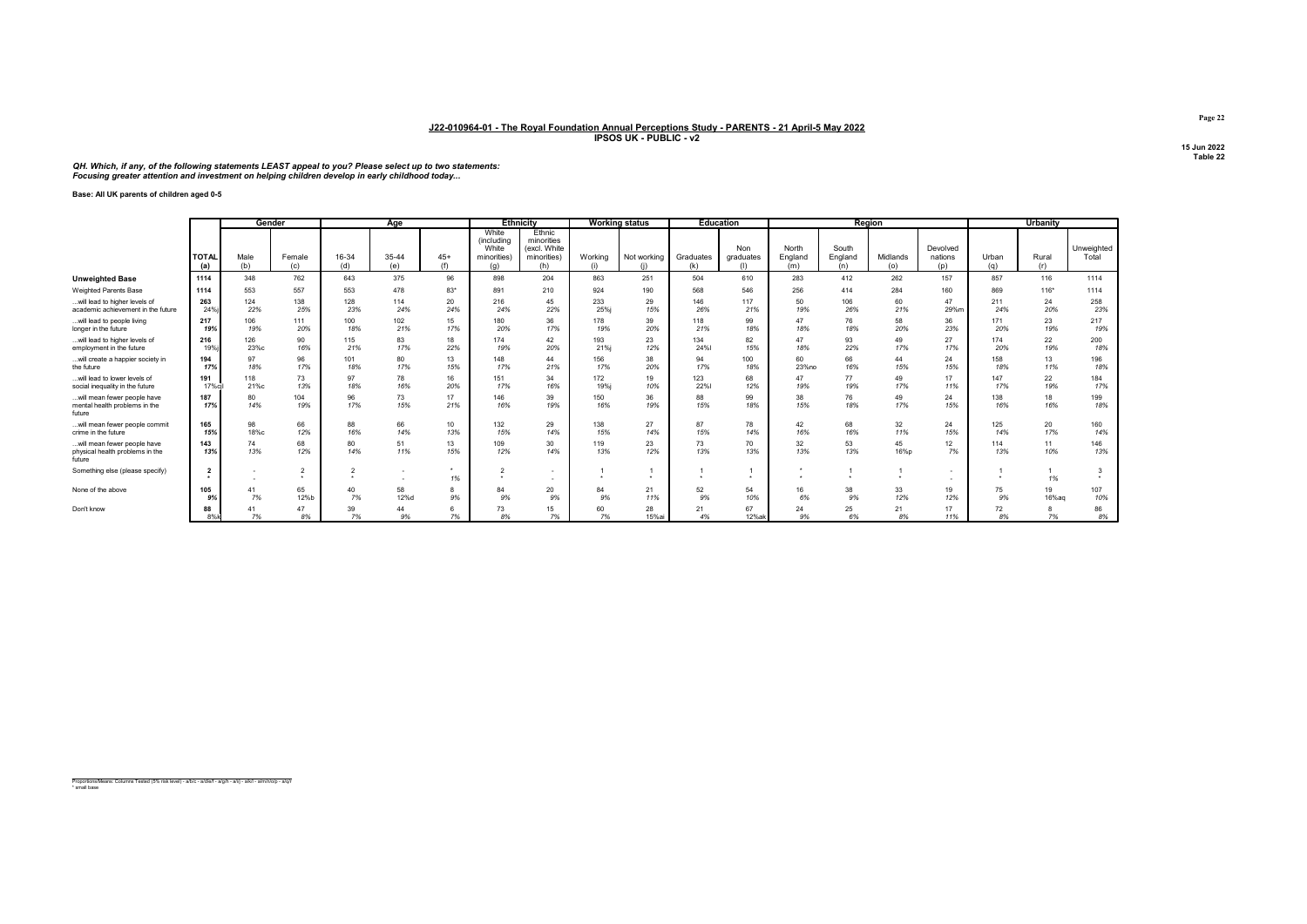#### QH. Which, if any, of the following statements LEAST appeal to you? Please select up to two statements:<br>Focusing greater attention and investment on helping children develop in early childhood today...

#### Base: All UK parents of children aged 0-5

|                                                                          |                     |             | Children at school or childcare<br>$(0-5)$ |                                  | Age of children                   | <b>Disability</b> |            |            | Child disability         |             |                             |                       | <b>IMD QUINTILE</b> |           |                                |                     |
|--------------------------------------------------------------------------|---------------------|-------------|--------------------------------------------|----------------------------------|-----------------------------------|-------------------|------------|------------|--------------------------|-------------|-----------------------------|-----------------------|---------------------|-----------|--------------------------------|---------------------|
|                                                                          | <b>TOTAL</b><br>(a) | Yes<br>(b)  | No<br>(c)                                  | Only children<br>aged 0-5<br>(q) | Older children<br>5-18 too<br>(h) | Yes<br>(m)        | No<br>(n)  | Yes<br>(o) | SEND<br>(D)              | No<br>(q)   | 1 - Most<br>deprived<br>(x) | $\overline{2}$<br>(y) | (z)                 | (A)       | $5 -$ Least<br>deprived<br>(B) | Unweighted<br>Total |
| <b>Unweighted Base</b>                                                   | 1114                | 874         | 240                                        | 703                              | 411                               | 260               | 797        | 248        | 131                      | 817         | 262                         | 189                   | 195                 | 160       | 167                            | 1114                |
| <b>Weighted Parents Base</b>                                             | 1114                | 913         | 201                                        | 635                              | 479                               | 249               | 812        | 247        | $139*$                   | 816         | 238                         | 186                   | 210                 | 181       | 174                            | 1114                |
| will lead to higher levels of<br>academic achievement in the future      | 263<br>24%          | 208<br>23%  | 55<br>27%                                  | 134<br>21%                       | 129<br>27%                        | 76<br>31%an       | 180<br>22% | 65<br>26%  | 37<br>26%                | 185<br>23%  | 53<br>22%                   | 50<br>27%             | 43<br>21%           | 46<br>25% | 47<br>27%                      | 258<br>23%          |
| will lead to people living<br>longer in the future                       | 217<br>19%          | 171<br>19%  | 46<br>23%                                  | 128<br>20%                       | 89<br>18%                         | 36<br>14%         | 172<br>21% | 48<br>19%  | 23<br>17%                | 162<br>20%  | 51<br>21%                   | 26<br>14%             | 35<br>17%           | 33<br>18% | 48<br>28%ayz                   | 217<br>19%          |
| will lead to higher levels of<br>employment in the future                | 216<br>19%          | 171<br>19%  | 45<br>22%                                  | 116<br>18%                       | 100<br>21%                        | 50<br>20%         | 153<br>19% | 53<br>21%  | 37<br>26%                | 151<br>18%  | 50<br>21%                   | 40<br>21%             | 34<br>16%           | 35<br>19% | 33<br>19%                      | 200<br>18%          |
| will create a happier society in<br>the future                           | 194<br>17%          | 160<br>18%  | 34<br>17%                                  | 115<br>18%                       | 79<br>17%                         | 45<br>18%         | 140<br>17% | 38<br>15%  | 22<br>16%                | 149<br>18%  | 45<br>19%                   | 39<br>21%             | 28<br>13%           | 39<br>21% | 24<br>14%                      | 196<br>18%          |
| will lead to lower levels of<br>social inequality in the future          | 191<br>17%          | 160<br>18%  | 31<br>15%                                  | 105<br>16%                       | 87<br>18%                         | 34<br>14%         | 149<br>18% | 36<br>15%  | 25<br>18%                | 145<br>18%  | 33<br>14%                   | 36<br>19%             | 35<br>17%           | 33<br>18% | 32<br>18%                      | 184<br>17%          |
| will mean fewer people have<br>mental health problems in the<br>future   | 187<br>17%          | 159<br>17%  | 28<br>14%                                  | 106<br>17%                       | 80<br>17%                         | 47<br>19%         | 133<br>16% | 41<br>17%  | 20<br>14%                | 140<br>17%  | 30<br>13%                   | 34<br>18%             | 36<br>17%           | 26<br>14% | 30<br>17%                      | 199<br>18%          |
| will mean fewer people commit<br>crime in the future                     | 165<br>15%c         | 148<br>16%с | 18<br>9%                                   | 94<br>15%                        | 72<br>15%                         | 42<br>17%         | 114<br>14% | 41<br>17%  | 29<br>21%                | 118<br>14%  | 37<br>15%                   | 24<br>13%             | 32<br>15%           | 29<br>16% | 23<br>13%                      | 160<br>14%          |
| will mean fewer people have<br>physical health problems in the<br>future | 143<br>13%          | 114<br>13%  | 28<br>14%                                  | 90<br>14%                        | 53<br>11%                         | 34<br>14%         | 101<br>12% | 30<br>12%  | 17<br>12%                | 107<br>13%  | 21<br>9%                    | 27<br>15%             | 37<br>18%xA         | 16<br>9%  | 22<br>13%                      | 146<br>13%          |
| Something else (please specify)                                          | $\overline{2}$      |             | 1%                                         | $\ddot{\phantom{1}}$             | $\bullet$                         | $\sim$            |            | $\sim$     | $\overline{\phantom{a}}$ | $\star$     | ٠                           |                       |                     | 1%        |                                |                     |
| None of the above                                                        | 105<br>9%p          | 86<br>9%    | 19<br>10%                                  | 59<br>9%                         | 47<br>10%                         | 15<br>6%          | 88<br>11%  | 13<br>5%   | 3%                       | 89<br>11%op | 24<br>10%                   | 18<br>10%             | 19<br>9%            | 24<br>13% | 15<br>8%                       | 107<br>10%          |
| Don't know                                                               | 88<br>$8\%B$        | 73<br>8%    | 16<br>8%                                   | 53<br>8%                         | 36<br>7%                          | 11<br>5%          | 65<br>8%   | 21<br>8%   | 12<br>9%                 | 59<br>7%    | 27<br>11%AB                 | 12<br>6%              | 26<br>12%AB         | 5%        | 2%                             | 86<br>8%            |

Proportions/Means: Columns Tested (5% risk level) - a/b/c - a/g/h - a/m/n - a/o/p/q - a/x/y/z/A/B \* small base

Page 23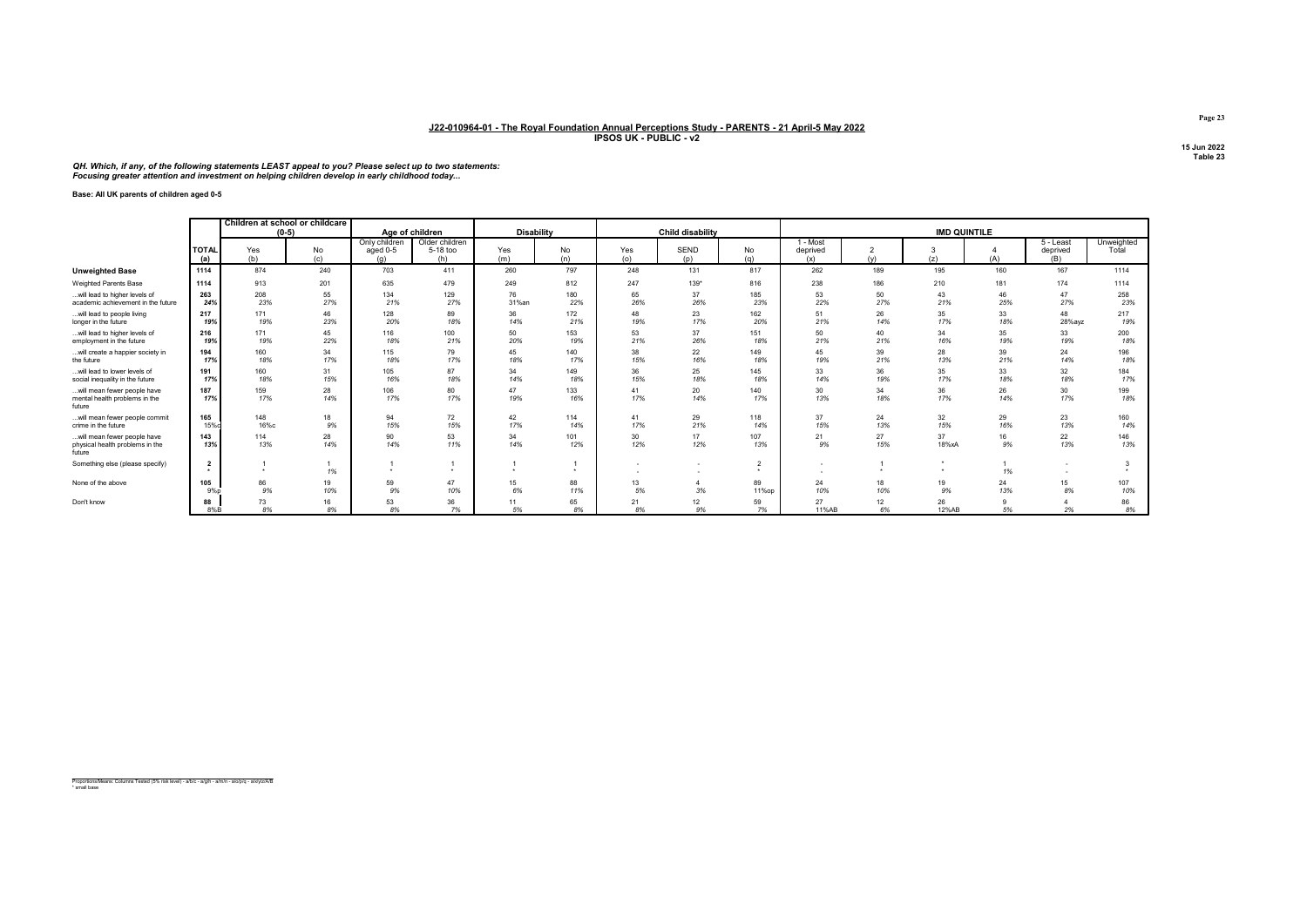QI. I'm now going to show you a list of reasons why some people say it is important to invest in the<br>early years of childhood. Which, if any, of the following statements MOST appeals to you? Please<br>select up to two: We must invest in early childhood today because...

Base: All UK parents of children aged 0-5

|                                                                                        |                       |             | Gender        |              | Age          |              |                                                    | Ethnicity                                                  |             | <b>Working status</b> |                  | Education        |                         |                         | Region          |                            |              | Urbanity             |                     |
|----------------------------------------------------------------------------------------|-----------------------|-------------|---------------|--------------|--------------|--------------|----------------------------------------------------|------------------------------------------------------------|-------------|-----------------------|------------------|------------------|-------------------------|-------------------------|-----------------|----------------------------|--------------|----------------------|---------------------|
|                                                                                        | <b>I</b> TOTAL<br>(a) | Male<br>(b) | Female<br>(c) | 16-34<br>(d) | 35-44<br>(e) | $45+$<br>(f) | White<br>(including<br>White<br>minorities)<br>(a) | Ethnic<br>minorities<br>(excl. White<br>minorities)<br>(h) | Working     | Not working<br>(i)    | Graduates<br>(k) | Non<br>graduates | North<br>England<br>(m) | South<br>England<br>(n) | Midlands<br>(o) | Devolved<br>nations<br>(p) | Urban<br>(a) | Rural<br>(r)         | Unweighted<br>Total |
| <b>Unweighted Base</b>                                                                 | 1114                  | 348         | 762           | 643          | 375          | 96           | 898                                                | 204                                                        | 863         | 251                   | 504              | 610              | 283                     | 412                     | 262             | 157                        | 857          | 116                  | 1114                |
| Weighted Parents Base                                                                  | 1114                  | 553         | 557           | 553          | 478          | $83*$        | 891                                                | 210                                                        | 924         | 190                   | 568              | 546              | 256                     | 414                     | 284             | 160                        | 869          | $116*$               | 1114                |
| Every child should have a fair<br>opportunity to realise their<br>potential            | 547<br>49%            | 265<br>48%  | 278<br>50%    | 270<br>49%   | 238<br>50%   | 39<br>47%    | 455<br>51%h                                        | 87<br>42%                                                  | 448<br>49%  | 99<br>52%             | 287<br>51%       | 260<br>48%       | 123<br>48%              | 199<br>48%              | 138<br>49%      | 87<br>54%                  | 415<br>48%   | 68<br>58%            | 532<br>48%          |
| It will help us to build a happier<br>and healthier society                            | 355<br>32%            | 165<br>30%  | 190<br>34%    | 170<br>31%   | 154<br>32%   | 31<br>37%    | 284<br>32%                                         | 66<br>31%                                                  | 291<br>31%  | 64<br>34%             | 189<br>33%       | 166<br>30%       | 79<br>31%               | 137<br>33%              | 90<br>32%       | 49<br>30%                  | 280<br>32%   | 37<br>31%            | 361<br>32%          |
| We are all responsible for<br>supporting the next generation                           | 339<br>30%            | 152<br>27%  | 185<br>33%    | 161<br>29%   | 151<br>32%   | 28<br>33%    | 273<br>31%                                         | 61<br>29%                                                  | 280<br>30%  | 59<br>31%             | 158<br>28%       | 181<br>33%       | 84<br>33%               | 129<br>31%              | 80<br>28%       | 46<br>29%                  | 249<br>29%   | 46<br>39%g           | 348<br>31%          |
| It will help us all to form<br>stronger and more positive<br>relationships with others | 292<br>26%            | 140<br>25%  | 152<br>27%    | 161<br>29%   | 115<br>24%   | 16<br>20%    | 224<br>25%                                         | 65<br>31%                                                  | 254<br>27%  | 39<br>20%             | 167<br>29%       | 125<br>23%       | 57<br>22%               | 116<br>28%              | 82<br>29%       | 37<br>23%                  | 240<br>28%   | 26<br>23%            | 295<br>26%          |
| By acting early it will cost<br>society less in the future                             | 218<br>20%i           | 124<br>22%c | 94<br>17%     | 94<br>17%    | 107<br>22%   | 17<br>20%    | 166<br>19%                                         | 49<br>23%                                                  | 193<br>21%i | 25<br>13%             | 128<br>23%       | 90<br>17%        | 45<br>18%               | 91<br>22%               | 48<br>17%       | 35<br>22%                  | 171<br>20%   | 22<br>19%            | 207<br>19%          |
| The science tells us it is hugely<br>important                                         | 127<br>11%cl          | 88<br>16%с  | 39<br>7%      | 61<br>11%    | 55<br>11%    | 12<br>14%    | 102<br>11%                                         | 22<br>11%                                                  | 114<br>12%  | 14<br>7%              | 92<br>16%al      | 36<br>7%         | 30<br>12%               | 50<br>12%               | 28<br>10%       | 19<br>12%                  | 103<br>12%   | 9<br>8%              | 114<br>10%          |
| Something else                                                                         | 1%                    | 6<br>1%     | 1%            | 1%           | 1%           | 2%           | 8<br>1%                                            |                                                            | 1%          | 1%                    | 1%               | 3<br>1%          | 1%                      | 1%                      |                 | 1%                         | 1%           |                      | 10<br>1%            |
| None of the above                                                                      | 13<br>1%              | 6<br>1%     | 1%            | 1%           | 1%           |              | 10<br>1%                                           | 1%                                                         | 1%          | 2%                    |                  | 10<br>2%         | 1%                      | 2%                      | 1%              | 1%                         | 10<br>1%     | $\overline{2}$<br>2% | 14<br>1%            |
| Don't know                                                                             | 48<br>4%k             | 22<br>4%    | 25<br>5%      | 25<br>5%     | 19<br>4%     | 4%           | 40<br>5%                                           | 3%                                                         | 32<br>3%    | 16<br>8%ai            | 1%               | 39<br>7%ak       | 12<br>5%                | 3%                      | 5%              | 6%                         | 40<br>5%     | 2%                   | 50<br>4%            |

Proportions/Means: Columns Tested (5% risk level) - a/b/c - a/d/e/f - a/g/h - a/i/j - a/k/l - a/m/n/o/p - a/q/r \* small base

Page 24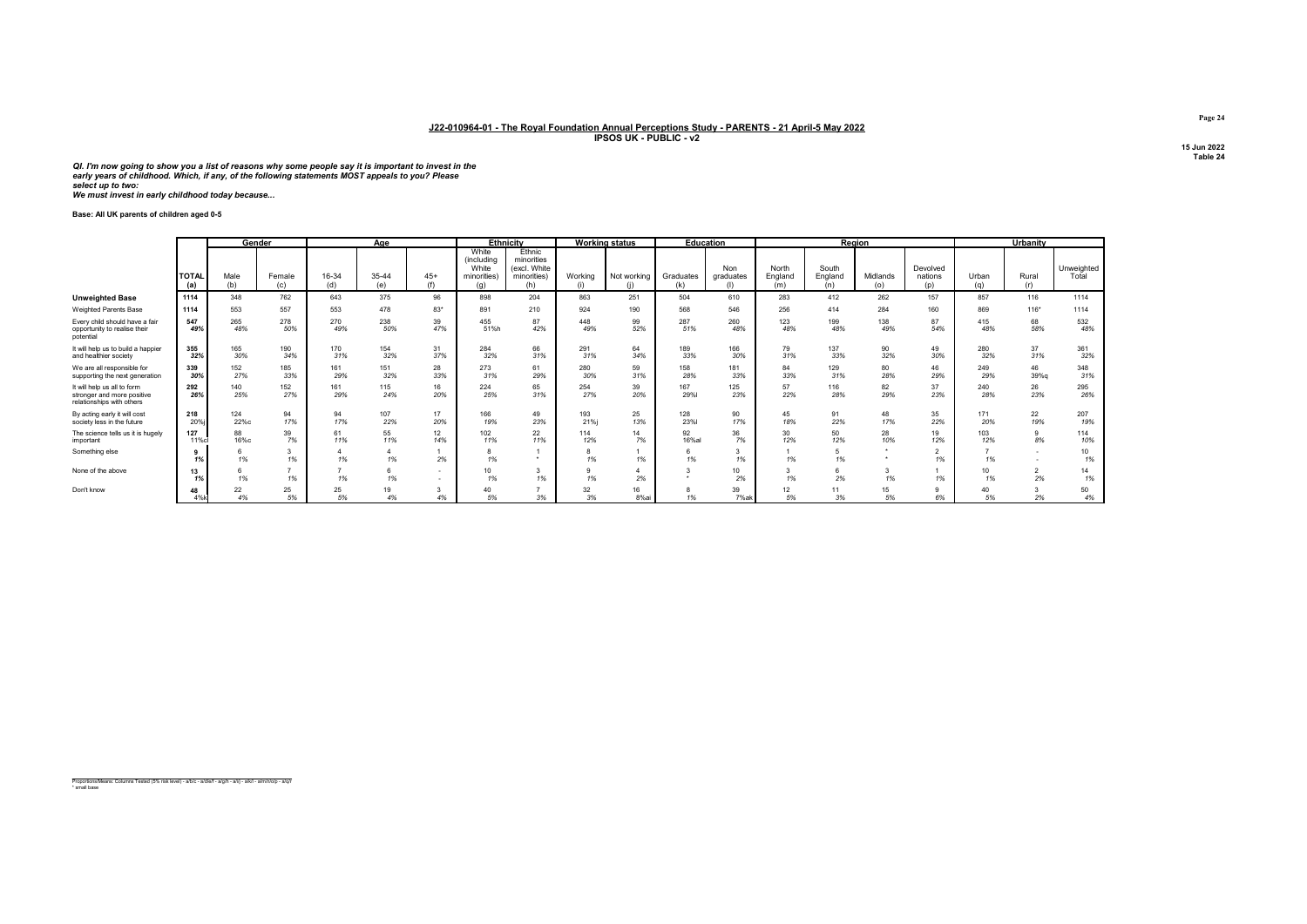QI. I'm now going to show you a list of reasons why some people say it is important to invest in the<br>early years of childhood. Which, if any, of the following statements MOST appeals to you? Please<br>select up to two: We must invest in early childhood today because...

Base: All UK parents of children aged 0-5

|                                                                                        |                     |            | Children at school or childcare<br>$(0-5)$ |                                  | Age of children                   | <b>Disability</b> |             |            | <b>Child disability</b> |            |                             |                       | <b>IMD QUINTILE</b> |            |                              |                     |
|----------------------------------------------------------------------------------------|---------------------|------------|--------------------------------------------|----------------------------------|-----------------------------------|-------------------|-------------|------------|-------------------------|------------|-----------------------------|-----------------------|---------------------|------------|------------------------------|---------------------|
|                                                                                        | <b>TOTAL</b><br>(a) | Yes<br>(b) | No<br>(c)                                  | Only children<br>aged 0-5<br>(a) | Older children<br>5-18 too<br>(h) | Yes<br>(m)        | No<br>(n)   | Yes<br>(0) | <b>SEND</b><br>(p)      | No<br>(q)  | 1 - Most<br>deprived<br>(x) | $\overline{2}$<br>(v) | (z)                 | (A)        | 5 - Least<br>deprived<br>(B) | Unweighted<br>Total |
| <b>Unweighted Base</b>                                                                 | 1114                | 874        | 240                                        | 703                              | 411                               | 260               | 797         | 248        | 131                     | 817        | 262                         | 189                   | 195                 | 160        | 167                          | 1114                |
| Weighted Parents Base                                                                  | 1114                | 913        | 201                                        | 635                              | 479                               | 249               | 812         | 247        | 139*                    | 816        | 238                         | 186                   | 210                 | 181        | 174                          | 1114                |
| Every child should have a fair<br>opportunity to realise their<br>potential            | 547<br>49%          | 444<br>49% | 103<br>51%                                 | 310<br>49%                       | 237<br>49%                        | 128<br>51%        | 399<br>49%  | 115<br>47% | 70<br>50%               | 404<br>49% | 107<br>45%                  | 94<br>51%             | 93<br>45%           | 93<br>51%  | 101<br>58%xz                 | 532<br>48%          |
| It will help us to build a happier<br>and healthier society                            | 355<br>32%          | 284<br>31% | 70<br>35%                                  | 207<br>33%                       | 147<br>31%                        | 65<br>26%         | 285<br>35%m | 72<br>29%  | 39<br>28%               | 276<br>34% | 66<br>28%                   | 64<br>34%             | 62<br>29%           | 64<br>36%  | 59<br>34%                    | 361<br>32%          |
| We are all responsible for<br>supporting the next generation                           | 339<br>30%          | 275<br>30% | 64<br>32%                                  | 182<br>29%                       | 157<br>33%                        | 77<br>31%         | 248<br>30%  | 66<br>27%  | 36<br>26%               | 257<br>32% | 73<br>31%                   | 42<br>23%             | 68<br>33%           | 62<br>34%y | 54<br>31%                    | 348<br>31%          |
| It will help us all to form<br>stronger and more positive<br>relationships with others | 292<br>26%          | 240<br>26% | 52<br>26%                                  | 178<br>28%                       | 114<br>24%                        | 65<br>26%         | 217<br>27%  | 61<br>24%  | 33<br>23%               | 221<br>27% | 52<br>22%                   | 67<br>36%axAB         | 59<br>28%           | 45<br>25%  | 40<br>23%                    | 295<br>26%          |
| By acting early it will cost<br>society less in the future                             | 218<br>20%          | 187<br>21% | 31<br>15%                                  | 127<br>20%                       | 91<br>19%                         | 53<br>21%         | 152<br>19%  | 59<br>24%  | 29<br>21%               | 151<br>19% | 53<br>22%                   | 37<br>20%             | 35<br>17%           | 30<br>16%  | 37<br>21%                    | 207<br>19%          |
| The science tells us it is hugely<br>important                                         | 127<br>11%          | 110<br>12% | 18<br>9%                                   | 52<br>8%                         | 75<br>16%g                        | 29<br>12%         | 94<br>12%   | 30<br>12%  | 21<br>15%               | 96<br>12%  | 28<br>12%                   | 17<br>9%              | 31<br>15%           | 22<br>12%  | 17<br>10%                    | 114<br>10%          |
| Something else                                                                         | 9<br>1%             | 9<br>1%    |                                            | 1%                               | 1%                                | 2%n               |             | 1%         | $\sim$<br>1%            | 1%         | $\overline{2}$<br>1%        | 1%                    |                     | $\sim$     | $\sim$<br>1%                 | 10<br>1%            |
| None of the above                                                                      | 13<br>1%            | 1%         | 2%                                         | 10<br>2%                         | 1%                                |                   | 11<br>1%    | 1%         | 1%                      | 10<br>1%   | 3%                          | 1%                    |                     |            | 2%                           | 14<br>1%            |
| Don't know                                                                             | 48<br>4%            | 40<br>4%   | 4%                                         | 30<br>5%                         | 18<br>4%                          | 2%                | 33<br>4%    | 4%         | 5%                      | 32<br>4%   | 7%B                         | 3%                    | 15<br>7%B           | 3%         | 2%                           | 50<br>4%            |

Proportions/Means: Columns Tested (5% risk level) - a/b/c - a/g/h - a/m/n - a/o/p/q - a/x/y/z/A/B \* small base

Page 25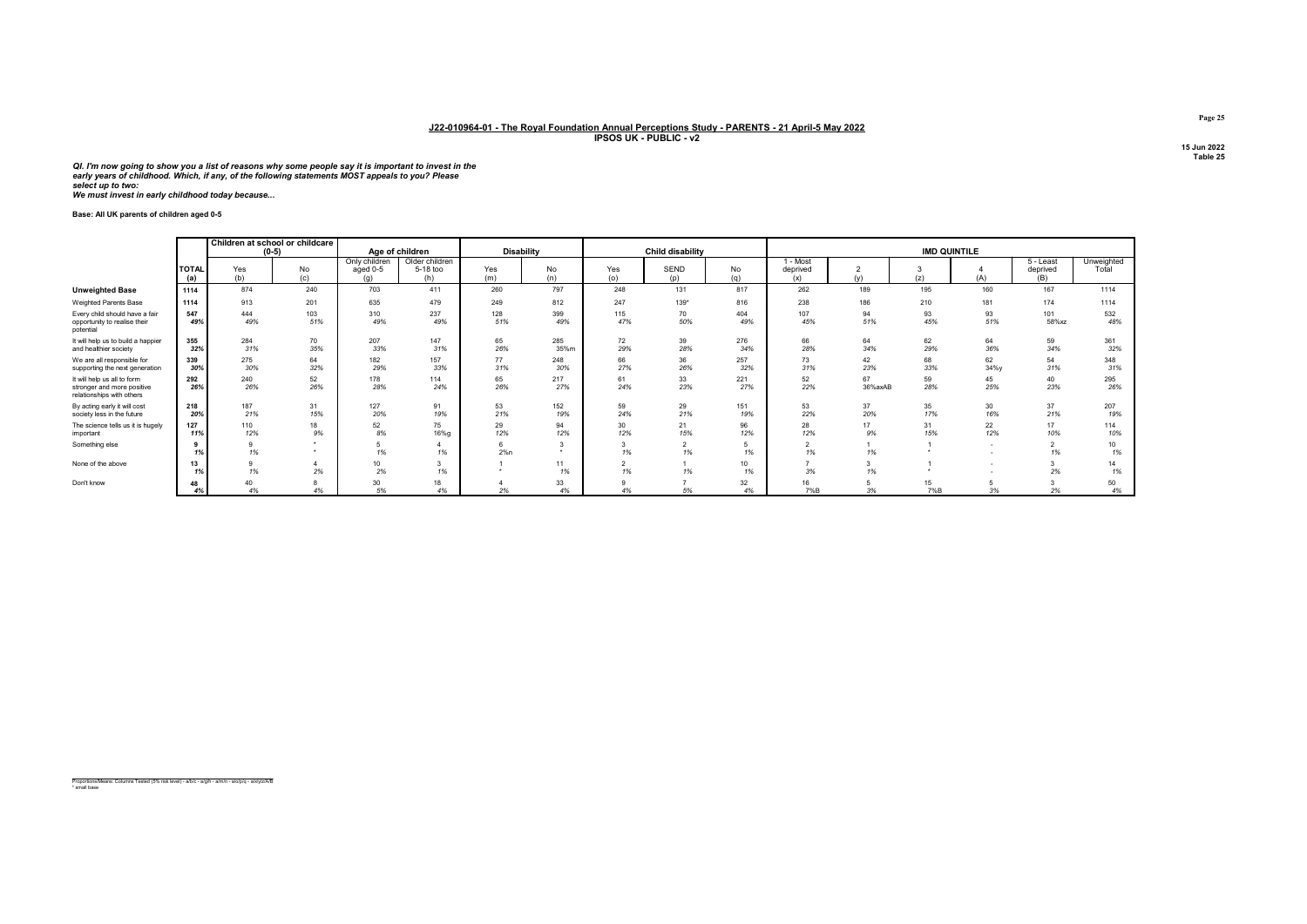QJ. Which, if any, of the following statements LEAST appeal to you? Please select up to two: We must invest in early childhood today because...

Base: All UK parents of children aged 0-5

|                                                                                        |                     | Gender      |               |              | Age          |              | <b>Ethnicity</b>                                   |                                                            |            | <b>Working status</b> |                  | <b>Education</b> |                         |                         | Region          |                            |              | <b>Urbanity</b> |                     |
|----------------------------------------------------------------------------------------|---------------------|-------------|---------------|--------------|--------------|--------------|----------------------------------------------------|------------------------------------------------------------|------------|-----------------------|------------------|------------------|-------------------------|-------------------------|-----------------|----------------------------|--------------|-----------------|---------------------|
|                                                                                        | <b>TOTAL</b><br>(a) | Male<br>(b) | Female<br>(c) | 16-34<br>(d) | 35-44<br>(e) | $45+$<br>(f) | White<br>(including<br>White<br>minorities)<br>(a) | Ethnic<br>minorities<br>(excl. White<br>minorities)<br>(h) | Working    | Not working<br>(i)    | Graduates<br>(k) | Non<br>graduates | North<br>England<br>(m) | South<br>England<br>(n) | Midlands<br>(o) | Devolved<br>nations<br>(p) | Urban<br>(a) | Rural<br>(r)    | Unweighted<br>Total |
| <b>Unweighted Base</b>                                                                 | 1114                | 348         | 762           | 643          | 375          | 96           | 898                                                | 204                                                        | 863        | 251                   | 504              | 610              | 283                     | 412                     | 262             | 157                        | 857          | 116             | 1114                |
| Weighted Parents Base                                                                  | 1114                | 553         | 557           | 553          | 478          | 83*          | 891                                                | 210                                                        | 924        | 190                   | 568              | 546              | 256                     | 414                     | 284             | 160                        | 869          | $116*$          | 1114                |
| By acting early it will cost<br>society less in the future                             | 323<br>29%          | 147<br>26%  | 175<br>31%    | 157<br>28%   | 143<br>30%   | 23<br>28%    | 275<br>31%h                                        | 45<br>21%                                                  | 269<br>29% | 54<br>28%             | 173<br>30%       | 150<br>27%       | 77<br>30%               | 120<br>29%              | 82<br>29%       | 45<br>28%                  | 242<br>28%   | 39<br>34%       | 326<br>29%          |
| The science tells us it is hugely<br>important                                         | 287<br>26%          | 130<br>24%  | 157<br>28%    | 137<br>25%   | 133<br>28%   | 17<br>21%    | 248<br>28%h                                        | 38<br>18%                                                  | 237<br>26% | 51<br>27%             | 151<br>27%       | 136<br>25%       | 61<br>24%               | 115<br>28%              | 75<br>26%       | 37<br>23%                  | 230<br>26%   | 38<br>33%       | 297<br>27%          |
| Every child should have a fair<br>opportunity to realise their<br>potential            | 248<br>22%          | 138<br>25%  | 110<br>20%    | 117<br>21%   | 110<br>23%   | 21<br>26%    | 195<br>22%                                         | 48<br>23%                                                  | 211<br>23% | 37<br>20%             | 133<br>24%       | 115<br>21%       | 54<br>21%               | 96<br>23%               | 66<br>23%       | 33<br>20%                  | 189<br>22%   | 23<br>20%       | 235<br>21%          |
| We are all responsible for<br>supporting the next generation                           | 232<br>21%          | 121<br>22%  | 111<br>20%    | 127<br>23%   | 83<br>17%    | 22<br>27%    | 181<br>20%                                         | 47<br>23%                                                  | 198<br>21% | 33<br>18%             | 132<br>23%       | 100<br>18%       | 60<br>24%               | 91<br>22%               | 53<br>19%       | 27<br>17%                  | 184<br>21%   | 20<br>17%       | 231<br>21%          |
| It will help us to build a happier<br>and healthier society                            | 195<br>18%          | 109<br>20%  | 85<br>15%     | 115<br>21%e  | 68<br>14%    | 12<br>15%    | 156<br>17%                                         | 36<br>17%                                                  | 159<br>17% | 36<br>19%             | 88<br>16%        | 107<br>20%       | 44<br>17%               | 79<br>19%               | 43<br>15%       | 29<br>18%                  | 156<br>18%   | 18<br>16%       | 192<br>17%          |
| It will help us all to form<br>stronger and more positive<br>relationships with others | 186<br>17%          | 110<br>20%c | 75<br>14%     | 95<br>17%    | 77<br>16%    | 14<br>17%    | 136<br>15%                                         | 45<br>21%                                                  | 163<br>18% | 23<br>12%             | 112<br>20%       | 74<br>14%        | 39<br>15%               | 76<br>18%               | 52<br>18%       | 20<br>12%                  | 151<br>17%   | 11<br>10%       | 186<br>17%          |
| Something else                                                                         | 25<br>2%            | 1%          | 17<br>3%      | 2%           | 12<br>2%     | 4%           | 19<br>2%                                           | 3%                                                         | 19<br>2%   | 3%                    | 14<br>2%         | 11<br>2%         | 3%                      | 12<br>3%                | 1%              | 2%                         | 18<br>2%     | 1%              | 33<br>3%            |
| None of the above                                                                      | 122<br>11%          | 55<br>10%   | 66<br>12%     | 48<br>9%     | 64<br>13%d   | 10<br>12%    | 95<br>11%                                          | 27<br>13%                                                  | 100<br>11% | 23<br>12%             | 57<br>10%        | 65<br>12%        | 24<br>9%                | 45<br>11%               | 28<br>10%       | 26<br>16%                  | 93<br>11%    | 18<br>15%       | 119<br>11%          |
| Don't know                                                                             | 73<br>7%            | 37<br>7%    | 36<br>6%      | 37<br>7%     | 31<br>7%     | 6%           | 54<br>6%                                           | 18<br>9%                                                   | 50<br>5%   | 23<br>12%ai           | 28<br>5%         | 45<br>8%         | 20<br>8%n               | 16<br>4%                | 24<br>9%n       | 13<br>8%                   | 58<br>7%     | 6<br>5%         | 68<br>6%            |

Proportions/Means: Columns Tested (5% risk level) - a/b/c - a/d/e/f - a/g/h - a/i/j - a/k/l - a/m/n/o/p - a/q/r \* small base

Page 26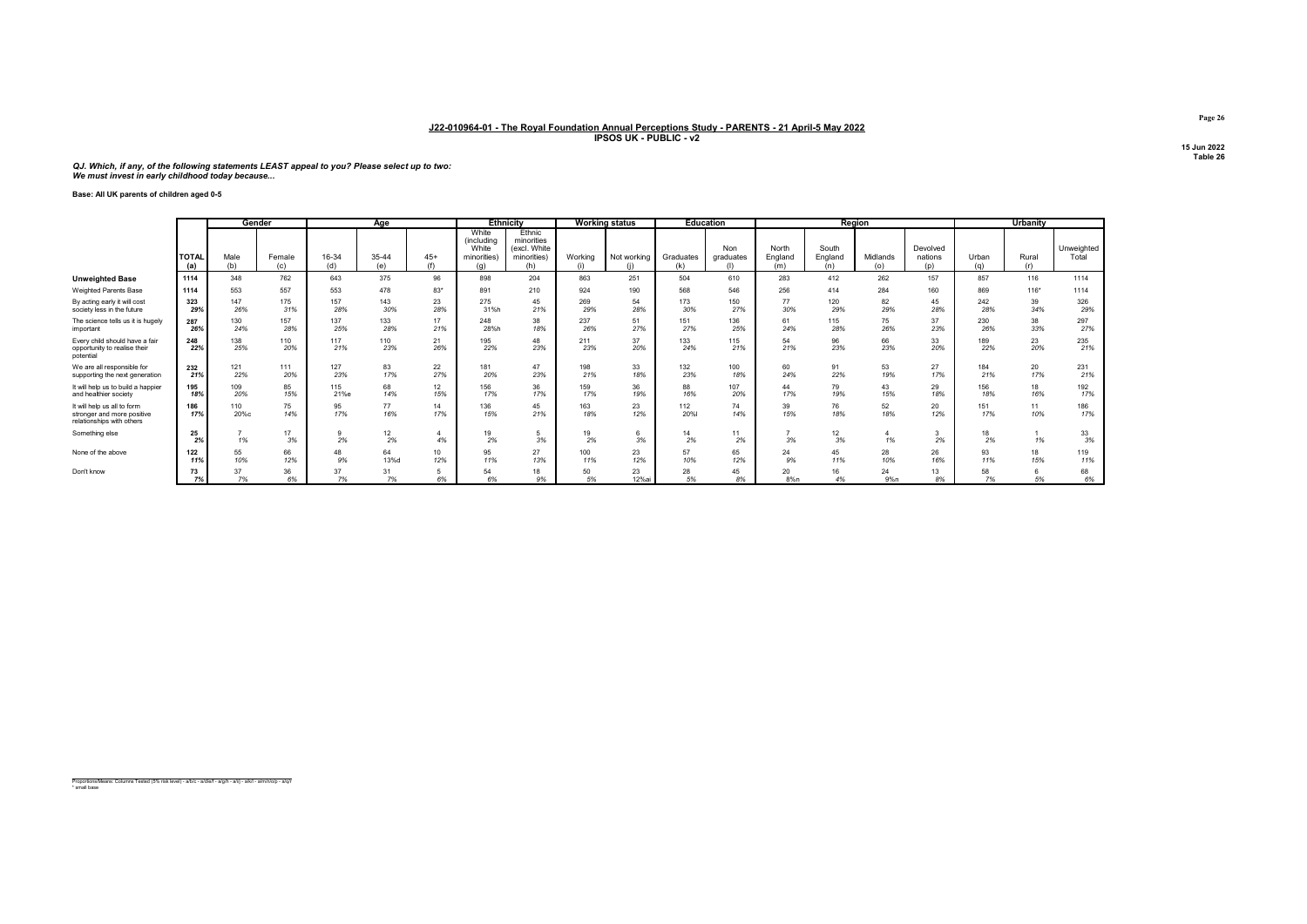QJ. Which, if any, of the following statements LEAST appeal to you? Please select up to two: We must invest in early childhood today because...

#### Base: All UK parents of children aged 0-5

|                                                                                        |                     |             | Children at school or childcare<br>$(0-5)$ |                                  | Age of children                   | <b>Disability</b> |             |            | Child disability   |                    | <b>IMD QUINTILE</b>           |             |             |           |                              |                     |  |
|----------------------------------------------------------------------------------------|---------------------|-------------|--------------------------------------------|----------------------------------|-----------------------------------|-------------------|-------------|------------|--------------------|--------------------|-------------------------------|-------------|-------------|-----------|------------------------------|---------------------|--|
|                                                                                        | <b>TOTAL</b><br>(a) | Yes<br>(b)  | No<br>(c)                                  | Only children<br>aged 0-5<br>(a) | Older children<br>5-18 too<br>(h) | Yes<br>(m)        | No<br>(n)   | Yes<br>(0) | <b>SEND</b><br>(p) | <b>No</b><br>(q)   | - Most<br>deprived<br>(x)     | (v)         | 3<br>(z)    | (A)       | 5 - Least<br>deprived<br>(B) | Unweighted<br>Total |  |
| <b>Unweighted Base</b>                                                                 | 1114                | 874         | 240                                        | 703                              | 411                               | 260               | 797         | 248        | 131                | 817                | 262                           | 189         | 195         | 160       | 167                          | 1114                |  |
| Weighted Parents Base                                                                  | 1114                | 913         | 201                                        | 635                              | 479                               | 249               | 812         | 247        | 139*               | 816                | 238                           | 186         | 210         | 181       | 174                          | 1114                |  |
| By acting early it will cost<br>society less in the future                             | 323<br>29%          | 258<br>28%  | 65<br>33%                                  | 165<br>26%                       | 158<br>33%g                       | 79<br>32%         | 235<br>29%  | 76<br>31%  | 35<br>25%          | 240<br>29%         | 63<br>27%                     | 52<br>28%   | 66<br>32%   | 49<br>27% | 52<br>30%                    | 326<br>29%          |  |
| The science tells us it is hugely<br>important                                         | 287<br>26%          | 234<br>26%  | 54<br>27%                                  | 169<br>27%                       | 118<br>25%                        | 53<br>21%         | 228<br>28%  | 62<br>25%  | 37<br>27%          | 220<br>27%         | 66<br>28%                     | 40<br>21%   | 56<br>27%   | 54<br>30% | 51<br>29%                    | 297<br>27%          |  |
| Every child should have a fair<br>opportunity to realise their<br>potential            | 248<br>22%c         | 221<br>24%с | 27<br>13%                                  | 135<br>21%                       | 114<br>24%                        | 74<br>30%an       | 166<br>20%  | 67<br>27%  | 34<br>24%          | 172<br>21%         | 46<br>19%                     | 49<br>26%   | 41<br>20%   | 43<br>24% | 34<br>20%                    | 235<br>21%          |  |
| We are all responsible for<br>supporting the next generation                           | 232<br>21%          | 192<br>21%  | 39<br>20%                                  | 134<br>21%                       | 98<br>20%                         | 54<br>22%         | 170<br>21%  | 49<br>20%  | 26<br>19%          | 171<br>21%         | 37<br>16%                     | 52<br>28%xA | 54<br>26%xA | 28<br>15% | 32<br>18%                    | 231<br>21%          |  |
| It will help us to build a happier<br>and healthier society                            | 195<br>18%          | 170<br>19%  | 25<br>13%                                  | 114<br>18%                       | 82<br>17%                         | 51<br>21%         | 133<br>16%  | 49<br>20%  | 24<br>17%          | 135<br>17%         | 45<br>19%                     | 35<br>19%   | 38<br>18%   | 36<br>20% | 21<br>12%                    | 192<br>17%          |  |
| It will help us all to form<br>stronger and more positive<br>relationships with others | 186<br>17%          | 160<br>18%  | 26<br>13%                                  | 108<br>17%                       | 78<br>16%                         | 44<br>18%         | 128<br>16%  | 52<br>21%  | 34<br>24%g         | 126<br>15%         | 38<br>16%                     | 43<br>23%zB | 27<br>13%   | 33<br>18% | 21<br>12%                    | 186<br>17%          |  |
| Something else                                                                         | 25<br>2%            | 20<br>2%    | 2%                                         | 13<br>2%                         | 12<br>2%                          | 6<br>2%           | 17<br>2%    | -6<br>2%   | 3%                 | 16<br>2%           | $\mathbf{\hat{a}}$<br>ے<br>1% | 6<br>3%     | 2%          | 1%        | 2%                           | 33<br>3%            |  |
| None of the above                                                                      | 122<br><b>11%o</b>  | 92<br>10%   | 30<br>15%                                  | 78<br>12%                        | 45<br>9%                          | 17<br>7%          | 103<br>13%m | 13<br>5%   | 6%                 | 105<br><b>13%o</b> | 32<br>13%                     | 19<br>10%   | 15<br>7%    | 16<br>9%  | 32<br>18%ayzA                | 119<br>11%          |  |
| Don't know                                                                             | 73<br>7%            | 56<br>6%    | 17<br>9%                                   | 37<br>6%                         | 36<br>7%                          | 13<br>5%          | 51<br>6%    | 14<br>6%   | 13<br>9%           | 51<br>6%           | 23<br>10%B                    | 9<br>5%     | 19<br>9%B   | 5%        | 3%                           | 68<br>6%            |  |

Proportions/Means: Columns Tested (5% risk level) - a/b/c - a/g/h - a/m/n - a/o/p/q - a/x/y/z/A/B \* small base

Page 27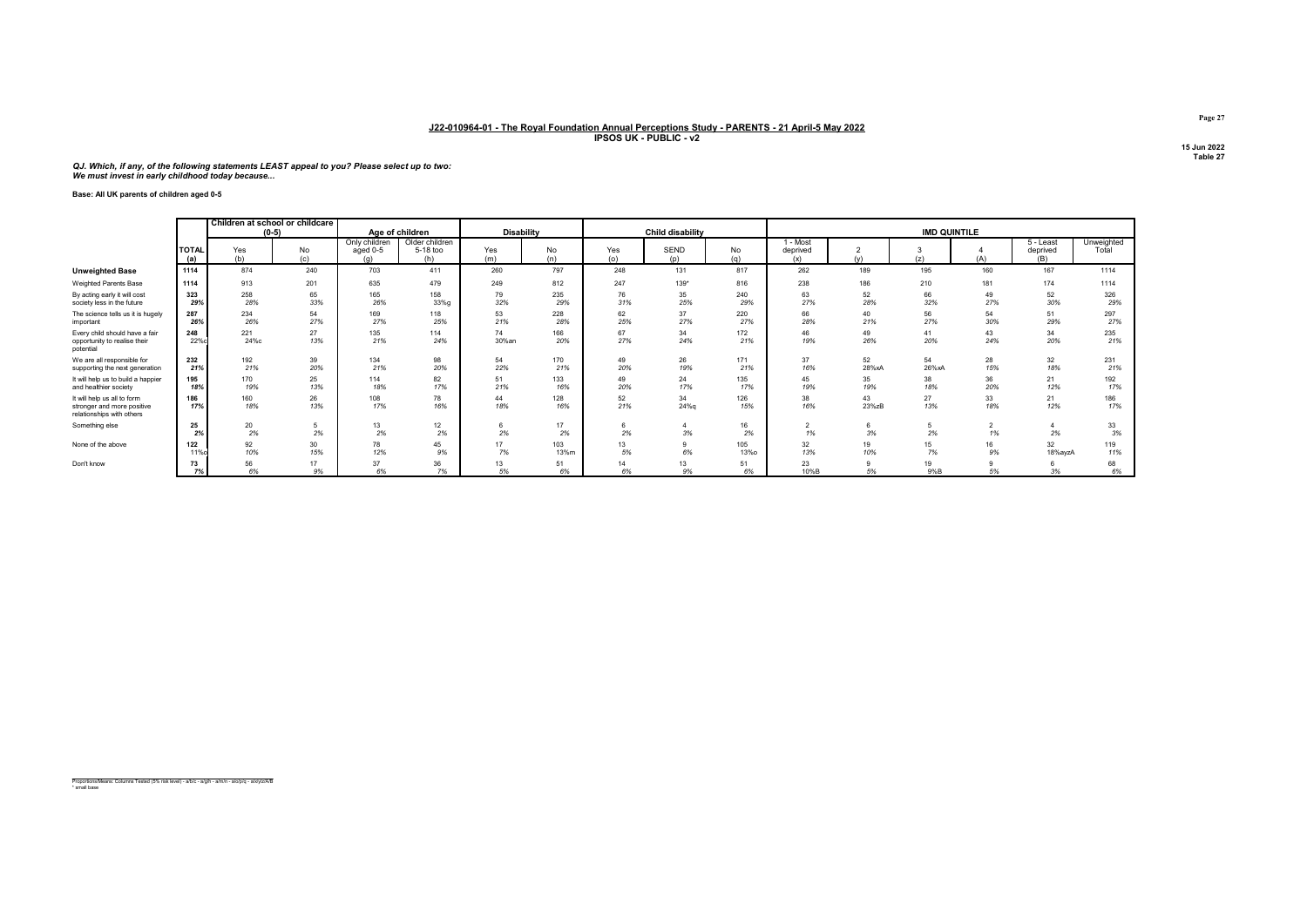| Page                            | Table        | Title                                                                                                                                                                                                                                           | <b>Base Description</b>                      | Base |
|---------------------------------|--------------|-------------------------------------------------------------------------------------------------------------------------------------------------------------------------------------------------------------------------------------------------|----------------------------------------------|------|
| $\mathbf{1}$                    | $\mathbf{1}$ | QA. Which period of a child and young person's life do you think is<br>the most important for shaping their future lives?<br>Please select one answer                                                                                           | Base: All UK parents of children<br>aged 0-5 | 1114 |
| $\overline{2}$ 2                |              | QA. Which period of a child and young person's life do you think is<br>the most important for shaping their future lives?<br>Please select one answer                                                                                           | Base: All UK parents of children<br>aged 0-5 | 1114 |
| $3 \overline{\smash{\big)}\ 3}$ |              | QB. How important, if at all, do you feel the period of early<br>childhood is in shaping a person's future life?<br>Please select one answer                                                                                                    | Base: All UK parents of children<br>aged 0-5 | 1114 |
| $\overline{4}$ $\overline{4}$   |              | QB. How important, if at all, do you feel the period of early<br>childhood is in shaping a person's future life?<br>Please select one answer                                                                                                    | Base: All UK parents of children<br>aged 0-5 | 1114 |
| $\overline{5}$ 5                |              | QC. Below is a list of different aspects of adult life. Which of the<br>following, if any,<br>do you personally think are likely to be the MOST affected by a<br>child's development during<br>their early childhood? Please select up to three | Base: All UK parents of children<br>aged 0-5 | 1114 |
| $\overline{6}$ $\overline{6}$   |              | QC. Below is a list of different aspects of adult life. Which of the<br>following, if any,<br>do you personally think are likely to be the MOST affected by a<br>child's development during<br>their early childhood? Please select up to three | Base: All UK parents of children<br>aged 0-5 | 1114 |
| $\overline{7}$ $\overline{7}$   |              | QD.1. To what extent do you agree or disagree with each of the<br>following statements?<br>The development of children in early childhood is currently a top<br>priority for wider society                                                      | Base: All UK parents of children<br>aged 0-5 | 1114 |
| $\overline{8}$ 8                |              | QD.1. To what extent do you agree or disagree with each of the<br>following statements?<br>The development of children in early childhood is currently a top<br>priority for wider society                                                      | Base: All UK parents of children<br>aged 0-5 | 1114 |
| $\overline{9}$ $\overline{9}$   |              | QD.2. To what extent do you agree or disagree with each of the<br>following statements?<br>The development of children in early childhood should be more of<br>a priority for wider society                                                     | Base: All UK parents of children<br>aged 0-5 | 1114 |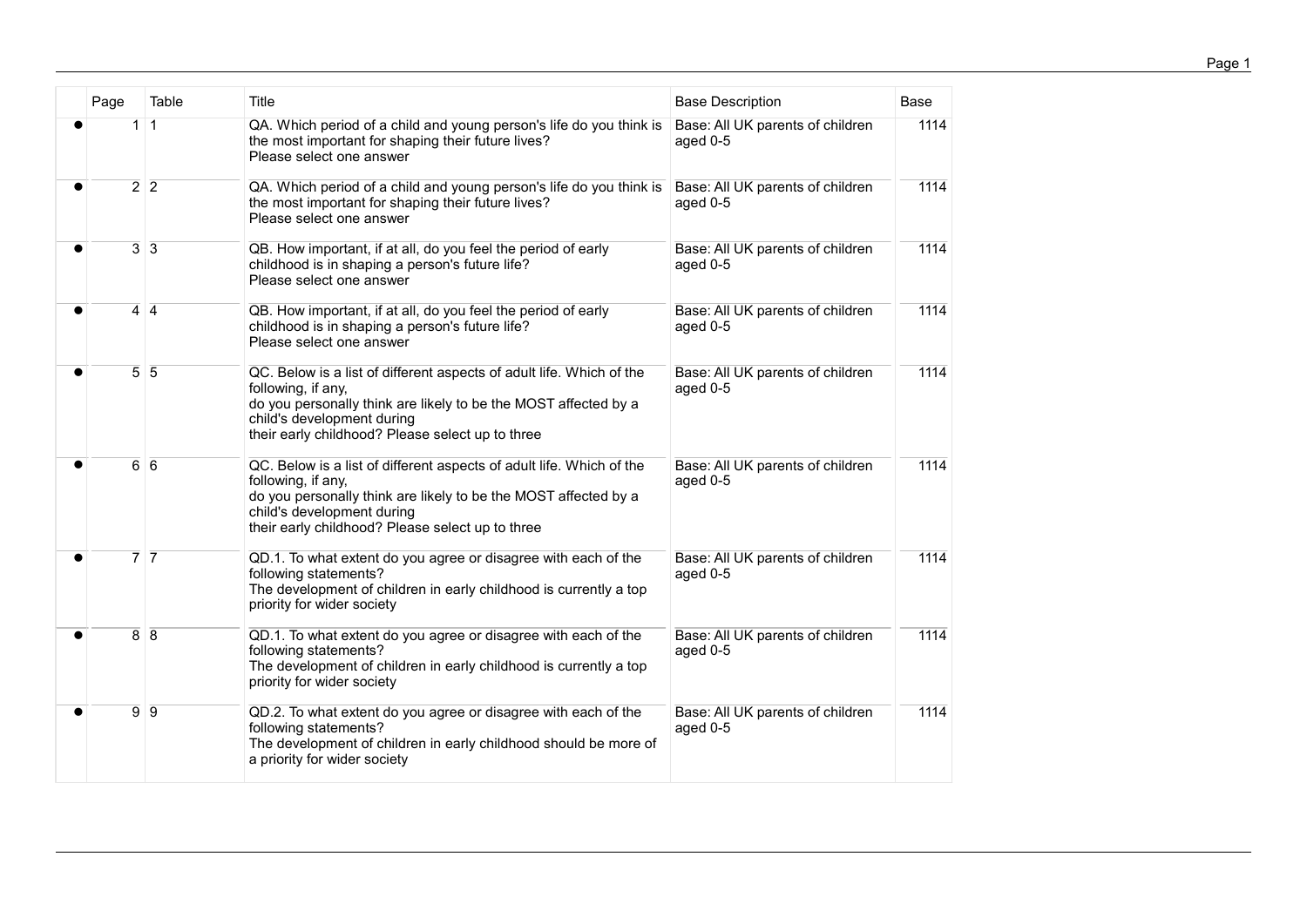| Page                            | Table | Title                                                                                                                                                                                                                         | <b>Base Description</b>                                                                          | Base |
|---------------------------------|-------|-------------------------------------------------------------------------------------------------------------------------------------------------------------------------------------------------------------------------------|--------------------------------------------------------------------------------------------------|------|
| $10$ 10                         |       | QD.2. To what extent do you agree or disagree with each of the<br>following statements?<br>The development of children in early childhood should be more of<br>a priority for wider society                                   | Base: All UK parents of children<br>aged 0-5                                                     | 1114 |
| $\overline{11}$ $\overline{11}$ |       | QD.3. To what extent do you agree or disagree with each of the<br>following statements?<br>There is not enough support for parents, carers and children to<br>help children develop in their early childhood                  | Base: All UK parents of children<br>aged 0-5                                                     | 1114 |
| $\overline{12}$ 12              |       | QD.3. To what extent do you agree or disagree with each of the<br>following statements?<br>There is not enough support for parents, carers and children to<br>help children develop in their early childhood                  | Base: All UK parents of children<br>aged 0-5                                                     | 1114 |
| $13$ 13                         |       | QD.4. To what extent do you agree or disagree with each of the<br>following statements?<br>The development of children in their early childhood should not be<br>a priority given the other problems facing society in the UK | Base: All UK parents of children<br>aged 0-5                                                     | 1114 |
| $\overline{14}$ 14              |       | QD.4. To what extent do you agree or disagree with each of the<br>following statements?<br>The development of children in their early childhood should not be<br>a priority given the other problems facing society in the UK | Base: All UK parents of children<br>aged 0-5                                                     | 1114 |
| $15 \overline{15}$              |       | QD. To what extent do you agree or disagree with each of the<br>following statements?                                                                                                                                         | Base: All UK parents of children<br>aged 0-5                                                     | 1114 |
| 16 16                           |       | QE. In the last year, what types of information, support or advice, if<br>any, have you sought for<br>bringing up children? Please select all that apply                                                                      | Base: All UK parents of children<br>aged 0-5                                                     | 1114 |
| $\overline{17}$ $\overline{17}$ |       | QE. In the last year, what types of information, support or advice, if<br>any, have you sought for<br>bringing up children? Please select all that apply                                                                      | Base: All UK parents of children<br>aged 0-5                                                     | 1114 |
| $\overline{18}$ 18              |       | QF. In the last year, where have you sought information, support or<br>advice about children's social or<br>emotional development ? Please select all that apply                                                              | Base: All UK parents of children<br>aged 0-5 who sought advice on<br>social and emotional skills | 377  |
| $19$ 19                         |       | QF. In the last year, where have you sought information, support or<br>advice about children's social or<br>emotional development ? Please select all that apply                                                              | Base: All UK parents of children<br>aged 0-5 who sought advice on<br>social and emotional skills | 377  |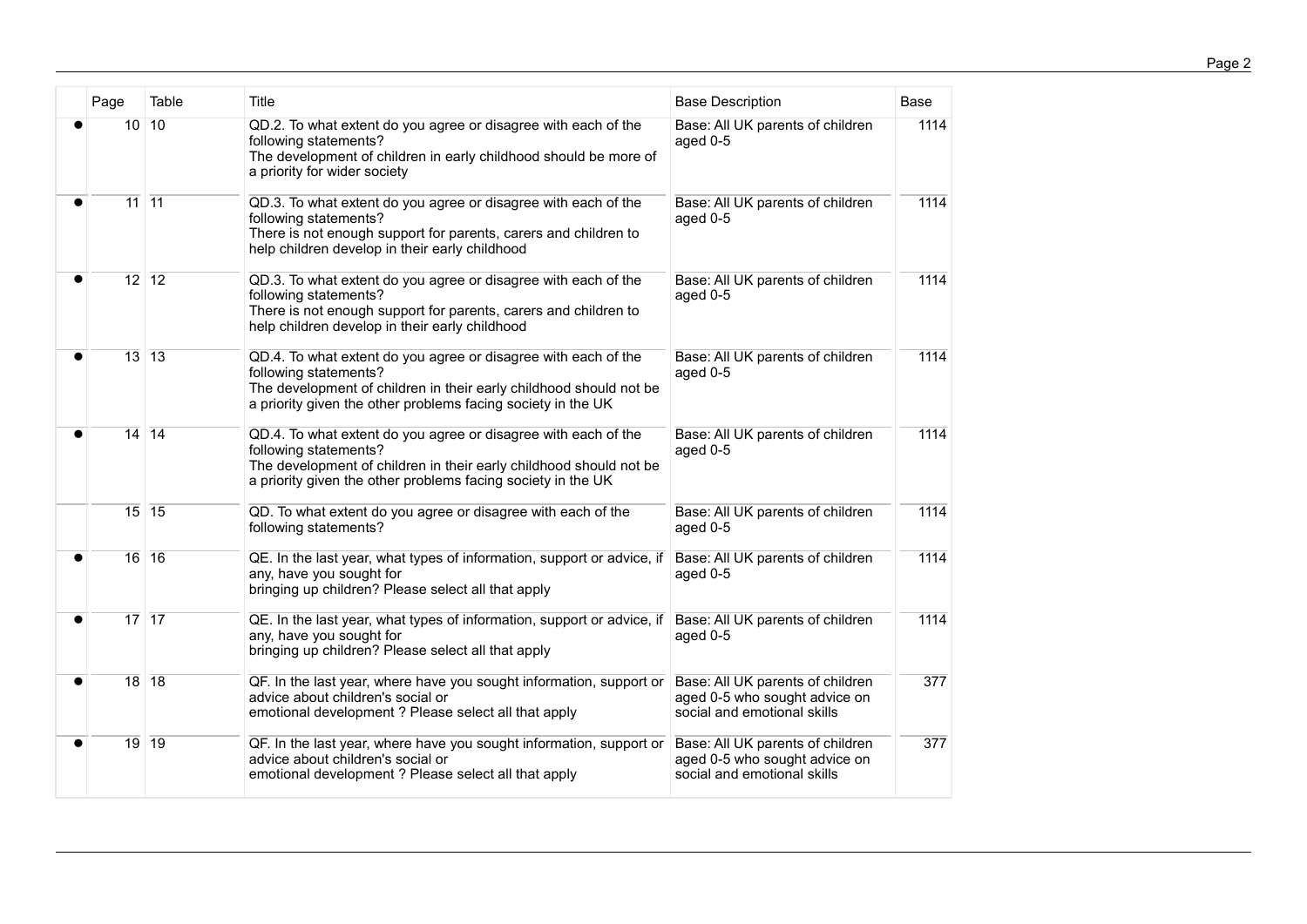| Page                            | Table | Title                                                                                                                                                                                                                                                                                                                                      | <b>Base Description</b>                      | <b>Base</b> |
|---------------------------------|-------|--------------------------------------------------------------------------------------------------------------------------------------------------------------------------------------------------------------------------------------------------------------------------------------------------------------------------------------------|----------------------------------------------|-------------|
| 20                              | 20    | QG. I'm now going to show you a list of things some people say<br>are important reasons for investing in<br>early childhood. Which, if any, of the following statements MOST<br>appeal to you? Please select up<br>to two statements:<br>Focusing greater attention and investment on helping children<br>develop in early childhood today | Base: All UK parents of children<br>aged 0-5 | 1114        |
| $\overline{21}$ 21              |       | QG. I'm now going to show you a list of things some people say<br>are important reasons for investing in<br>early childhood. Which, if any, of the following statements MOST<br>appeal to you? Please select up<br>to two statements:<br>Focusing greater attention and investment on helping children<br>develop in early childhood today | Base: All UK parents of children<br>aged 0-5 | 1114        |
| 22 22                           |       | QH. Which, if any, of the following statements LEAST appeal to<br>you? Please select up to two statements:<br>Focusing greater attention and investment on helping children<br>develop in early childhood today                                                                                                                            | Base: All UK parents of children<br>aged 0-5 | 1114        |
| $\overline{23}$ $\overline{23}$ |       | QH. Which, if any, of the following statements LEAST appeal to<br>you? Please select up to two statements:<br>Focusing greater attention and investment on helping children<br>develop in early childhood today                                                                                                                            | Base: All UK parents of children<br>aged 0-5 | 1114        |
| 24 24                           |       | QI. I'm now going to show you a list of reasons why some people<br>say it is important to invest in the<br>early years of childhood. Which, if any, of the following statements<br>MOST appeals to you? Please<br>select up to two:<br>We must invest in early childhood today because                                                     | Base: All UK parents of children<br>aged 0-5 | 1114        |
| $\overline{25}$ $\overline{25}$ |       | QI. I'm now going to show you a list of reasons why some people<br>say it is important to invest in the<br>early years of childhood. Which, if any, of the following statements<br>MOST appeals to you? Please<br>select up to two:<br>We must invest in early childhood today because                                                     | Base: All UK parents of children<br>aged 0-5 | 1114        |
| $26$ 26                         |       | QJ. Which, if any, of the following statements LEAST appeal to<br>you? Please select up to two:<br>We must invest in early childhood today because                                                                                                                                                                                         | Base: All UK parents of children<br>aged 0-5 | 1114        |